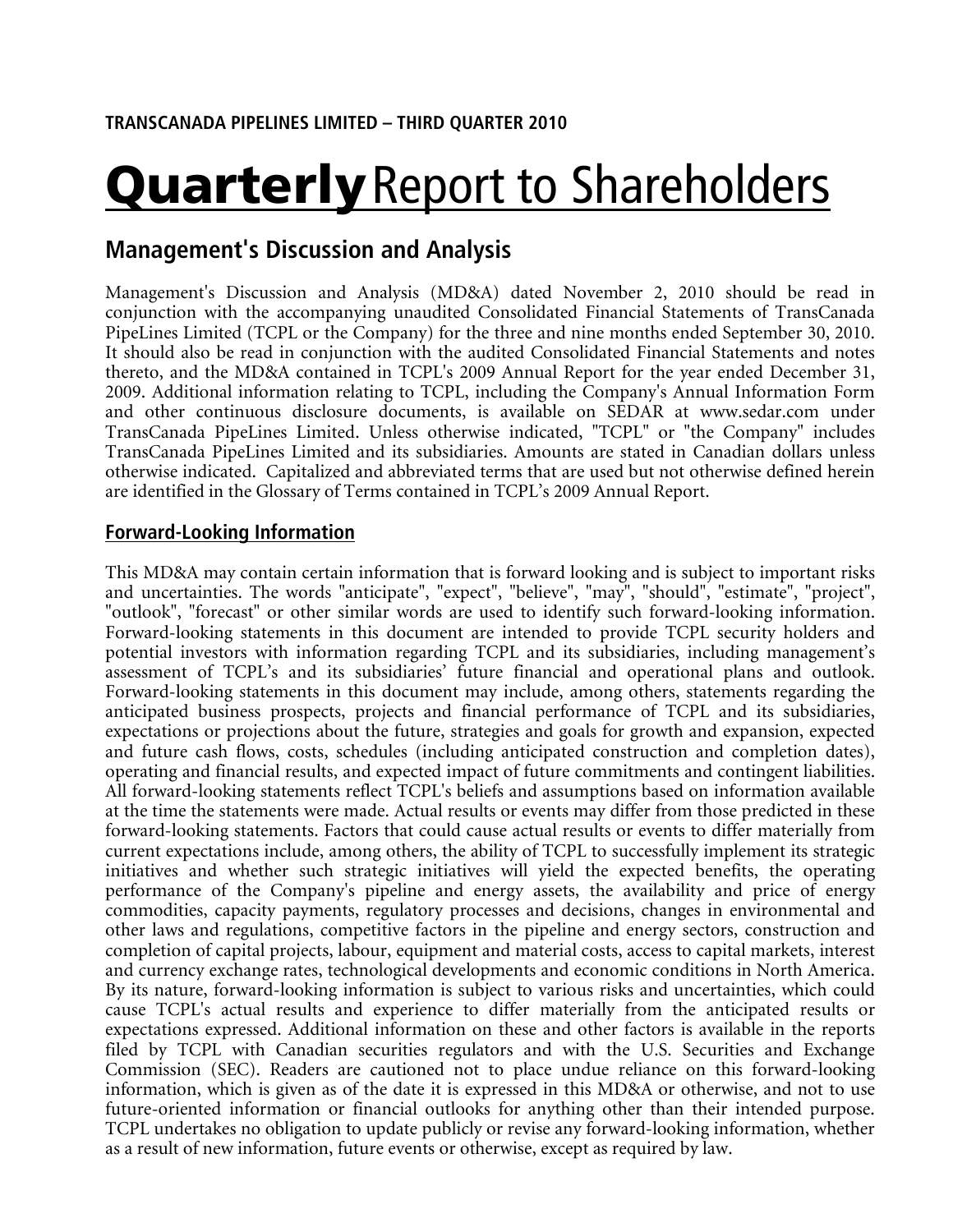### Non-GAAP Measures

TCPL uses the measures Comparable Earnings, Earnings Before Interest, Taxes, Depreciation and Amortization (EBITDA), Comparable EBITDA, Earnings Before Interest and Taxes (EBIT), Comparable EBIT and Funds Generated from Operations in this MD&A. These measures do not have any standardized meaning prescribed by Canadian generally accepted accounting principles (GAAP). They are, therefore, considered to be non-GAAP measures and may not be comparable to similar measures presented by other entities. Management of TCPL uses these non-GAAP measures to improve its ability to compare financial results among reporting periods and to enhance its understanding of operating performance, liquidity and ability to generate funds to finance operations. These non-GAAP measures are also provided to readers as additional information on TCPL's operating performance, liquidity and ability to generate funds to finance operations.

EBITDA is an approximate measure of the Company's pre-tax operating cash flow. EBITDA comprises earnings before deducting interest and other financial charges, income taxes, depreciation and amortization, non-controlling interests and preferred share dividends. EBIT is a measure of the Company's earnings from ongoing operations. EBIT comprises earnings before deducting interest and other financial charges, income taxes, non-controlling interests and preferred share dividends.

Management uses the measures of Comparable Earnings, Comparable EBITDA and Comparable EBIT to better evaluate trends in the Company's underlying operations. Comparable Earnings, Comparable EBITDA and Comparable EBIT comprise Net Income Applicable to Common Shares, EBITDA and EBIT, respectively, adjusted for specific items that are significant but are not reflective of the Company's underlying operations in the period. Specific items are subjective, however, management uses its judgement and informed decision-making when identifying items to be excluded in calculating Comparable Earnings, Comparable EBITDA and Comparable EBIT, some of which may recur. Specific items may include but are not limited to certain income tax refunds and adjustments, gains or losses on sales of assets, legal and bankruptcy settlements, and certain fair value adjustments. The table in the Consolidated Results of Operations section of this MD&A presents a reconciliation of Comparable Earnings, Comparable EBITDA, Comparable EBIT and EBIT to Net Income and Net Income Applicable to Common Shares.

Funds Generated from Operations comprises Net Cash Provided by Operations before changes in operating working capital. A reconciliation of Funds Generated from Operations to Net Cash Provided by Operations is presented in the Funds Generated from Operations table in the Liquidity and Capital Resources section of this MD&A.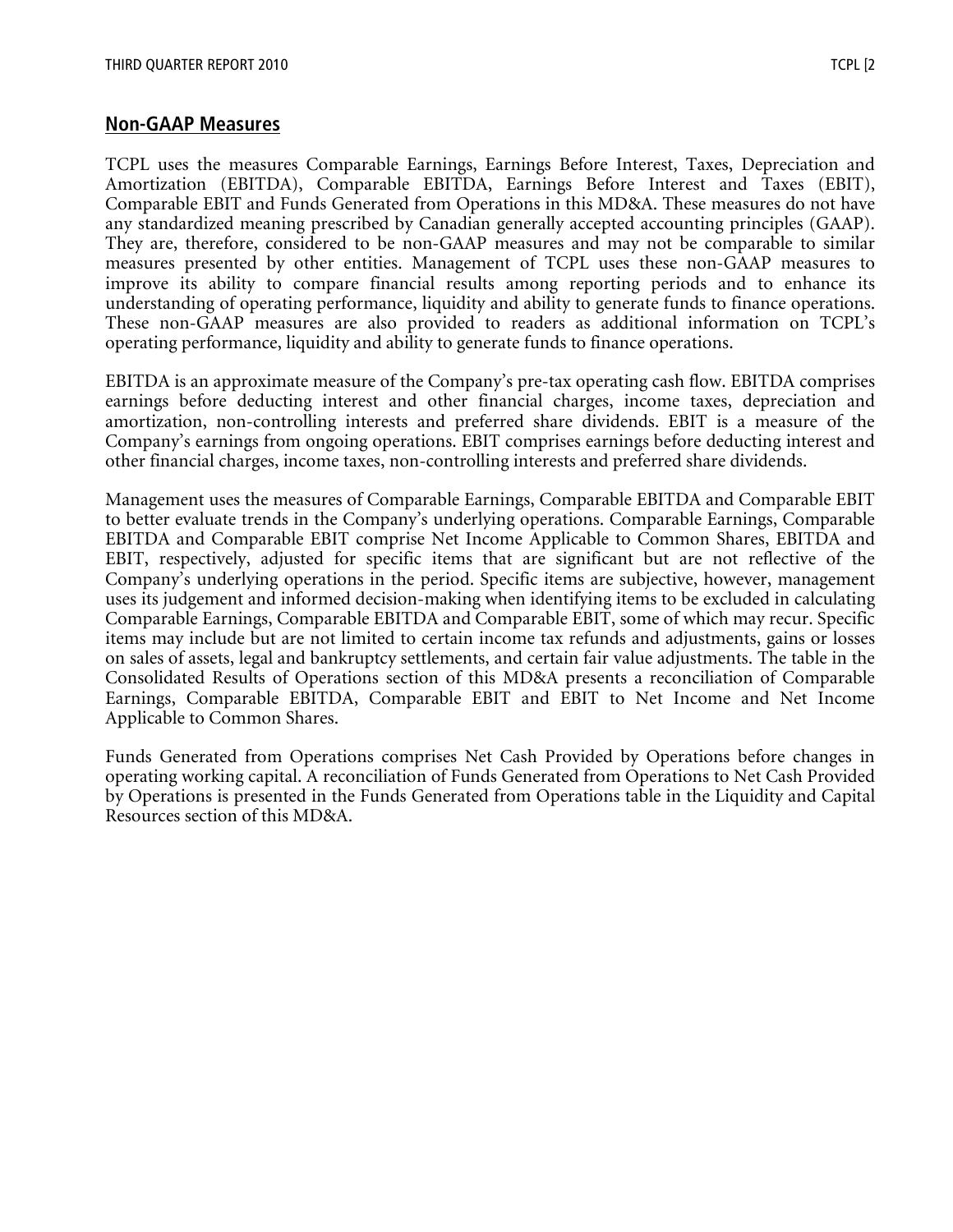## Consolidated Results of Operations

#### Reconciliation of Comparable Earnings, Comparable EBITDA, Comparable EBIT and EBIT to Net Income

| For the three months ended September 30                                          | Pipelines |       |      | Energy | Corporate |      | Total |       |
|----------------------------------------------------------------------------------|-----------|-------|------|--------|-----------|------|-------|-------|
| (unaudited)(millions of dollars)                                                 | 2010      | 2009  | 2010 | 2009   | 2010      | 2009 | 2010  | 2009  |
|                                                                                  |           |       |      |        |           |      |       |       |
|                                                                                  |           |       |      |        |           |      |       |       |
| Comparable $EBITDA(1)$                                                           | 714       | 730   | 311  | 292    | (18)      | (28) | 1,007 | 994   |
| Depreciation and amortization                                                    | (232)     | (255) | (94) | (88)   |           |      | (326) | (343) |
| Comparable $EBIT^{(1)}$                                                          | 482       | 475   | 217  | 204    | (18)      | (28) | 681   | 651   |
| Specific items:                                                                  |           |       |      |        |           |      |       |       |
| Fair value adjustments of U.S. Power                                             |           |       |      |        |           |      |       |       |
| derivative contracts                                                             |           |       | (3)  |        |           |      | (3)   |       |
| Fair value adjustments of natural gas                                            |           |       |      |        |           |      |       |       |
| inventory in storage and forward                                                 |           |       |      |        |           |      |       |       |
| contracts                                                                        |           |       | 7    | 14     |           |      | 7     | 14    |
| $EBIT^{(1)}$                                                                     | 482       | 475   | 221  | 218    | (18)      | (28) | 685   | 665   |
| Interest expense                                                                 |           |       |      |        |           |      | (173) | (228) |
| Interest expense of joint ventures                                               |           |       |      |        |           |      | (13)  | (17)  |
| Interest income and other                                                        |           |       |      |        |           |      | 27    | 41    |
| Income taxes                                                                     |           |       |      |        |           |      | (116) | (101) |
| Non-controlling interests                                                        |           |       |      |        |           |      | (23)  | (17)  |
| Net Income                                                                       |           |       |      |        |           |      | 387   | 343   |
| Preferred share dividends                                                        |           |       |      |        |           |      | (6)   | (6)   |
| <b>Net Income Applicable to Common Shares</b>                                    |           |       |      |        |           |      | 381   | 337   |
|                                                                                  |           |       |      |        |           |      |       |       |
| Specific items (net of tax):                                                     |           |       |      |        |           |      |       |       |
| Fair value adjustments of U.S. Power derivative contracts                        |           |       |      |        |           |      | 2     |       |
| Fair value adjustments of natural gas inventory in storage and forward contracts |           |       |      |        |           |      | (5)   | (10)  |
| Comparable Earnings $^{(1)}$                                                     |           |       |      |        |           |      | 378   | 327   |

<sup>(1)</sup> Refer to the Non-GAAP Measures section in this MD&A for further discussion of Comparable EBITDA, Comparable EBIT, EBIT, and Comparable Earnings.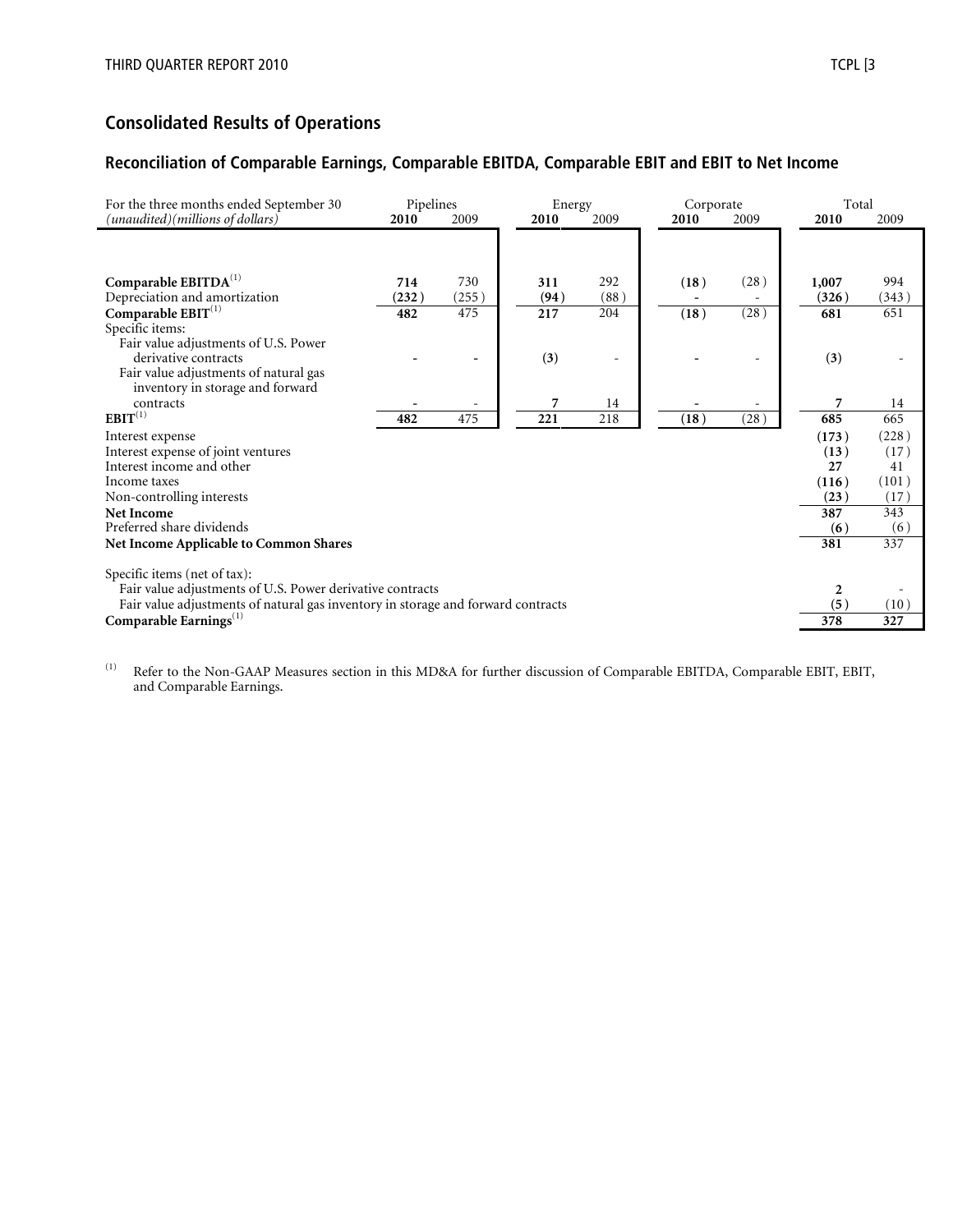| For the nine months ended September 30                                           | Pipelines |       | Energy |       | Corporate |      | Total   |         |
|----------------------------------------------------------------------------------|-----------|-------|--------|-------|-----------|------|---------|---------|
| (unaudited)(millions of dollars)                                                 | 2010      | 2009  | 2010   | 2009  | 2010      | 2009 | 2010    | 2009    |
|                                                                                  |           |       |        |       |           |      |         |         |
| Comparable $EBITDA(1)$                                                           | 2,178     | 2,348 | 824    | 883   | (66)      | (89) | 2,936   | 3,142   |
| Depreciation and amortization                                                    | (736)     | (773) | (274)  | (261) |           |      | (1,010) | (1,034) |
| Comparable $EBIT^{(1)}$                                                          | 1,442     | 1,575 | 550    | 622   | (66)      | (89) | 1,926   | 2,108   |
| Specific items:                                                                  |           |       |        |       |           |      |         |         |
| Fair value adjustments of U.S. Power                                             |           |       |        |       |           |      |         |         |
| derivative contracts                                                             |           |       | (22)   |       |           |      | (22)    |         |
| Fair value adjustments of natural                                                |           |       |        |       |           |      |         |         |
| gas inventory in storage and                                                     |           |       |        |       |           |      |         |         |
| forward contracts                                                                |           |       | (8)    | (6)   |           |      | (8)     | (6)     |
| $EBIT^{(1)}$                                                                     | 1,442     | 1,575 | 520    | 616   | (66)      | (89) | 1,896   | 2,102   |
| Interest expense                                                                 |           |       |        |       |           |      | (565)   | (793)   |
| Interest expense of joint ventures                                               |           |       |        |       |           |      | (44)    | (47)    |
| Interest income and other                                                        |           |       |        |       |           |      | 33      | 97      |
| Income taxes                                                                     |           |       |        |       |           |      | (275)   | (310)   |
| Non-controlling interests                                                        |           |       |        |       |           |      | (65)    | (54)    |
| <b>Net Income</b>                                                                |           |       |        |       |           |      | 980     | 995     |
| Preferred share dividends                                                        |           |       |        |       |           |      | (17)    | (17)    |
| Net Income Applicable to Common Shares                                           |           |       |        |       |           |      | 963     | 978     |
| Specific items (net of tax):                                                     |           |       |        |       |           |      |         |         |
| Fair value adjustments of U.S. Power derivative contracts                        |           |       |        |       |           |      | 13      |         |
| Fair value adjustments of natural gas inventory in storage and forward contracts |           |       |        |       |           |      | 6       |         |
| Comparable Earnings $^{(1)}$                                                     |           |       |        |       |           |      | 982     | 982     |

Refer to the Non-GAAP Measures section in this MD&A for further discussion of Comparable EBITDA, Comparable EBIT, EBIT and Comparable Earnings.

TCPL's Net Income in third quarter 2010 was \$387 million and Net Income Applicable to Common Shares was \$381 million compared to \$343 and \$337 million, respectively, in third quarter 2009. The \$44 million increase in Net Income Applicable to Common Shares reflected:

- increased EBIT from Pipelines primarily due to the positive impact of recognizing the 2010 2012 Alberta System Revenue Requirement Settlement (Alberta System Settlement) from its effective date of January 1, 2010, lower depreciation and reduced operating, maintenance and administration (OM&A) costs, partially offset by the negative impact of a weaker U.S. dollar;
- increased EBIT from Energy primarily due to higher realized prices, volumes and capacity revenues for U.S. Power, and higher sales volumes at Bruce A, partially offset by lower realized power prices for Western Power and Bruce B, and decreased proprietary and third party storage revenues for Natural Gas Storage;
- decreased EBIT losses from Corporate primarily due to lower support and other corporate costs;
- decreased Interest Expense primarily due to increased capitalized interest and the positive impact of a weaker U.S. dollar on U.S. dollar-denominated interest expense, partially offset by incremental interest on new debt issues in 2010;
- a negative impact on Interest Income and Other from lower gains in 2010 compared to 2009 on the translation of U.S. dollar-denominated working capital balances; and
- increased Income Taxes due to higher pre-tax earnings.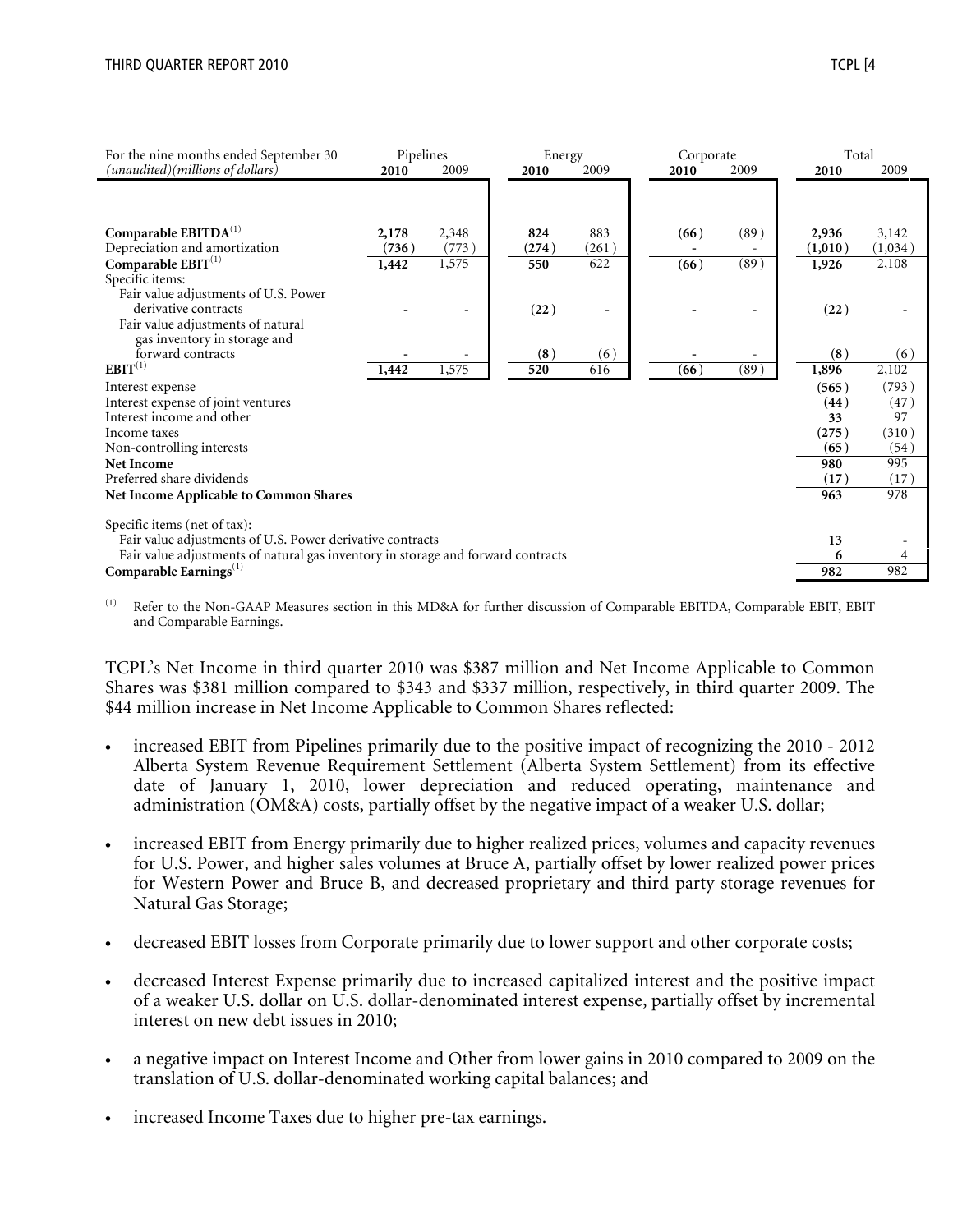Comparable Earnings in third quarter 2010 were \$378 million compared to \$327 million for the same period in 2009. Comparable Earnings in third quarter 2010 excluded \$2 million after tax (\$3 million pre-tax) of net unrealized losses resulting from changes in the fair value of U.S. Power derivative contracts. Effective January 1, 2010, these unrealized gains and losses have been removed from Comparable Earnings as they are not expected to be representative of amounts that will be realized on settlement of the contracts. Comparative amounts in 2009 were not excluded from the computation of Comparable Earnings. Comparable Earnings in third quarter 2010 and 2009 also excluded net unrealized gains of \$5 million after tax (\$7 million pre-tax) and \$10 million after tax (\$14 million pretax), respectively, resulting from changes in the fair value of proprietary natural gas inventory in storage and natural gas forward purchase and sale contracts.

On a consolidated basis, the impact of changes in the value of the U.S. dollar on U.S. Pipelines and U.S. Energy EBIT is partially offset by the impact on U.S. dollar-denominated interest expense. The resultant net exposure is managed using derivatives, effectively further reducing the Company's exposure to changes in foreign exchange rates. The average U.S. dollar exchange rate was 1.04 for each of the three and nine month periods ended September 30, 2010 (2009 - 1.10 and 1.17, respectively).

TCPL's Net Income in the first nine months of 2010 was \$980 million and Net Income Applicable to Common Shares was \$963 million compared to \$995 and \$978 million, respectively for the same period in 2009. The \$15 million decrease in Net Income Applicable to Common Shares reflected:

- decreased EBIT from Pipelines primarily due to the negative impact of a weaker U.S. dollar, higher business development costs relating to the Alaska pipeline project and reduced revenues from certain U.S. pipelines, partially offset by the positive impact of recognizing the Alberta System Settlement, lower depreciation and reduced OM&A costs;
- decreased EBIT from Energy primarily due to lower overall realized power prices at Western Power, reduced volumes and higher operating costs at Bruce A, lower realized prices partially offset by higher volumes at Bruce B, reduced earnings at Bécancour and decreased proprietary and third party storage revenues for Natural Gas Storage, partially offset by increased volumes and capacity revenue from U.S. Power, and incremental earnings from Portlands Energy and Halton Hills, which went into service in April 2009 and September 2010, respectively;
- decreased EBIT losses from Corporate primarily due to lower support and other corporate costs;
- decreased Interest Expense primarily due to increased capitalized interest and the positive effect of a weaker U.S. dollar on U.S. dollar-denominated interest expense, partially offset by incremental interest expense on new debt issues in 2010 and by higher losses in 2010 compared to 2009 from changes in the fair value of derivatives used to manage the Company's exposure to rising interest rates;
- the negative impact on Interest Income and Other due to lower gains in 2010 compared to 2009 from derivatives used to manage the Company's exposure to foreign exchange rate fluctuations on U.S. dollar-denominated income and the negative impact from the translation of U.S. dollardenominated working capital balances; and
- decreased Income Taxes due to the net positive impact from income tax rate differentials, other income tax adjustments and lower pre-tax earnings.

Comparable Earnings in the first nine months of 2010 were \$982 million, consistent with the same period in 2009. Comparable Earnings for the first nine months of 2010 excluded \$13 million of after tax (\$22 million pre-tax) net unrealized losses resulting from changes in the fair value of U.S. Power derivative contracts. Comparative amounts in 2009 were not excluded from the computation of Comparable Earnings. Comparable Earnings in the first nine months of 2010 and 2009 also excluded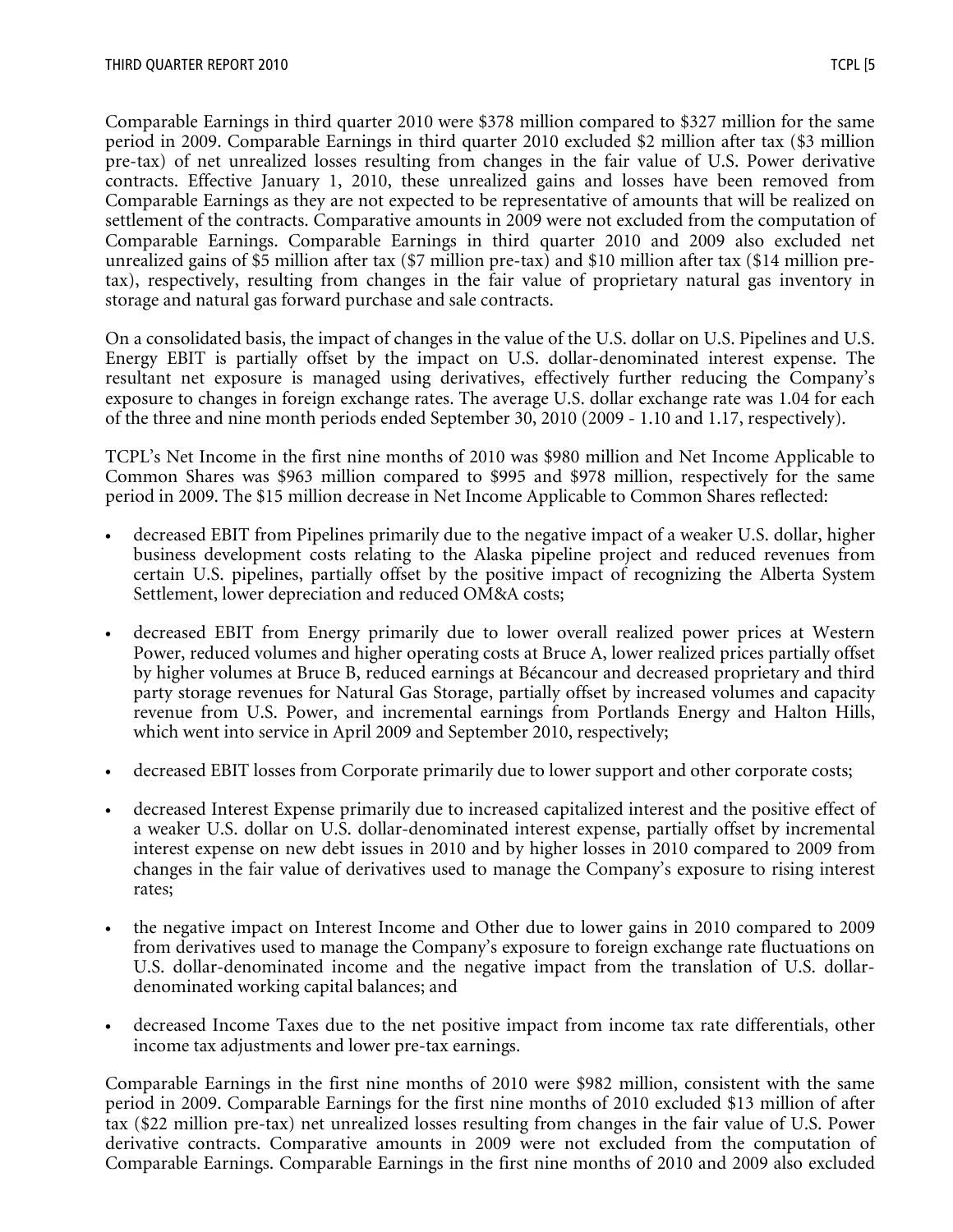net unrealized losses of \$6 million after tax (\$8 million pre-tax) and \$4 million after tax (\$6 million pre-tax), respectively, resulting from changes in the fair value of proprietary natural gas inventory in storage and natural gas forward purchase and sale contracts.

Results from each of the segments for the first three and nine months in 2010 are discussed further in the Pipelines and Energy sections of this MD&A.

## Pipelines

Pipelines' Comparable EBIT and EBIT were \$482 million and \$1.4 billion in the three and nine month periods ended September 30, 2010, respectively, compared to \$475 million and \$1.6 billion for the same periods in 2009.

#### Pipelines Results

| (unaudited)                                              | Three months ended<br>September 30 |                |       | Nine months ended<br>September 30 |
|----------------------------------------------------------|------------------------------------|----------------|-------|-----------------------------------|
| (millions of dollars)                                    | 2010                               | 2009           | 2010  | 2009                              |
| <b>Canadian Pipelines</b>                                |                                    |                |       |                                   |
| Canadian Mainline                                        | 257                                | 279            | 785   | 851                               |
| Alberta System                                           | 197                                | 190            | 548   | 535                               |
| Foothills                                                | 34                                 | 32             | 102   | 100                               |
| Other (TQM, Ventures LP)                                 | 12                                 | 13             | 39    | 44                                |
| Canadian Pipelines Comparable EBITDA <sup>(1)</sup>      | 500                                | 514            | 1,474 | 1,530                             |
| <b>U.S. Pipelines</b>                                    |                                    |                |       |                                   |
| ANR                                                      | 67                                 | 57             | 248   | 263                               |
| $\mathrm{GTN}^{(2)}$                                     | 44                                 | 42             | 130   | 152                               |
| <b>Great Lakes</b>                                       | 27                                 | 31             | 86    | 108                               |
| PipeLines $\mathrm{LP}^{(2)(3)}$                         | 28                                 | 29             | 76    | 79                                |
| Iroquois                                                 | 16                                 | 18             | 53    | 62                                |
| Portland <sup>(4)</sup>                                  |                                    | $\overline{2}$ | 12    | 18                                |
| International (Tamazunchale, TransGas,                   |                                    |                |       |                                   |
| Gas Pacifico/INNERGY)                                    | 10                                 | 18             | 35    | 46                                |
| General, administrative and support costs <sup>(5)</sup> | (16)                               | (11)           | (25)  | (18)                              |
| Non-controlling interests <sup>(6)</sup>                 | 45                                 | 40             | 130   | 134                               |
| U.S. Pipelines Comparable EBITDA <sup>(1)</sup>          | 222                                | 226            | 745   | 844                               |
| Business Development Comparable EBITDA <sup>(1)</sup>    | (8)                                | (10)           | (41)  | (26)                              |
| Pipelines Comparable EBITDA <sup>(1)</sup>               | 714                                | 730            | 2,178 | 2,348                             |
| Depreciation and amortization                            | (232)                              | (255)          | (736) | (773)                             |
| Pipelines Comparable EBIT and EBIT <sup>(1)</sup>        | 482                                | 475            | 1,442 | 1,575                             |

(1) Refer to the Non-GAAP Measures section in this MD&A for further discussion of Comparable EBITDA, Comparable EBIT and EBIT.

(2) GTN's results include North Baja until July 1, 2009 when it was sold to PipeLines LP.<br>(3) BinoLines LP's results reflect TCDL's our pership interest in BinoLines LB of 38.2.

PipeLines LP's results reflect TCPL's ownership interest in PipeLines LP of 38.2 per cent in the three and nine months ended September 30, 2010 (first six months of 2009 - 32.1 per cent; three months ended September 30, 2009 - 42.6 per cent).

(4) Portland's results reflect TCPL's 61.7 per cent ownership interest.<br>  $\frac{(5)}{2}$  Portland's results reflect TCPL's 61.7 per cent ownership interest.

(5) Represents general and administrative costs associated with certain of the Company's pipelines.<br>(6) Non-controlling interests reflects Comparable EBITDA for the portions of Pipel ines LP and Po

(6) Non-controlling interests reflects Comparable EBITDA for the portions of PipeLines LP and Portland not owned by TCPL.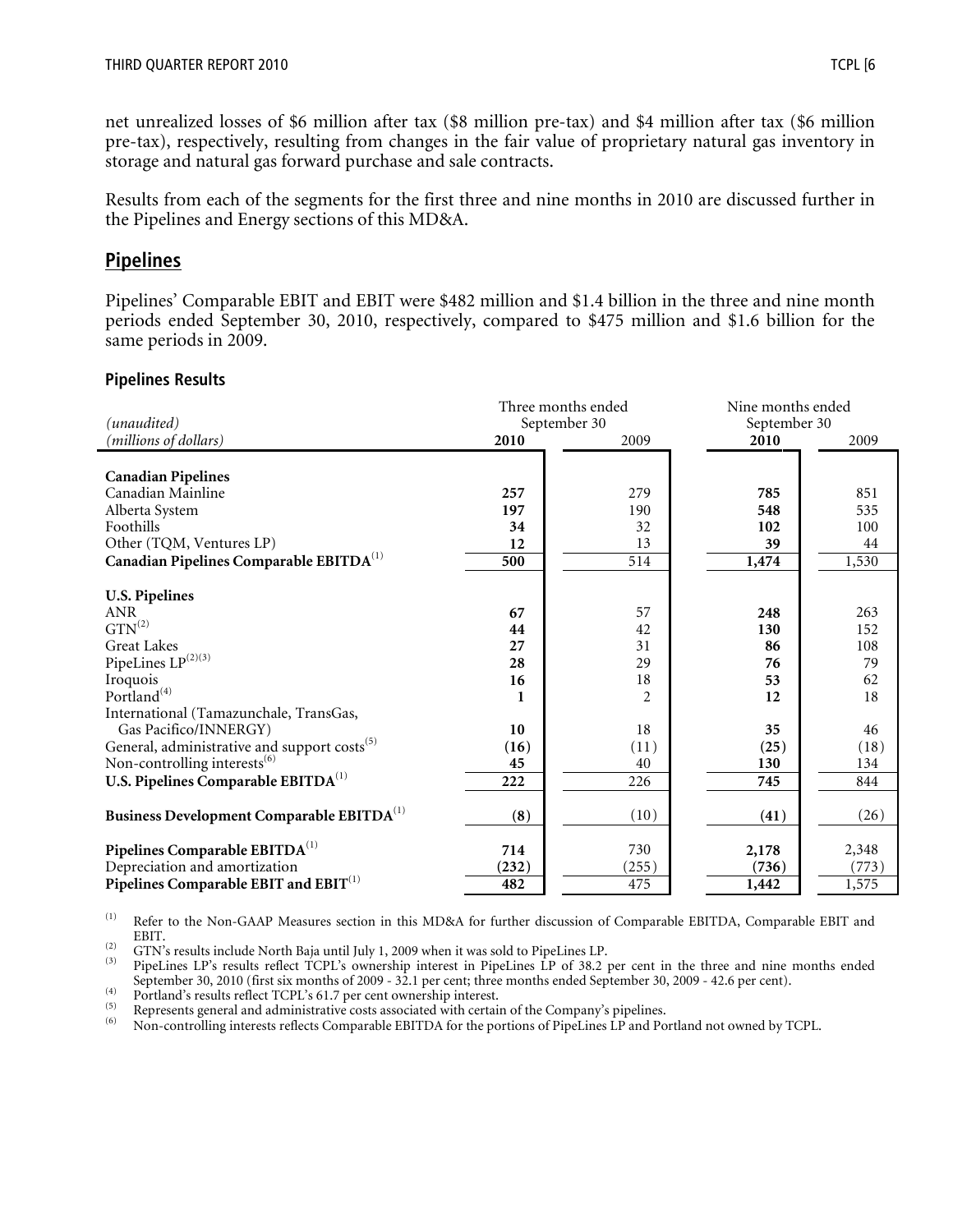| (unaudited)                    | Three months ended<br>September 30 |      |      | Nine months ended<br>September 30 |
|--------------------------------|------------------------------------|------|------|-----------------------------------|
| ( <i>millions of dollars</i> ) | 2010                               | 2009 | 2010 | 2009                              |
|                                |                                    |      |      |                                   |
| Canadian Mainline              | 66                                 | 68   | 196  | 201                               |
| Alberta System                 | 70                                 | 44   | 145  | 123                               |
| Foothills                      |                                    | 6    | 20   | 18                                |

#### Net Income for Wholly Owned Canadian Pipelines

#### Canadian Pipelines

Canadian Mainline's net income for the three and nine months ended September 30, 2010 decreased \$2 million and \$5 million, respectively, compared to the same periods in 2009 primarily due to lower incentive earnings and a lower rate of return on common equity (ROE), as determined by the National Energy Board (NEB), of 8.52 per cent in 2010 compared to 8.57 per cent in 2009.

Canadian Mainline's Comparable EBITDA for the three and nine months ended September 30, 2010 of \$257 million and \$785 million, respectively, decreased \$22 million and \$66 million, respectively, compared to the same periods in 2009 primarily due to lower revenues as a result of lower income taxes and financial charges in the 2010 tolls, which are recovered on a flow-through basis and do not impact net income. The decrease in financial charges was primarily due to higher cost debt that matured in 2009 and early 2010.

The Alberta System's net income was \$70 million in third quarter 2010 and \$145 million for the first nine months of 2010 compared to \$44 million and \$123 million for the same periods in 2009. Net income in third quarter 2010 increased \$26 million compared to 2009 and reflects the regulatory approval and recognition of the Alberta System Settlement with stakeholders, which includes a 9.70 per cent ROE on deemed common equity of 40 per cent, effective January 1, 2010. The positive impact of the higher ROE and investment base was partially offset by lower incentive earnings compared to 2009.

The Alberta System's Comparable EBITDA was \$197 million in third quarter 2010 and \$548 million for the first nine months of 2010 compared to \$190 million and \$535 million for the same periods in 2009. These increases were due to higher revenues associated with the equity return included in the Alberta System Settlement and an increased average investment base, partially offset by lower depreciation and financial charges recovered on a flow-through basis under the Alberta System Settlement and lower incentive earnings compared to 2009.

Comparable EBITDA from Other Canadian Pipelines was \$12 million in third quarter 2010 and \$39 million for the first nine months of 2010, respectively, compared to \$13 million and \$44 million for the same periods in 2009. The decrease in the nine months ended September 30, 2010 was primarily due to an adjustment recorded in first quarter 2009 for an NEB decision to increase TQM's allowed rate of return on capital for 2008 and 2007.

#### U.S. Pipelines

ANR's Comparable EBITDA in the three and nine months ended September 30, 2010 was \$67 million and \$248 million, respectively, compared to \$57 million and \$263 million for the same periods in 2009. The increase in third quarter 2010 compared to third quarter 2009 was primarily due to lower OM&A costs, partially offset by the impact of a weaker U.S. dollar. For the nine months ended September 30, 2010, the decrease was primarily due to the negative impact of a weaker U.S. dollar, partially offset by lower OM&A costs.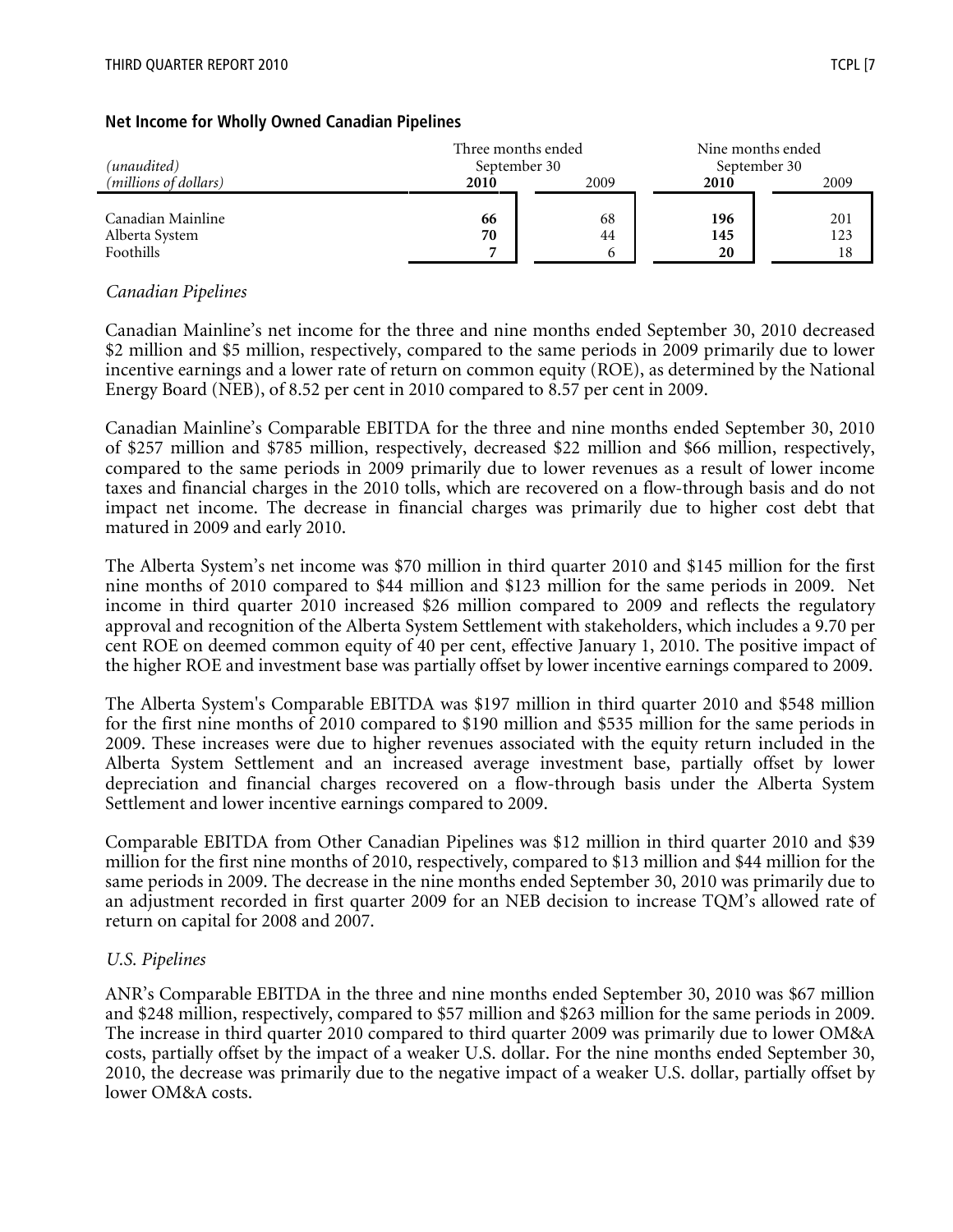GTN's Comparable EBITDA for the nine months ended September 30, 2010 decreased \$22 million from the same period in 2009 primarily due to the sale of North Baja to PipeLines LP in July 2009 and the negative impact of a weaker U.S. dollar, partially offset by lower OM&A costs in 2010.

Comparable EBITDA for the remainder of the U.S. Pipelines was \$111 million and \$367 million for the three and nine months ended September 30, 2010, respectively, compared to \$127 million and \$429 million for the same periods in 2009. The decreases were primarily due to the negative impact of a weaker U.S. dollar, lower revenues from Great Lakes and higher general, administrative and support costs primarily related to the startup of Keystone. These decreases were partially offset by the positive impact on PipeLines LP's earnings as a result of its acquisition of North Baja in July 2009 and higher revenue from Northern Border.

#### Business Development

Pipelines' Business Development Comparable EBITDA decreased \$15 million in the nine months ended September 30, 2010 compared to the same period in 2009. EBITDA for the nine months ended September 30, 2010 reflects increased expenses due to higher business development costs related to the continued advancement of the Alaska pipeline project, net of recoveries. The State of Alaska has agreed to reimburse certain of TCPL's eligible pre-construction costs, as they are incurred and approved by the State, to a maximum of US\$500 million. The State of Alaska is reimbursing up to 50 per cent of the eligible costs incurred prior to the close of the first binding open season on July 30, 2010. Commencing July 31, 2010, the State began reimbursing up to 90 per cent of the eligible costs. Together with applicable expenses, such reimbursements are shared proportionately with ExxonMobil, TCPL's joint venture partner in developing the Alaska pipeline project.

#### Depreciation

Pipelines' depreciation decreased \$23 million and \$37 million for the three and nine months ended September 30, 2010, respectively, primarily due to reduced depreciation resulting from Great Lakes' rate settlement in 2010 and the impact of a weaker U.S. dollar. The decrease in third quarter 2010 was also due to the Alberta System Settlement.

#### Operating Statistics

| Nine months<br>ended September 30                                                             | $\text{Mainline}^{(1)}$ | Canadian              | System $^{(2)}$       | Alberta               |                     | Foothills         |                     | $\mathrm{ANR}^{\left( 3\right) }$ |                                | $GTN^{(3)}$       |
|-----------------------------------------------------------------------------------------------|-------------------------|-----------------------|-----------------------|-----------------------|---------------------|-------------------|---------------------|-----------------------------------|--------------------------------|-------------------|
| (unaudited)                                                                                   | 2010                    | 2009                  | 2010                  | 2009                  | 2010                | 2009              | 2010                | 2009                              | 2010                           | 2009              |
| Average investment base<br>(\$millions)<br>Delivery volumes (Bcf)<br>Total<br>Average per day | 6,518<br>1,191<br>4.4   | 6,549<br>1,561<br>5.7 | 4,986<br>2,535<br>9.3 | 4,724<br>2,652<br>9.7 | 661<br>1,054<br>3.9 | 711<br>901<br>3.3 | n/a<br>1,171<br>4.3 | n/a<br>1,199<br>4.4               | n/a<br>598<br>$2.2\phantom{0}$ | n/a<br>578<br>2.1 |

(1) Canadian Mainline's throughput volumes in the above table reflect physical deliveries to domestic and export markets. Canadian Mainline's physical receipts originating at the Alberta border and in Saskatchewan for the nine months ended September 30, 2010 were 927 billion cubic feet (Bcf) (2009 – 1,234 Bcf); average per day was 3.4 Bcf (2009 – 4.5 Bcf).

(2) Field receipt volumes for the Alberta System for the nine months ended September 30, 2010 were 2,619 Bcf (2009 – 2,734 Bcf); average per day was 9.6 Bcf (2009 – 10.0 Bcf).

(3) ANR's and GTN's results are not impacted by average investment base as these systems operate under fixed rate models approved by the U.S. Federal Energy Regulatory Commission.

#### Mackenzie Gas Pipeline Project

As at September 30, 2010, TCPL had advanced \$145 million to the Aboriginal Pipeline Group (APG) with respect to the Mackenzie Gas Pipeline Project (MGP). TCPL and the other co-venture companies involved in the MGP continue to pursue approval of the proposed project, focusing on obtaining regulatory approval and the Canadian government's support of an acceptable fiscal framework. The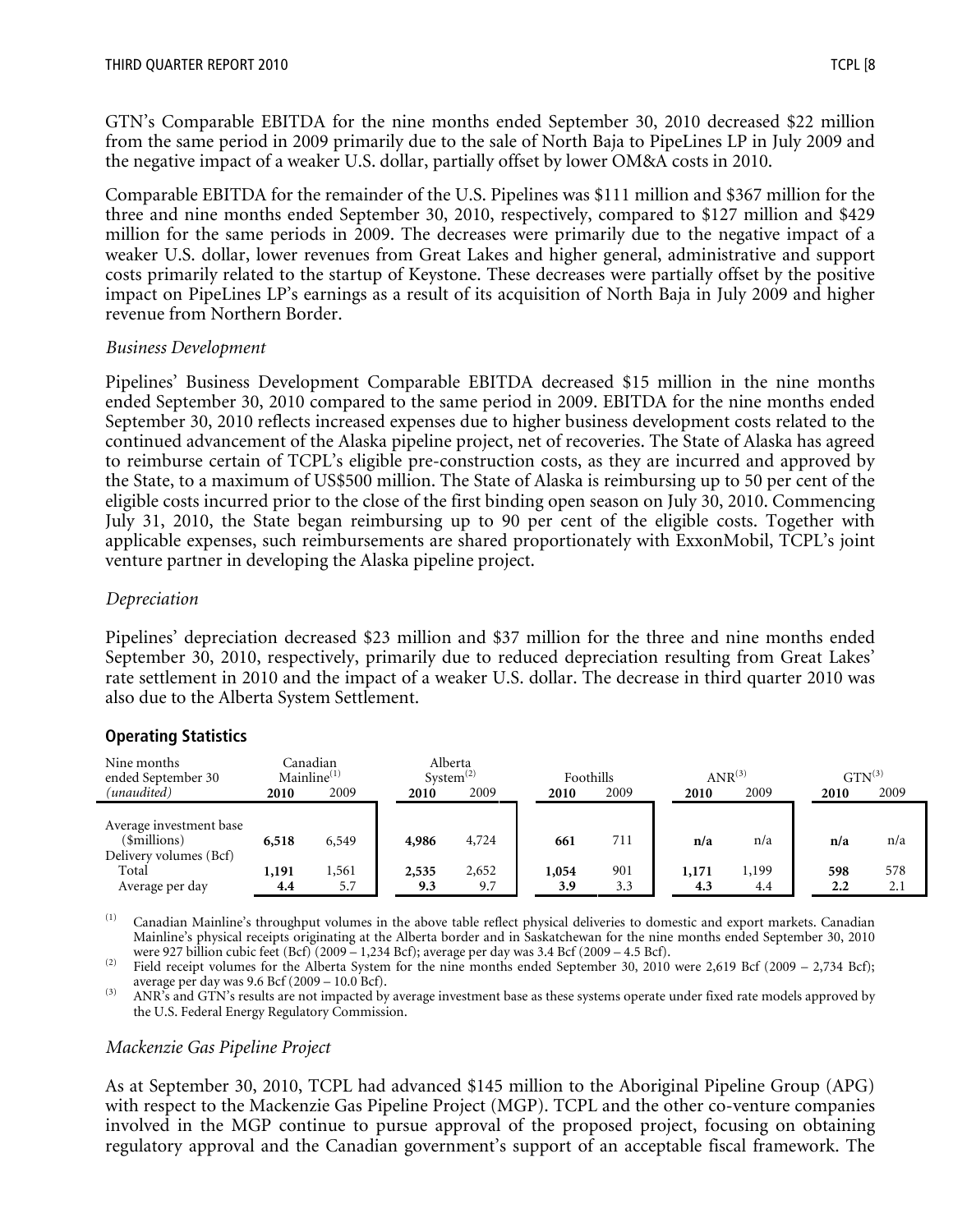NEB is expected to release its decision on the project's application for a certificate of public convenience and necessity by December 2010. Project timing thereafter continues to be uncertain. In the event the co-venture group is unable to reach an agreement with the government on an acceptable fiscal framework, the parties will need to determine the appropriate next steps for the project. For TCPL, this may result in a reassessment of the carrying amount of the APG advances.

## Energy

Energy's Comparable EBIT was \$217 million in third quarter 2010 compared to \$204 million in third quarter 2009. Comparable EBIT in third quarter 2010 excluded net unrealized losses of \$3 million resulting from changes in the fair value of U.S. Power derivative contracts. Comparable EBIT in third quarter 2010 and 2009 also excluded net unrealized gains of \$7 million and \$14 million, respectively, from changes in the fair value of proprietary natural gas inventory in storage and natural gas forward purchase and sale contracts.

Energy's Comparable EBIT was \$550 million in the first nine months of 2010 compared to \$622 million in the same nine months of 2009. Comparable EBIT excluded net unrealized losses of \$22 million resulting from changes in the fair value of U.S. Power derivative contracts. Comparable EBIT in the first nine months of 2010 and 2009 also excluded net unrealized losses of \$8 million and \$6 million, respectively, from changes in the fair value of proprietary natural gas inventory in storage and natural gas forward purchase and sale contracts. Items excluded from Comparable Earnings are discussed further under the headings U.S. Power and Natural Gas Storage in this section.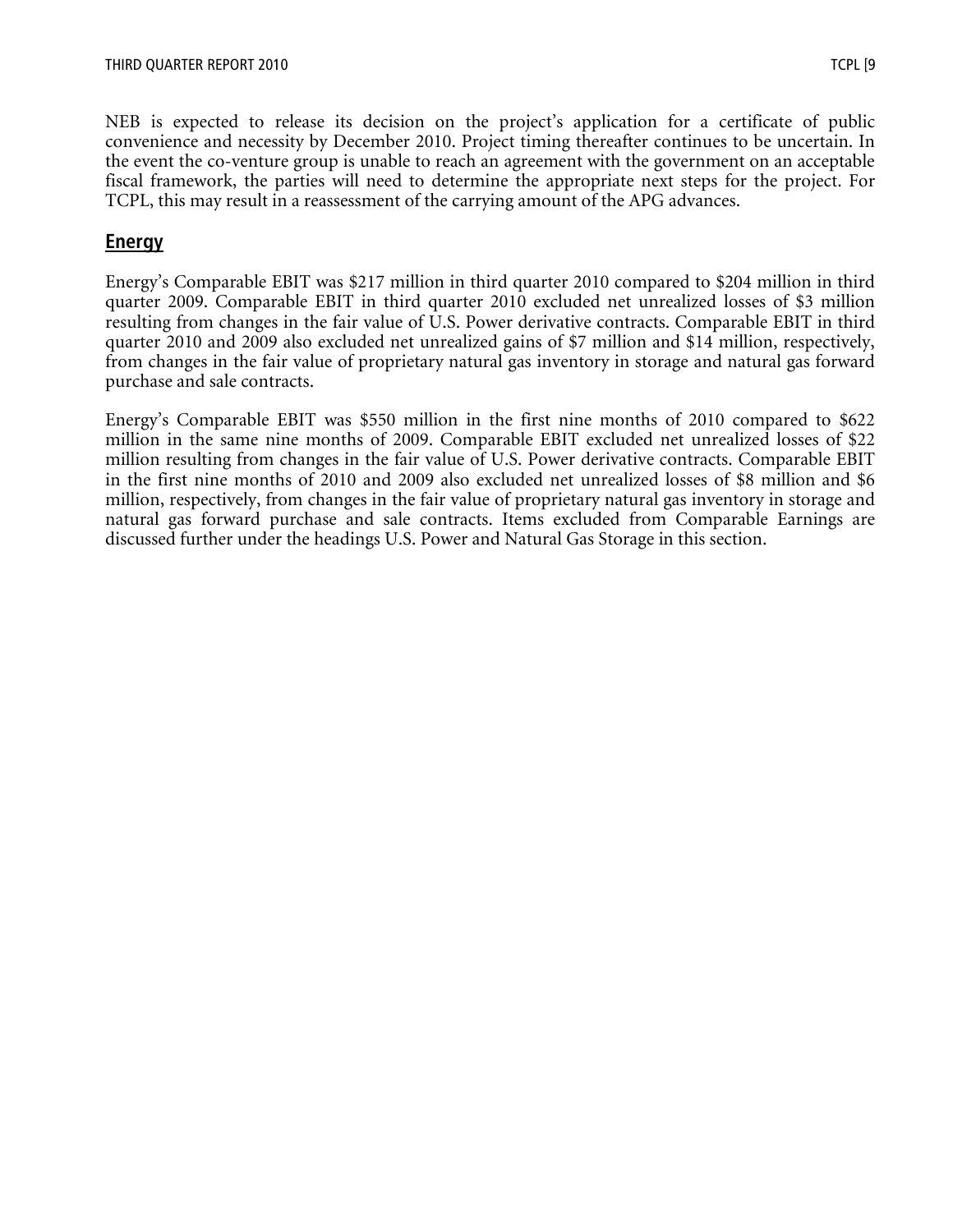#### Energy Results

|                                                       | Three months ended |                  | Nine months ended |                  |
|-------------------------------------------------------|--------------------|------------------|-------------------|------------------|
| (unaudited)                                           | September 30       |                  | September 30      |                  |
| (millions of dollars)                                 | 2010               | 2009             | 2010              | 2009             |
|                                                       |                    |                  |                   |                  |
| <b>Canadian Power</b>                                 |                    |                  |                   |                  |
| Western Power                                         | 45                 | 66               | 172               | 218              |
| Eastern Power <sup>(1)</sup>                          | 56                 | 52               | 154               | 164              |
| <b>Bruce Power</b>                                    | 89                 | 81               | 199               | 282              |
| General, administrative and support costs             | (14)               | (9)              | (29)              | (28)             |
| Canadian Power Comparable EBITDA <sup>(2)</sup>       | 176                | 190              | 496               | 636              |
|                                                       |                    |                  |                   |                  |
| <b>U.S. Power</b>                                     |                    |                  |                   |                  |
| Northeast Power <sup>(3)</sup>                        | 123                | 80               | 279               | 198              |
| General, administrative and support costs             | (7)                | (12)             | (25)              | (35)             |
| U.S. Power Comparable EBITDA <sup>(2)</sup>           | 116                | 68               | 254               | 163              |
|                                                       |                    |                  |                   |                  |
| <b>Natural Gas Storage</b>                            |                    |                  |                   |                  |
| Alberta Storage                                       | 28                 | 47               | 101               | 122              |
| General, administrative and support costs             | (2)                | (2)              | (6)               | (7)              |
| Natural Gas Storage Comparable EBITDA <sup>(2)</sup>  | 26                 | $\overline{45}$  | 95                | $\overline{115}$ |
|                                                       |                    |                  |                   |                  |
| Business Development Comparable EBITDA <sup>(2)</sup> | (7)                | (11)             | (21)              | (31)             |
|                                                       |                    |                  |                   |                  |
| Energy Comparable $EBITDA^{(2)}$                      | 311                | 292              | 824               | 883              |
| Depreciation and amortization                         | (94)               | (88)             | (274)             | (261)            |
| Energy Comparable EBIT <sup>(2)</sup>                 | 217                | 204              | 550               | 622              |
| Specific items:                                       |                    |                  |                   |                  |
| Fair value adjustments of U.S. Power derivative       |                    |                  |                   |                  |
| contracts                                             | (3)                |                  | (22)              |                  |
| Fair value adjustments of natural gas inventory       |                    |                  |                   |                  |
| in storage and forward contracts                      | 7                  | 14               | (8)               | (6)              |
| Energy EBIT <sup>(2)</sup>                            | 221                | $\overline{218}$ | $\overline{520}$  | 616              |

 $\rm^{(1)}$  Includes Halton Hills and Portlands Energy effective September 2010 and April 2009, respectively.

<sup>(2)</sup> Refer to the Non-GAAP Measures section in this MD&A for further discussion of Comparable EBITDA, Comparable EBIT and EBIT.

(3) Includes phase one of Kibby Wind effective October 2009.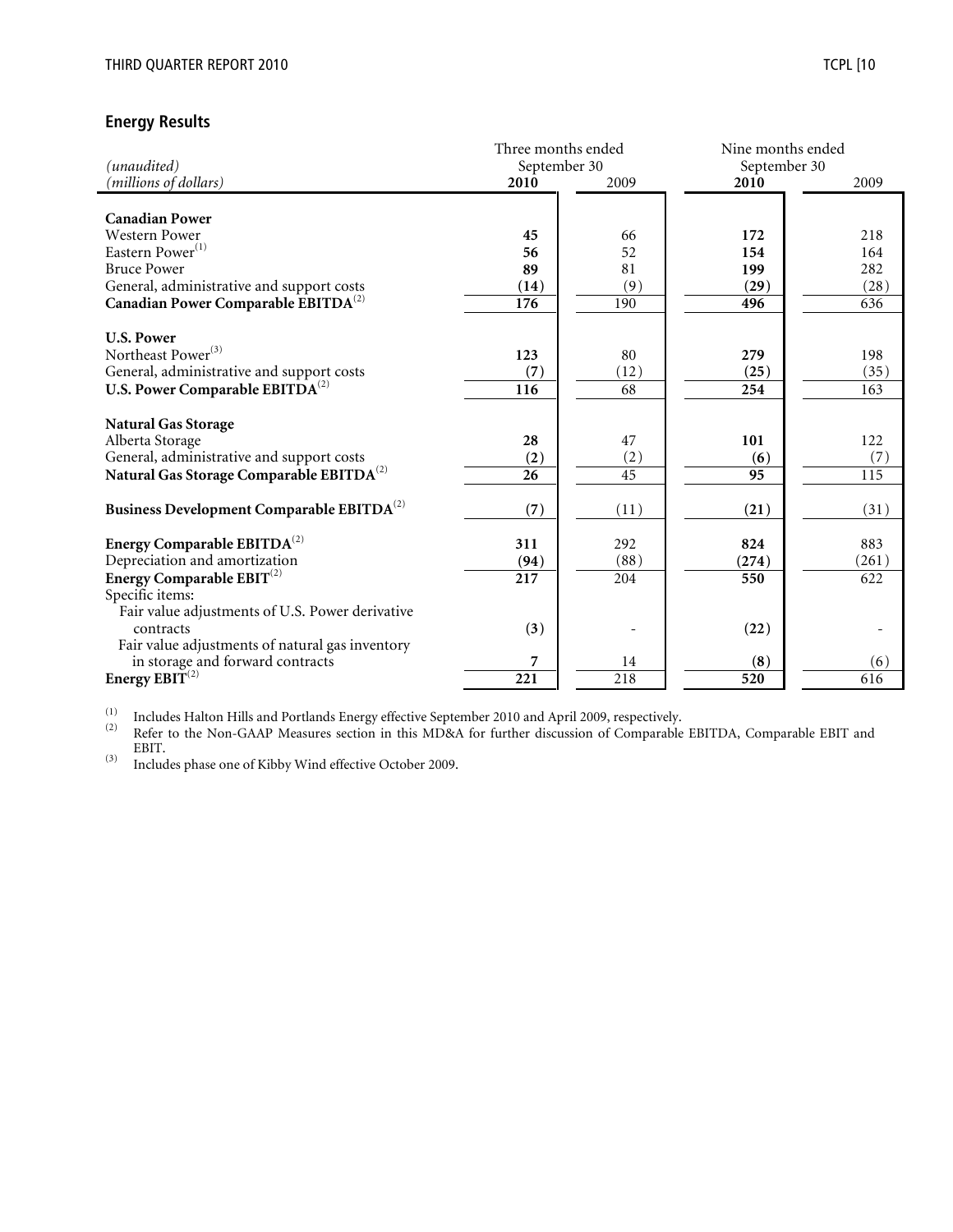#### Canadian Power

#### Western and Eastern Canadian Power Comparable <code>EBITDA</code> $^{(1)(2)}$

| (unaudited)                               |       | Three months ended<br>September 30 |       | Nine months ended<br>September 30 |
|-------------------------------------------|-------|------------------------------------|-------|-----------------------------------|
| (millions of dollars)                     | 2010  | 2009                               | 2010  | 2009                              |
|                                           |       |                                    |       |                                   |
| Revenues                                  |       |                                    |       |                                   |
| Western power                             | 168   | 196                                | 534   | 585                               |
| Eastern power<br>Other<br>(3)             | 85    | 69                                 | 217   | 209                               |
|                                           | 27    | 19                                 | 64    | 61                                |
|                                           | 280   | 284                                | 815   | 855                               |
| <b>Commodity Purchases Resold</b>         |       |                                    |       |                                   |
| Western power                             | (109) | (120)                              | (314) | (327)                             |
| Other <sup>(3)(4)</sup>                   | (12)  | (4)                                | (24)  | (19)                              |
|                                           | (121) | (124)                              | (338) | (346)                             |
|                                           |       |                                    |       |                                   |
| Plant operating costs and other           | (58)  | (42)                               | (151) | (129)                             |
| General, administrative and support costs | (14)  | (9)                                | (29)  | (28)                              |
| Other income                              |       |                                    |       |                                   |
| Comparable EBITDA <sup>(1)</sup>          | 87    | 109                                | 297   | 354                               |

(1) Refer to the Non-GAAP Measures section in this MD&A for further discussion of Comparable EBITDA.

 $\frac{1}{2}$  Includes Halton Hills and Portlands Energy effective September 2010 and April 2009, respectively.

(3) Includes sales of excess natural gas purchased for generation and thermal carbon black. Effective January 1, 2010, the net impact of derivatives used to purchase and sell natural gas to manage Western and Eastern Power's assets is presented on a net basis in Other Revenues. Comparative results for 2009 reflect amounts reclassified from Other Commodity Purchases Resold to Other Revenues.

(4) Includes the cost of excess natural gas not used in operations.

#### Western and Eastern Canadian Power Operating Statistics<sup>(1)</sup>

|                                                                            | Three months ended<br>September 30 |                       | Nine months ended<br>September 30 |                        |
|----------------------------------------------------------------------------|------------------------------------|-----------------------|-----------------------------------|------------------------|
| (unaudited)                                                                | 2010                               | 2009                  | 2010                              | 2009                   |
| Sales Volumes (GWh)<br>Supply<br>Generation                                |                                    |                       |                                   |                        |
| Western Power                                                              | 572                                | 541                   | 1,751                             | 1,718                  |
| Eastern Power<br>Purchased                                                 | 661                                | 305                   | 1,485                             | 1,081                  |
| Sundance A & B and Sheerness PPAs<br>Other purchases                       | 2,641<br>89<br>3,963               | 2,560<br>113<br>3,519 | 7,755<br>311<br>11,302            | 7,725<br>420<br>10,944 |
| Sales                                                                      |                                    |                       |                                   |                        |
| Contracted<br>Western Power<br>Eastern Power<br>Spot                       | 2,526<br>660                       | 2,514<br>307          | 7,368<br>1,500                    | 7,164<br>1,117         |
| Western Power                                                              | 777<br>3,963                       | 698<br>3,519          | 2,434<br>11,302                   | 2,663<br>10,944        |
| <b>Plant Availability</b><br>Western Power <sup>(2)</sup><br>Eastern Power | 94%<br>98%                         | 90%<br>97%            | 94%<br>97%                        | 92%<br>97%             |

(1) Includes Halton Hills and Portlands Energy effective September 2010 and April 2009, respectively.<br>(2) Excludes facilities that provide power to TCPL under PPAs.

Excludes facilities that provide power to TCPL under PPAs.

Western Power's Comparable EBITDA of \$45 million and Power Revenues of \$168 million in third quarter 2010 decreased \$21 million and \$28 million, respectively, compared to the same period in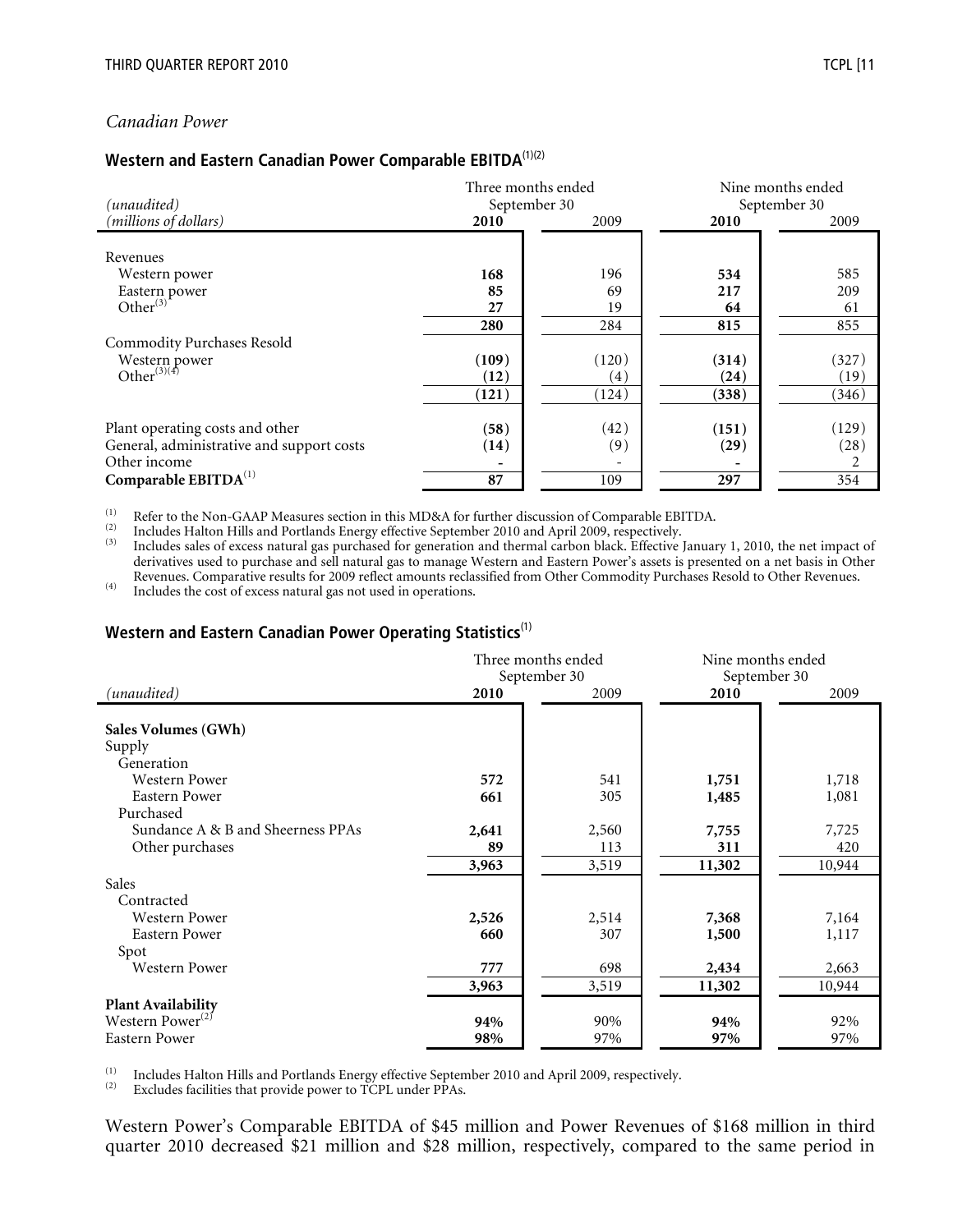2009, primarily due to lower overall realized power prices. Average spot market power prices in Alberta decreased 28 per cent to \$36 per megawatt hour (MWh) in third quarter 2010 compared to \$50 per MWh in third quarter 2009. Spot market sales represented 24 per cent of Western Power's total sales in third quarter 2010.

Western Power's Comparable EBITDA of \$172 million and Power Revenues of \$534 million in the first nine months of 2010 decreased \$46 million and \$51 million, respectively, compared to the same period in 2009, primarily due to lower overall realized power prices.

Eastern Power's Comparable EBITDA of \$56 million and Power Revenues of \$85 million in third quarter 2010 increased \$4 million and \$16 million, respectively, compared to the same period in 2009. These increases were primarily due to incremental earnings from Halton Hills, which went into service under a 20 year power purchase arrangement (PPA) in September 2010, partially offset by lower contracted earnings from Bécancour. Results from Bécancour are consistent with the expected contracted earnings according to the original electricity supply contract with Hydro-Québec.

Eastern Power's Comparable EBITDA of \$154 million in the first nine months of 2010 decreased \$10 million, compared to the same period in 2009, primarily due to lower contracted earnings from Bécancour and unfavourable wind conditions at Cartier Wind, partially offset by incremental earnings from Portlands Energy and Halton Hills, which went into service in April 2009 and September 2010, respectively.

Western Power manages the sale of its supply volumes on a portfolio basis. A portion of its supply is sold into the spot market to assure supply in the event of an unexpected plant outage. The overall amount of spot market volumes is dependent upon the ability to transact in forward sales markets at acceptable contract terms. This approach to portfolio management helps to minimize costs in situations where Western Power would otherwise have to purchase electricity in the open market to fulfill its contractual sales obligations. Approximately 76 per cent of Western Power sales volumes were sold under contract in third quarter 2010, compared to 78 per cent in third quarter 2009. To reduce its exposure to spot market prices on uncontracted volumes, as at September 30, 2010, Western Power had entered into fixed-price power sales contracts to sell approximately 2,400 gigawatt hours (GWh) for the remainder of 2010 and 7,300 GWh for 2011.

Eastern Power is focused on selling power under long-term contracts. In third quarter 2010 and 2009, all of Eastern Power's sales volumes were sold under contract and are expected to continue to be 100 per cent sold under contract for the remainder of 2010 and 2011.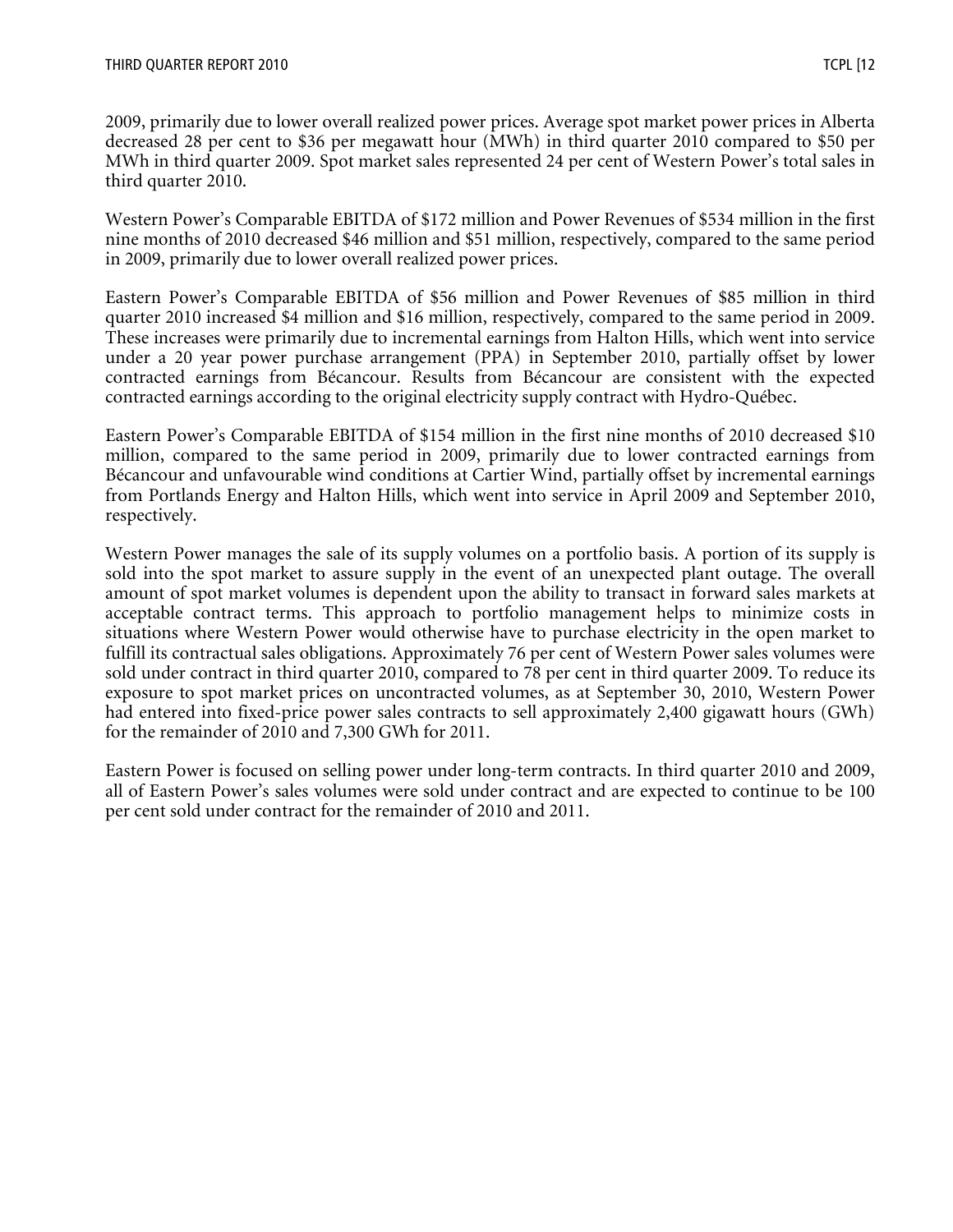#### Bruce Power Results

| (TCPL's proportionate share)<br>(unaudited)                     | Three months ended<br>September 30 |       | Nine months ended<br>September 30 |       |  |
|-----------------------------------------------------------------|------------------------------------|-------|-----------------------------------|-------|--|
| (millions of dollars unless otherwise indicated)                | 2010                               | 2009  | 2010                              | 2009  |  |
| Revenues <sup>(1)</sup>                                         | 212                                | 224   | 634                               | 685   |  |
|                                                                 |                                    |       |                                   |       |  |
| Operating Expenses                                              | (123)                              | (143) | (435)                             | (403) |  |
| Comparable $EBITDA^{(2)}$                                       | 89                                 | 81    | 199                               | 282   |  |
| Bruce A Comparable EBITDA <sup>(2)</sup>                        | 35                                 | (11)  | 58                                | 77    |  |
| Bruce B Comparable EBITDA <sup>(2)</sup>                        | 54                                 | 92    | 141                               | 205   |  |
| Comparable $\mathrm{EBITDA}^{(2)}$                              | 89                                 | 81    | 199                               | 282   |  |
|                                                                 |                                    |       |                                   |       |  |
| <b>Bruce Power – Other Information</b><br>Plant availability    |                                    |       |                                   |       |  |
| Bruce A                                                         | 92%                                | 71%   | 77%                               | 89%   |  |
| <b>Bruce B</b>                                                  | 88%                                | 97%   | 90%                               | 90%   |  |
| <b>Combined Bruce Power</b>                                     | 89%                                | 89%   | 86%                               | 90%   |  |
| Planned outage days                                             |                                    |       |                                   |       |  |
| Bruce A                                                         |                                    | 46    | 60                                | 46    |  |
| <b>Bruce B</b>                                                  | 7                                  |       | 54                                | 45    |  |
| Unplanned outage days                                           |                                    |       |                                   |       |  |
| Bruce A                                                         | 7                                  | 3     | 55                                | 8     |  |
| Bruce B                                                         | 28                                 | 3     | 34                                | 44    |  |
| Sales volumes (GWh)                                             |                                    |       |                                   |       |  |
| Bruce A                                                         | 1,446                              | 1,099 | 3,556                             | 4,157 |  |
| Bruce B                                                         | 2,003                              | 1,950 | 6,102                             | 5,751 |  |
|                                                                 | 3,449                              | 3,049 | 9,658                             | 9,908 |  |
| Results per MWh                                                 |                                    |       |                                   |       |  |
| Bruce A power revenues                                          | \$65                               | \$64  | \$65                              | \$64  |  |
| Bruce B power revenues <sup>(3)</sup>                           | \$57                               | \$66  | \$58                              | \$64  |  |
| <b>Combined Bruce Power revenues</b>                            | \$60                               | \$66  | \$60                              | \$64  |  |
| Percentage of Bruce B output sold to spot market <sup>(4)</sup> | 82%                                | 49%   | 78%                               | 42%   |  |

(1) Revenues include Bruce A's fuel cost recoveries of \$7 million and \$21 million for the three and nine months ended September 30, 2010, respectively (2009 – \$7 million and \$28 million, respectively). Revenues also include Bruce B unrealized losses of \$4 million and \$5 million as a result of changes in the fair value of power derivatives for the three and nine months ended September 30, 2010, respectively (2009 – gains of \$2 million and \$4 million, respectively).

(2) Refer to the Non-GAAP Measures section in this MD&A for further discussion of Comparable EBITDA.

 $\binom{3}{4}$  Includes revenues received under the floor price mechanism and contract settlements.

All of Bruce B's output is covered by the floor price mechanism, including volumes sold to the spot market.

TCPL's proportionate share of Bruce Power's Comparable EBITDA increased \$8 million to \$89 million in third quarter 2010 compared to \$81 million in third quarter 2009.

TCPL's proportionate share of Bruce A's Comparable EBITDA increased \$46 million to \$35 million in third quarter 2010 compared to losses of \$11 million in third quarter 2009 as a result of increased volumes and lower operating costs due to decreased outage days. Bruce A's plant availability in third quarter 2010 was 92 per cent with seven outage days compared to an availability of 71 per cent and 49 outage days in the same period in 2009.

TCPL's proportionate share of Bruce B's Comparable EBITDA decreased \$38 million to \$54 million in third quarter 2010 compared to \$92 million in third quarter 2009 primarily due to lower realized prices resulting from the expiration of fixed-price contracts at higher prices. Bruce B's volumes increased in third quarter 2010 compared to the same period in 2009 as a result of fewer surplus baseload generation (SBG) derates in 2010 as required by the Independent Electricity System Operator, partially offset by lower plant availability. Bruce B's plant availability in third quarter 2010 was 88 per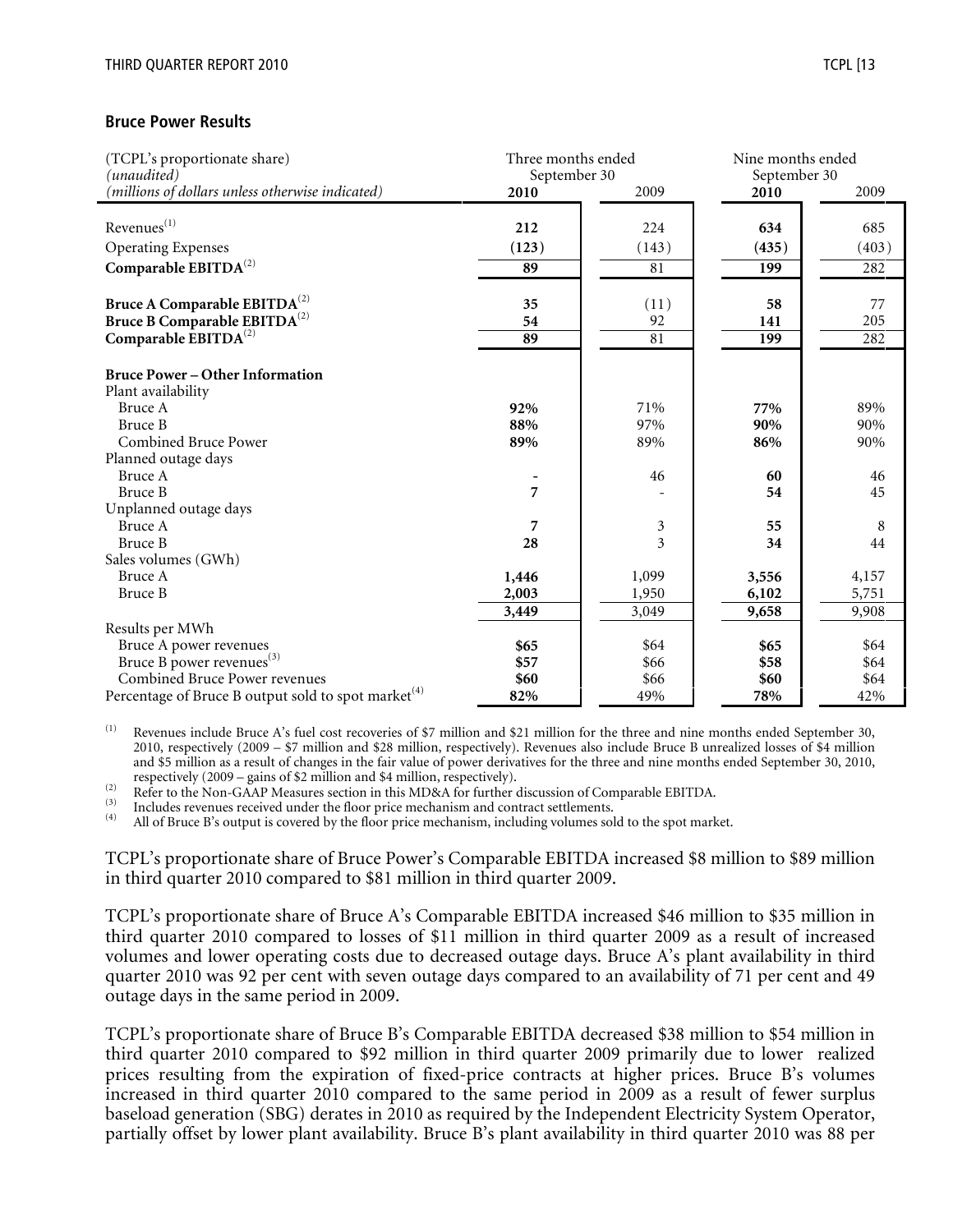cent with 35 outage days compared to an availability of 97 per cent and three outage days in the same period in 2009.

In second quarter 2009, Bruce B's contract with the Ontario Power Authority (OPA) was amended such that, beginning in 2009, annual net payments received under the floor price mechanism will not be subject to repayment in future years. Amounts received under the Bruce B floor price mechanism within a calendar year are subject to repayment if the monthly average spot price exceeds the floor price. No amounts recorded in revenues in the first nine months of 2010 are expected to be repaid.

TCPL's proportionate share of Bruce Power's Comparable EBITDA decreased \$83 million to \$199 million in the nine months ended September 30, 2010 compared to the same period in 2009 as a result of lower volumes and higher operating costs due to higher planned and unplanned outage days at Bruce A, and lower realized prices at Bruce B, partially offset by higher volumes at Bruce B resulting from fewer SBG derates in 2010. The decrease in EBITDA for the nine months ended September 30, 2010 was partially offset by the impact of a payment made in first quarter 2010 from Bruce B to Bruce A regarding 2009 amendments to the agreement with the OPA. The net positive impact to TCPL in 2010 reflected TCPL's higher percentage ownership in Bruce A.

Under a contract with the OPA, all output from Bruce A in third quarter 2010 was sold at a fixed price of \$64.71 per MWh (before recovery of fuel costs from the OPA) compared to \$64.45 per MWh in third quarter 2009. All output from the Bruce B units was subject to a floor price of \$48.96 per MWh in third quarter 2010 and \$48.76 per MWh in third quarter 2009. Both the Bruce A and Bruce B contract prices are adjusted annually for inflation on April 1.

Bruce B also enters into fixed-price contracts whereby Bruce B receives or pays the difference between the contract price and the spot price. Bruce B's realized price of \$57 per MWh in third quarter 2010 reflected revenues recognized from both the floor price mechanism and contract sales, and decreased from the \$66 per MWh in third quarter 2009 due to contracts expiring since that time. A significant portion of the remaining contracts will expire by the end of 2010, which is expected to result in a further reduction in realized prices at Bruce B for future periods. At September 30, 2010, Bruce B had sold forward approximately 200 GWh and 300 GWh, representing TCPL's proportionate share, for the remainder of 2010 and 2011, respectively.

The overall plant availability percentage in 2010 is expected to be in the low 80's for the two operating Bruce A units and in the low 90's for the four Bruce B units. A planned outage of Bruce A Unit 3 began in late February 2010 and ended in late April 2010. A planned outage on Bruce B Unit 6 commenced in mid-May 2010 with the unit returning to service in late July 2010. A three week planned maintenance outage commenced on October 22, 2010 for Bruce B Unit 5.

As at September 30, 2010, Bruce A had incurred approximately \$3.8 billion in costs for the refurbishment and restart of Units 1 and 2, and approximately \$0.3 billion for the refurbishment of Units 3 and 4.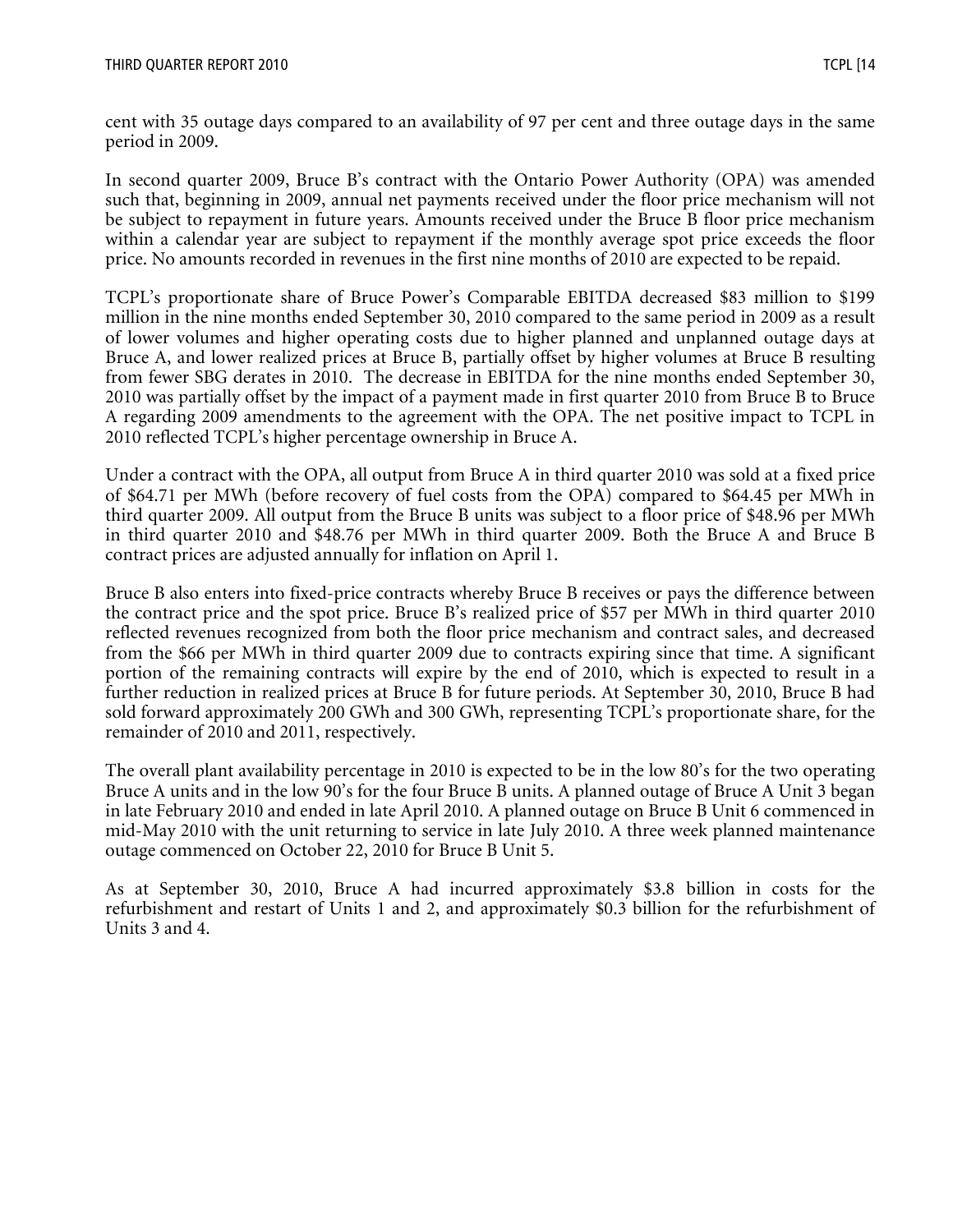#### U.S. Power

#### U.S. Power Comparable EBITDA<sup>(1)(2)</sup>

| (unaudited)                                                                        |                            | Three months ended<br>September 30 | Nine months ended<br>September 30 |                         |  |
|------------------------------------------------------------------------------------|----------------------------|------------------------------------|-----------------------------------|-------------------------|--|
| (millions of dollars)                                                              | 2010                       | 2009                               | 2010                              | 2009                    |  |
| Revenues<br>Power $^{(3)}$<br>Capacity<br>Other <sup>(3)(4)</sup>                  | 399<br>77<br>15<br>491     | 222<br>66<br>9<br>297              | 884<br>187<br>57<br>1,128         | 679<br>150<br>66<br>895 |  |
| Commodity purchases resold <sup>(3)</sup>                                          | (178)                      | (78)                               | (435)                             | (267)                   |  |
| Plant operating costs and other $(4)$<br>General, administrative and support costs | (190)<br>$\left( 7\right)$ | (139)<br>(12)                      | (414)<br>(25)                     | (430)<br>(35)           |  |
| Comparable $EBITDA(1)$                                                             | 116                        | 68                                 | 254                               | 163                     |  |

(1) Refer to the Non-GAAP Measures section of this MD&A for further discussion of Comparable EBITDA.<br>(2) Includes these are of Kikky Wind offertive Ostaber 2000.

 $\frac{1}{2}$  Includes phase one of Kibby Wind effective October 2009.

Effective January 1, 2010, the net impact of derivatives used to purchase and sell power, natural gas and fuel oil to manage U.S. Power's assets is presented on a net basis in Power Revenues. Comparative results for 2009 reflect amounts reclassified from Commodity Purchases Resold and Other Revenues to Power Revenues.

(4) Includes revenues and costs related to a third-party service agreement at Ravenswood.

#### U.S. Power Operating Statistics $<sup>(1)</sup>$ </sup>

|                           | Three months ended |       | Nine months ended |       |
|---------------------------|--------------------|-------|-------------------|-------|
|                           | September 30       |       | September 30      |       |
| (unaudited)               | 2010               | 2009  | 2010              | 2009  |
|                           |                    |       |                   |       |
| Sales Volumes (GWh)       |                    |       |                   |       |
| Supply                    |                    |       |                   |       |
| Generation                | 2,403              | 2,021 | 5,083             | 4,593 |
| Purchased                 | 2,514              | 1,259 | 7,061             | 3,653 |
|                           | 4,917              | 3,280 | 12,144            | 8,246 |
| Sales                     |                    |       |                   |       |
| Contracted                | 4,129              | 2,800 | 11,013            | 7,206 |
| Spot                      | 788                | 480   | 1,131             | 1,040 |
|                           | 4,917              | 3,280 | 12,144            | 8,246 |
|                           |                    |       |                   |       |
| <b>Plant Availability</b> | 96%                | 97%   | 91%               | 78%   |

(1) Includes phase one of Kibby Wind effective October 2009.

U.S. Power's Comparable EBITDA for the three months ended September 30, 2010 was \$116 million, an increase of \$48 million compared to the same period in 2009. The increase was primarily due to higher realized prices, higher volumes of power sold and increased capacity revenues. For the nine months ended September 30, 2010, U.S. Power's Comparable EBITDA of \$254 million increased \$91 million from the same period in 2009 primarily due to higher capacity revenues, increased sales volumes and a first quarter 2010 adjustment of Ravenswood's 2009 operating costs, partially offset by the negative impact of a weaker U.S. dollar.

U.S. Power's Power Revenues for the three and nine months ended September 30, 2010 of \$399 million and \$884 million, respectively, increased from \$222 million and \$679 million in the same periods in 2009 primarily due to higher volumes of power sold in addition to higher realized power prices in third quarter 2010, partially offset by the negative impact of a weaker U.S. dollar. Capacity Revenues increased for the three and nine months ended September 30, 2010 to \$77 million and \$187 million, respectively, primarily due to higher capacity prices as a result of the long-planned retirement of a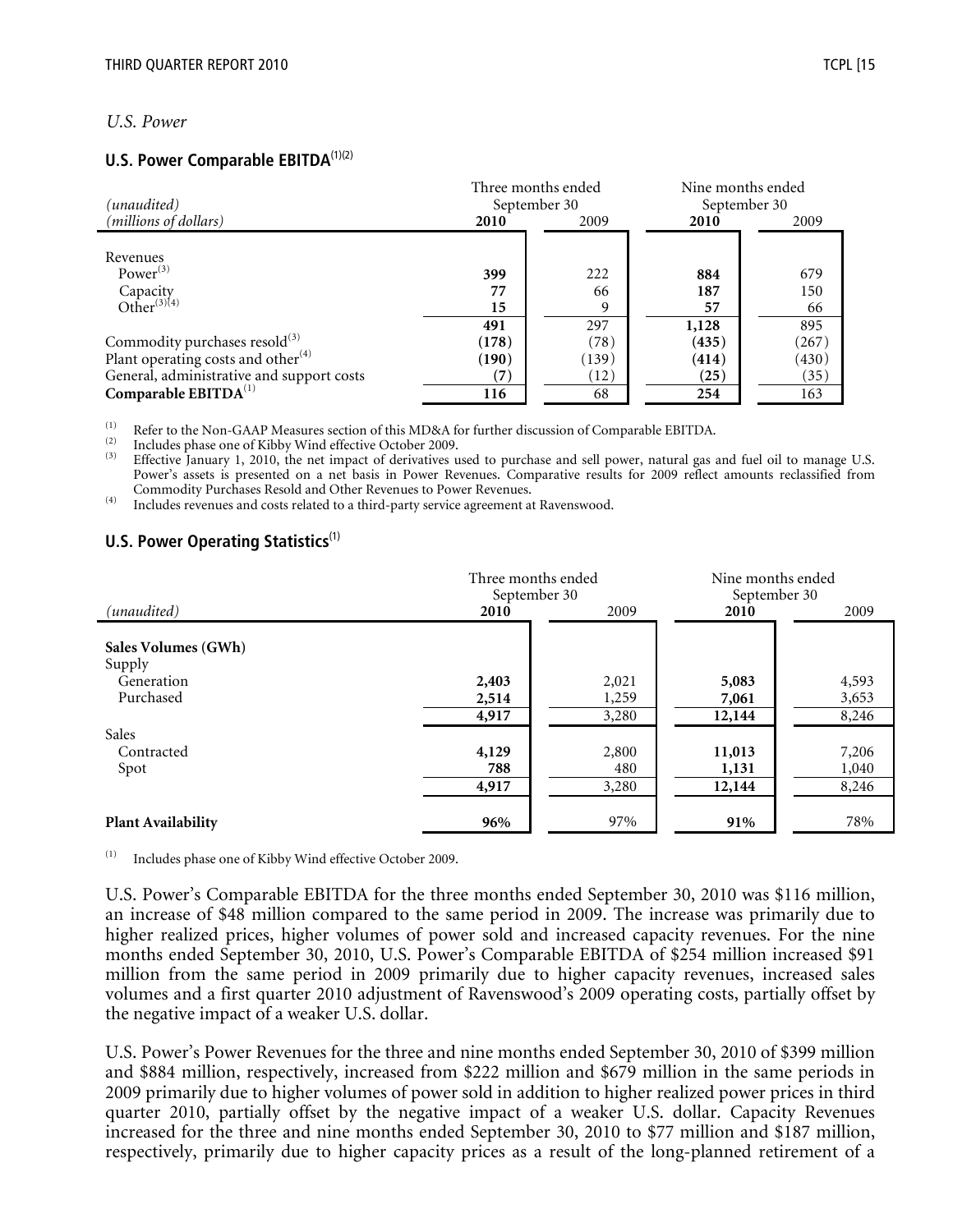power generating facility owned by the New York Power Authority, which occurred at the end of January 2010.The increases in Capacity Revenues were partially offset by the impact of the Unit 30 outage from September 2008 to May 2009, which has a greater impact on 2010 capacity revenues due to the nature of the calculations.

Commodity Purchases Resold of \$178 million and \$435 million for the three and nine months ended September 30, 2010, respectively, increased from \$78 million and \$267 million in the same periods in 2009 primarily due to an increase in the quantity of power purchased for resale under power sales commitments in New England and New York, as well as higher power prices per MWh purchased in third quarter 2010, partially offset by the positive impact of a weaker U.S. dollar.

Plant Operating Costs and Other in the three months ended September 30, 2010 were \$190 million, an increase of \$51 million over the same period in 2009 primarily due to increased generation volumes, partially offset by the positive impact of a weaker U.S. dollar. In the nine months ended September 30, 2010, Plant Operating Costs and Other were \$414 million, a decrease of \$16 million compared to the same period in 2009, primarily due to the positive impact of a weaker U.S. dollar and the impact of the Ravenswood prior year adjustment, partially offset by higher fuel costs resulting from increased generation.

U.S. Power achieved plant availability of 91 per cent in the nine months ended September 30, 2010 compared to 78 per cent for the same period in 2009 primarily due to the return to service of Ravenswood Unit 30 in May 2009 following an unplanned outage.

In the three and nine months ended September 30, 2010, 84 per cent and 91 per cent, respectively, of power sales volumes were sold under contract, compared to 85 per cent and 87 per cent for the same periods in 2009. U.S. Power is focused on selling the majority of its power under contract to wholesale, commercial and industrial customers, while managing a portfolio of power supplies sourced from its own generation and wholesale power purchases. To reduce its exposure to spot market prices on uncontracted volumes, as at September 30, 2010, U.S. Power had entered into fixed-price power sales contracts to sell approximately 3,400 GWh for the remainder of 2010 and 10,000 GWh for 2011, including financial contracts to effectively lock in a margin on forecasted generation. Certain contracted volumes are dependent on customer usage levels and actual amounts contracted in future periods will depend on market liquidity and other factors.

Comparable EBITDA excluded net unrealized losses of \$3 million and \$22 million in the three and nine months ended September 30, 2010, respectively, resulting from changes in the fair value of U.S. Power derivative contracts. Power is purchased under forward contracts to satisfy a significant portion of U.S. Power's wholesale, commercial and industrial power sales commitments, mitigating its exposure to fluctuations in spot market prices and effectively locking in a positive margin. In addition, power generation is managed by entering into contracts to sell a portion of power forecasted to be generated, while simultaneously entering into contracts to purchase the fuel required to generate the power, thereby reducing exposure to market price volatility and effectively locking in positive margins. Each of these contracts provide economic hedges which, in some cases, do not meet the specific criteria required for hedge accounting treatment and, therefore, are recorded at their fair value based on forward market prices. Effective January 1, 2010, the unrealized gains and losses from these contracts have been removed from Comparable EBITDA as they are not representative of amounts that will be realized on settlement of the contracts. Comparative amounts in 2009 were not excluded from the computation of Comparable EBITDA.

#### Natural Gas Storage

Natural Gas Storage's Comparable EBITDA for the three and nine month periods ended September 30, 2010, was \$26 million and \$95 million, respectively, compared to \$45 million and \$115 million for the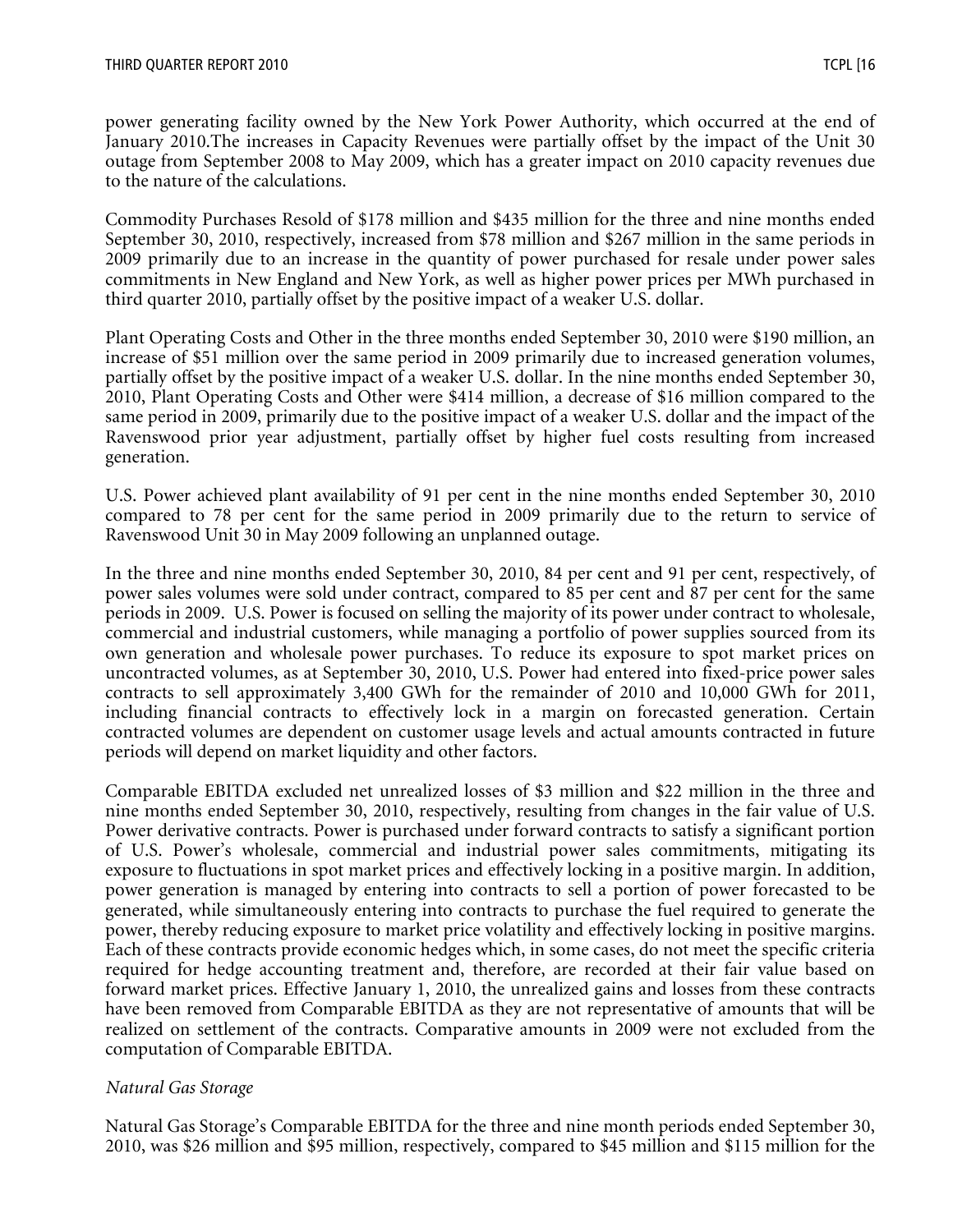same periods in 2009. The decrease in Comparable EBITDA in third quarter 2010 was primarily due to decreased proprietary and third party storage revenues as a result of lower realized natural gas price spreads.

Comparable EBITDA excluded net unrealized gains of \$7 million and net unrealized losses of \$8 million in the three and nine months ended September 30, 2010, respectively (2009 – gains of \$14 million and losses of \$6 million, respectively), resulting from changes in the fair value of proprietary natural gas inventory in storage and natural gas forward purchase and sale contracts. TCPL manages its proprietary natural gas storage earnings by simultaneously entering into a forward purchase of natural gas for injection into storage and an offsetting forward sale of natural gas for withdrawal at a later period, thereby locking in future positive margins and effectively eliminating exposure to price movements of natural gas. Fair value adjustments recorded in each period on proprietary natural gas inventory in storage and these forward contracts are not representative of the amounts that will be realized on settlement. The fair value of proprietary natural gas inventory in storage has been measured using a weighted average of forward prices for the following four months less selling costs.

#### **Other Income Statement Items**

#### Interest Expense

| (unaudited)                                                                                    | Three months ended<br>September 30 |                           | Nine months ended<br>September 30 |                           |  |
|------------------------------------------------------------------------------------------------|------------------------------------|---------------------------|-----------------------------------|---------------------------|--|
| (millions of dollars)                                                                          | 2009<br>2010                       |                           | 2010                              | 2009                      |  |
| Interest on long-term debt $^{(1)}$<br>Other interest and amortization<br>Capitalized interest | 310<br>23<br>(160)<br>173          | 317<br>24<br>(113)<br>228 | 903<br>99<br>(437)<br>565         | 982<br>41<br>(230)<br>793 |  |

Includes interest for Junior Subordinated Notes.

Interest Expense for third quarter 2010 decreased \$55 million to \$173 million from \$228 million in third quarter 2009 and for the nine months ended September 30, 2010 decreased \$228 million to \$565 million from \$793 million for the nine months ended September 30, 2009. These decreases reflected increased capitalized interest to finance the Company's capital growth program in 2010, primarily due to Keystone construction, and the positive impact of a weaker U.S. dollar on U.S. dollar-denominated interest. These decreases were partially offset by incremental interest expense on new debt issues of US\$1.25 billion in June 2010 and \$700 million in February 2009. The increase in Other Interest and Amortization for the nine months ended September 30, 2010 compared to 2009 was primarily due to higher losses in 2010 compared to 2009 from changes in the fair value of derivatives used to manage the Company's exposure to rising interest rates.

Interest Income and Other for third quarter 2010 decreased \$14 million to \$27 million from \$41 million in third quarter 2009 and for the nine months ended September 30, 2010 decreased \$64 million to \$33 million from \$97 million for the nine months ended September 2009. These decreases reflect the impact of a fluctuating U.S. dollar on the translation of U.S. dollar-denominated working capital balances. The decrease for the nine months ended September 30, 2010 was also due to lower gains in 2010 compared to 2009 from derivatives used to manage the Company's exposure to foreign exchange rate fluctuations on U.S. dollar-denominated income.

Income Taxes for the three and nine months ended September 30, 2010 were \$116 million and \$275 million, respectively, compared to \$101 million and \$310 million, respectively, for the same periods in 2009. The increase for third quarter 2010 compared to 2009 was primarily due to higher pre-tax earnings. The decrease for the nine months ended September 30, 2010 compared to 2009 was primarily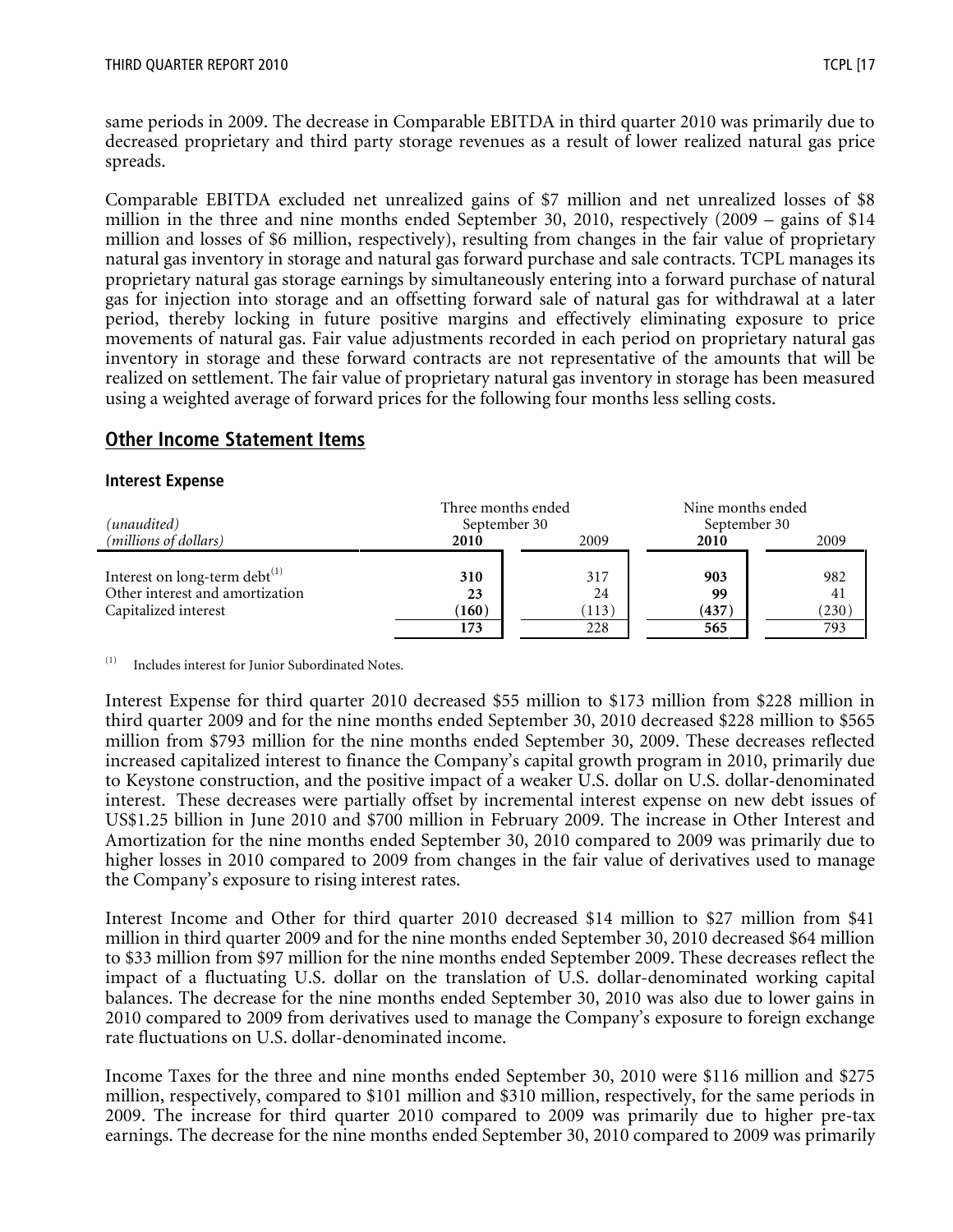due to the net positive impact from income tax rate differentials, other income tax adjustments and lower pre-tax earnings.

## Liquidity and Capital Resources

TCPL's financial position remains sound and consistent with recent years as does its ability to generate cash in the short and long term to provide liquidity, maintain financial capacity and flexibility, and to provide for planned growth. TCPL's liquidity position remains solid, underpinned by predictable cash flow from operations, significant cash balances on hand from recent debt issues, as well as unutilized committed revolving bank lines of US\$1.0 billion, \$2.0 billion and US\$1.0 billion, maturing in November 2011, December 2012 and December 2012, respectively. These facilities also support the Company's two commercial paper programs in Canada. In addition, TCPL's proportionate share of unutilized capacity on committed bank facilities at TCPL-operated affiliates was \$118 million with maturity dates from 2011 through 2012. As at September 30, 2010, TCPL had remaining capacity of \$2.0 billion and US\$1.75 billion Canadian debt and U.S. debt shelf prospectuses, respectively. TCPL's liquidity, market and other risks are discussed further in the Risk Management and Financial Instruments section of this MD&A.

At September 30, 2010, the Company held Cash and Cash Equivalents of \$1.1 billion compared to \$1.0 billion at December 31, 2009. The increase in Cash and Cash Equivalents was primarily due to cash generated from operations, proceeds from the issuance of senior notes in second and third quarter 2010, partially offset by capital expenditures and dividend payments.

#### Operating Activities

#### Funds Generated from Operations $<sup>(1)</sup>$ </sup>

| (unaudited)                                                                                                                                                | Three months ended<br>September 30 |                     | Nine months ended<br>September 30 |                       |  |
|------------------------------------------------------------------------------------------------------------------------------------------------------------|------------------------------------|---------------------|-----------------------------------|-----------------------|--|
| (millions of dollars)                                                                                                                                      | 2010                               | 2009                | 2010                              | 2009                  |  |
| <b>Cash Flows</b><br>Funds generated from operations <sup>(1)</sup><br>(Increase)/decrease in operating working capital<br>Net cash provided by operations | 849<br>(68)<br>781                 | 759<br>(200)<br>559 | 2,483<br>(268)<br>2,215           | 2,205<br>131<br>2,336 |  |

(1) Refer to the Non-GAAP Measures section in this MD&A for further discussion of Funds Generated from Operations.

Net Cash Provided by Operations increased \$222 million and decreased \$121 million for the three and nine months ended September 30, 2010, respectively, compared to the same periods in 2009, reflecting increases in Funds Generated from Operations and changes in operating working capital. Funds Generated from Operations for the three and nine months ended September 30, 2010 were \$849 million and \$2.5 billion, respectively, compared to \$759 million and \$2.2 billion for the same periods in 2009. The increases for the three and nine months ended September 30, 2010 were primarily due to the income tax benefit generated from bonus depreciation for U.S. tax purposes on Keystone assets placed into service on June 30, 2010 and an increase in cash generated through earnings.

#### Investing Activities

TCPL remains committed to executing its \$21 billion capital expenditure program. For the three and nine months ended September 30, 2010, capital expenditures totalled \$1.3 billion and \$3.6 billion, respectively (2009 – \$1.6 billion and \$3.9 billion, respectively), primarily related to the construction of Keystone, refurbishment and restart of Bruce A Units 1 and 2, expansion of the Alberta System, and construction of the Bison and Guadalajara natural gas pipelines and Coolidge and Halton Hills power plants.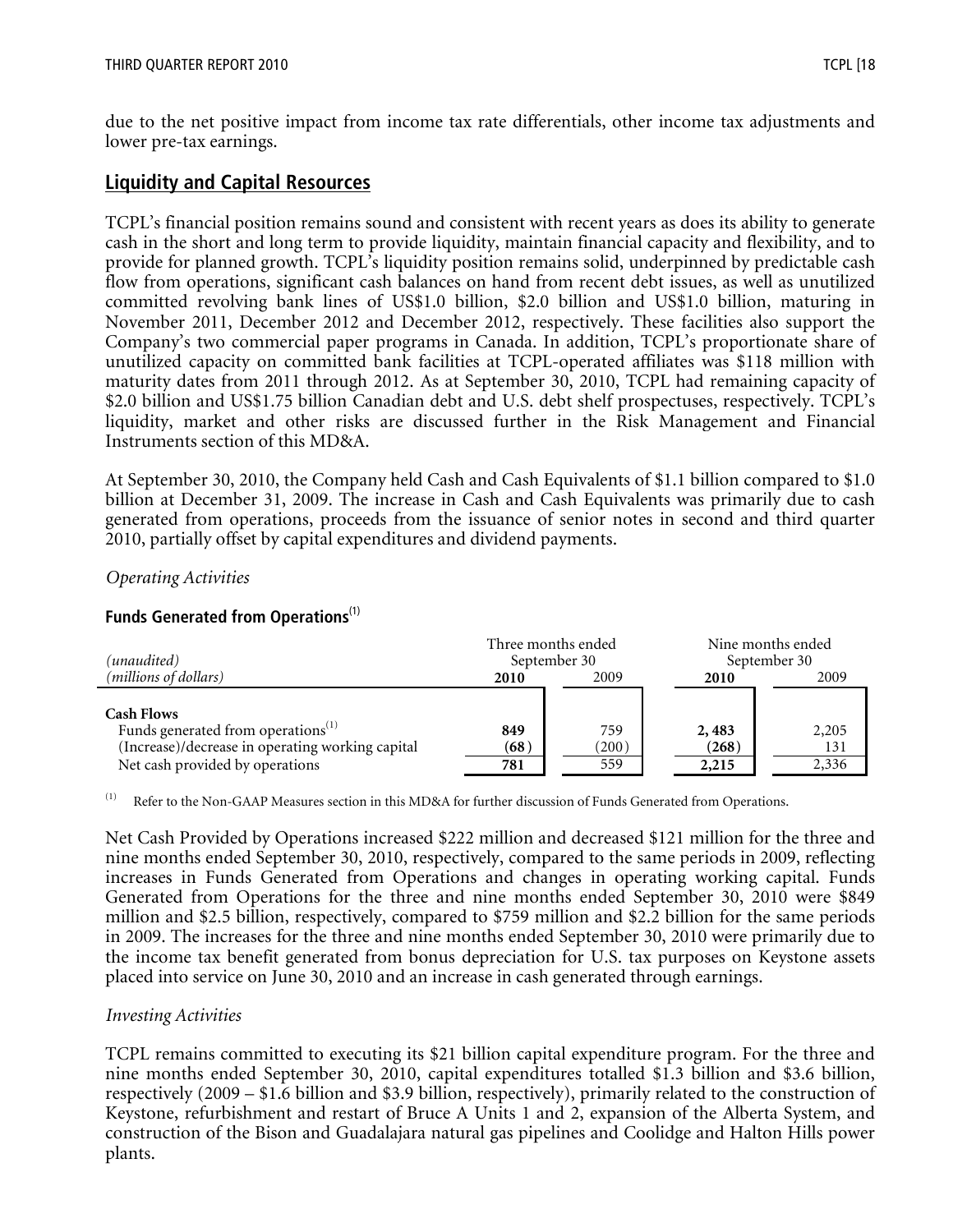### Financing Activities

In September 2010, TCPL issued US\$1.0 billion of senior notes maturing October 1, 2020 and bearing interest at 3.80 per cent. These notes were issued under the US\$4.0 billion debt shelf prospectus filed in December 2009. The net proceeds of this offering were used to partially fund capital projects, for general corporate purposes and to repay short-term debt.

In June 2010, TCPL issued senior notes of US\$500 million and US\$750 million maturing on June 1, 2015 and June 1, 2040, respectively, and bearing interest at 3.40 per cent and 6.10 per cent, respectively. These notes were issued under the US\$4.0 billion debt shelf prospectus filed in December 2009. The net proceeds of this offering were used to partially fund capital projects, for general corporate purposes and to repay short-term debt.

In the three and nine months ended September 30, 2010, TCPL issued 4.6 million and 15.3 million common shares, respectively (2009 – 47.6 million and 51.5 million common shares, respectively) to TransCanada Corporation (TransCanada) for proceeds of \$170 million and \$572 million (2009 – \$1.6 billion and \$1.7 billion) respectively.

The Company is well positioned to fund its existing capital program through its internally-generated cash flow and its continued access to capital markets. TCPL will also continue to examine opportunities for portfolio management, including a role for PipeLines LP, in financing its capital program.

#### Dividends

On November 2, 2010, TCPL's Board of Directors declared a quarterly dividend for the quarter ending December 31, 2010 in the aggregate amount equal to the quarterly dividend paid on TransCanada's issued and outstanding common shares at the close of business on December 31, 2010. The dividend is payable on January 31, 2011. The Board also declared a dividend of \$0.70 per share for the period ending January 30, 2011 on TCPL's Series U and Y preferred shares. The dividend is payable on January 31, 2011 to shareholders of record at the close of business on December 31, 2010.

TransCanada's Board of Directors approved the issuance of common shares from treasury at a three per cent discount under TransCanada's Dividend Reinvestment and Share Purchase Plan (DRP) for the dividends payable January 31, 2011. Under this plan, eligible TCPL preferred shareholders may reinvest their dividends and make optional cash payments to obtain additional TransCanada common shares. TransCanada reserves the right to alter the discount or return to fulfilling DRP participation by purchasing shares on the open market at any time.

## Significant Accounting Policies and Critical Accounting Estimates

To prepare financial statements that conform with Canadian GAAP, TCPL is required to make estimates and assumptions that affect both the amount and timing of recording assets, liabilities, revenues and expenses since the determination of these items may be dependent on future events. The Company uses the most current information available and exercises careful judgement in making these estimates and assumptions.

TCPL's significant accounting policies and critical accounting estimates have remained unchanged since December 31, 2009. For further information on the Company's accounting policies and estimates refer to the MD&A in TCPL's 2009 Annual Report.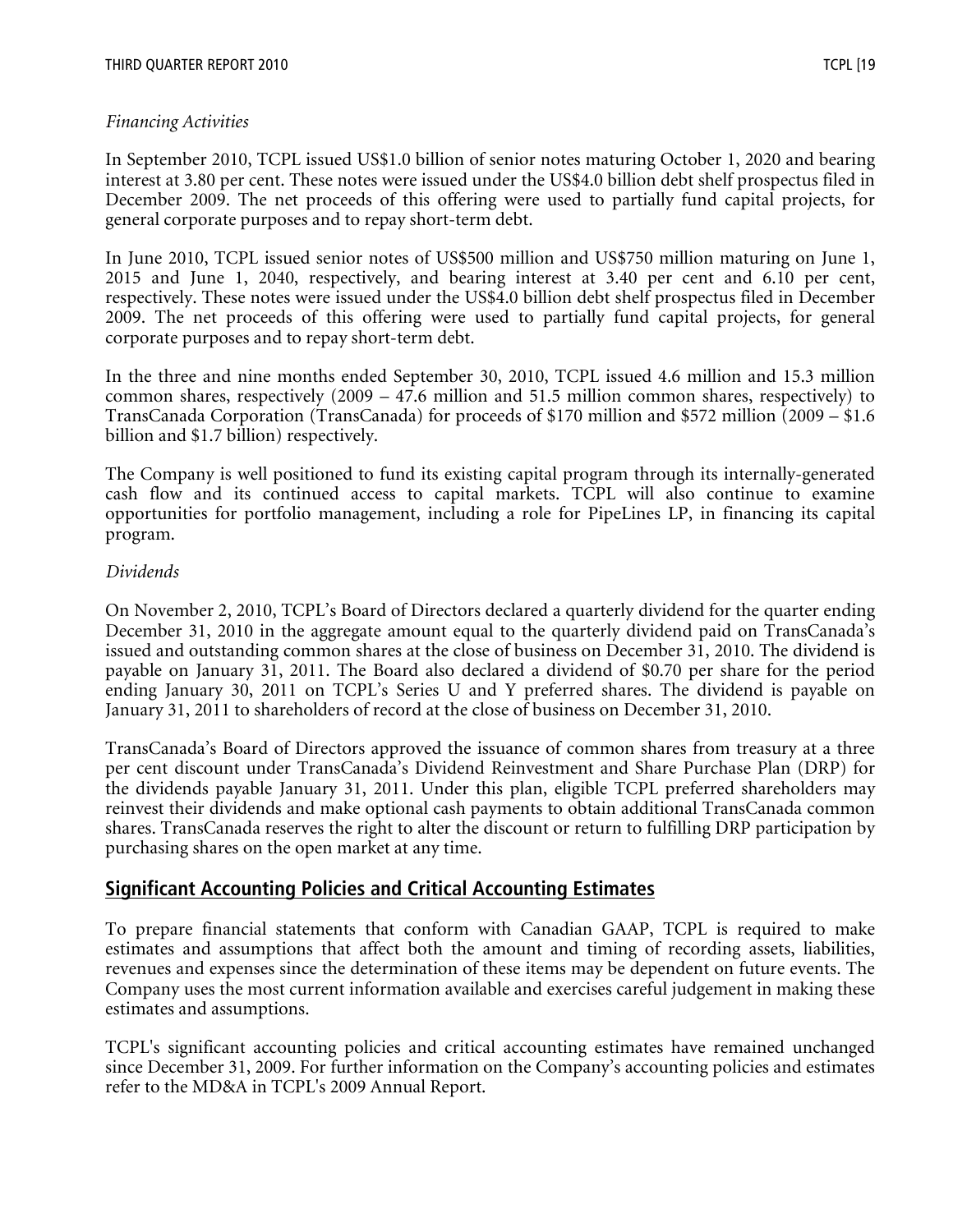## Changes in Accounting Policies

The Company's accounting policies have not changed materially from those described in TCPL's 2009 Annual Report. Future accounting changes that will impact the Company are as follows:

#### Future Accounting Changes

#### International Financial Reporting Standards

The Canadian Institute of Chartered Accountants' (CICA) Accounting Standards Board (AcSB) previously announced that Canadian publicly accountable enterprises are required to adopt International Financial Reporting Standards (IFRS), as issued by the International Accounting Standards Board (IASB), effective January 1, 2011. As an SEC registrant, TCPL prepares and files a "Reconciliation to United States GAAP" and also has the option to instead prepare and file its consolidated financial statements using U.S. GAAP. Previously, TCPL disclosed that effective January 1, 2011, the Company expected to begin reporting under IFRS. Prior to the developments noted below, the Company's IFRS conversion project was proceeding as planned to meet the January 1, 2011 conversion date.

#### Rate-Regulated Accounting

In accordance with Canadian GAAP, TCPL currently follows specific accounting policies unique to a rate-regulated business. These rate-regulated accounting (RRA) standards allow the timing of recognition of certain expenses and revenues to differ from that which may otherwise be expected under Canadian GAAP in order to appropriately reflect the economic impact of regulators' decisions regarding the Company's revenues and tolls. These timing differences are recorded as regulatory assets and regulatory liabilities on TCPL's consolidated balance sheet and represent current rights and obligations regarding cash flows expected to be recovered from or refunded to customers based on decisions and approvals by the applicable regulatory authorities. As at September 30, 2010, TCPL reported \$1.7 billion of regulatory assets and \$0.4 billion of regulatory liabilities using RRA in addition to certain other impacts of RRA.

In July 2009, the IASB issued an Exposure Draft "Rate-Regulated Activities" which proposed a form of RRA under IFRS. At its September 2010 meeting, the IASB concluded that the development of RRA under IFRS requires further analysis. The IASB is now considering what form a future project might take, if any, to address RRA. As a result of these developments, TCPL does not expect a final RRA standard under IFRS to be effective for 2011.

In October 2010, the AcSB and the Canadian Securities Administrators amended their policies applicable to Canadian publicly accountable enterprises that use RRA in order to permit these entities to defer the adoption of IFRS for one year. Due to the continued uncertainty around the timing, scope and eventual adoption of an RRA standard under IFRS, TCPL will defer its adoption of IFRS accordingly and continue preparing its consolidated financial statements in 2011 in accordance with Canadian GAAP in order to continue using RRA. During the deferral period, TCPL will continue to actively monitor IASB developments with respect to RRA and other IFRS, but has also undertaken a project to position the Company to instead adopt U.S. GAAP. During the one year deferral period, if it is determined through absence of a new RRA standard or through application of existing IFRS that TCPL cannot apply RRA under IFRS, the Company expects to re-evaluate its decision to adopt IFRS and, instead, adopt U.S. GAAP.

As a result of these developments related to RRA under IFRS, TCPL cannot reasonably quantify the full impact that adopting IFRS would have on its financial position and future results if it proceeded with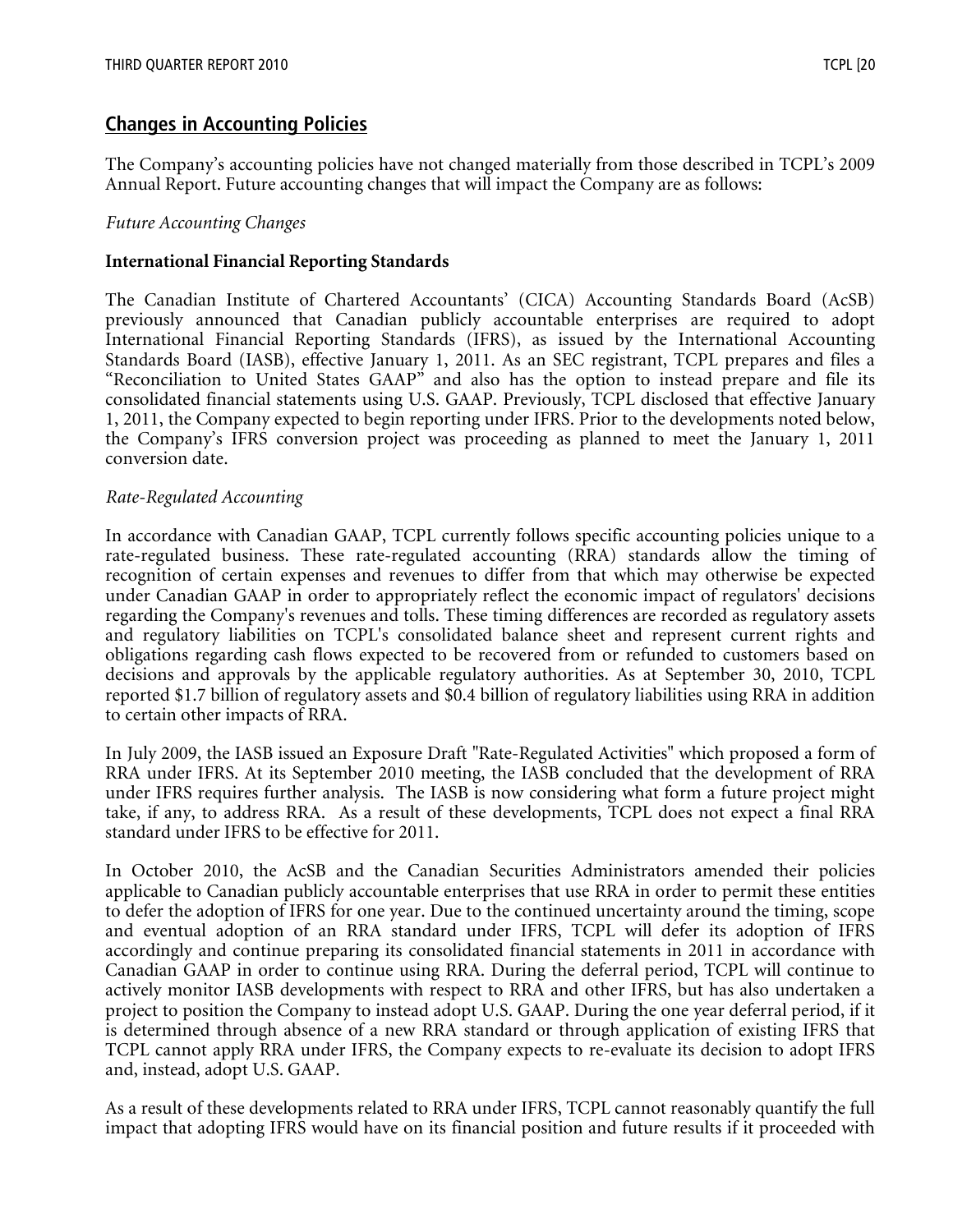adopting IFRS. Alternatively, the impact of adopting U.S. GAAP is expected to be consistent with that currently reported in its publicly filed "Reconciliation to United States GAAP".

## Contractual Obligations

At September 30, 2010, TCPL had entered into agreements since December 31, 2009 totalling approximately \$395 million to purchase construction materials and services for the Cartier Wind power and Bison natural gas pipeline projects. Other than these commitments and expected increased payments for long-term debt resulting from new debt issuances as discussed in the Liquidity and Capital Resources section of this MD&A, there have been no material changes to TCPL's contractual obligations from December 31, 2009 to September 30, 2010, including payments due for the next five years and thereafter. TCPL is currently assessing the impact on its contractual obligations resulting from the Government of Ontario's announcement of the cancellation of the Oakville power project. For further information on the Company's contractual obligations, refer to the MD&A in TCPL's 2009 Annual Report.

## Financial Instruments and Risk Management

TCPL continues to manage and monitor its exposure to counterparty credit, liquidity and market risk.

#### Counterparty Credit and Liquidity Risk

TCPL's maximum counterparty credit exposure with respect to financial instruments at the balance sheet date, without taking into account security held, consisted of accounts receivable, the fair value of derivative assets and notes, loans and advances receivable. The carrying amounts and fair values of these financial assets, except amounts for derivative assets, are included in Accounts Receivable and Other in the Non-Derivative Financial Instruments Summary table below. Letters of credit and cash are the primary types of security provided to support these amounts. The majority of counterparty credit exposure is with counterparties who are investment grade. At September 30, 2010, there were no significant amounts past due or impaired.

At September 30, 2010, the Company had a credit risk concentration of \$308 million due from a creditworthy counterparty. This amount is expected to be fully collectible and is secured by a guarantee from the counterparty's parent company.

The Company continues to manage its liquidity risk by ensuring sufficient cash and credit facilities are available to meet its operating and capital expenditure obligations when due, under both normal and stressed economic conditions.

#### Natural Gas Inventory

At September 30, 2010, the fair value of proprietary natural gas inventory held in storage, as measured using a weighted average of forward prices for the following four months less selling costs, was \$52 million (December 31, 2009 - \$73 million). The change in fair value of proprietary natural gas inventory in storage in the three and nine months ended September 30, 2010 resulted in net pre-tax unrealized losses of \$1 million and \$20 million, respectively (2009 - gains of \$16 million and losses of \$13 million, respectively), which were recorded as a decrease in Revenues and Inventories. The change in fair value of natural gas forward purchase and sale contracts in the three and nine months ended September 30, 2010 resulted in net pre-tax unrealized gains of \$8 million and \$12 million, respectively (2009 – losses of \$2 million and gains of \$7 million, respectively), which were included in Revenues.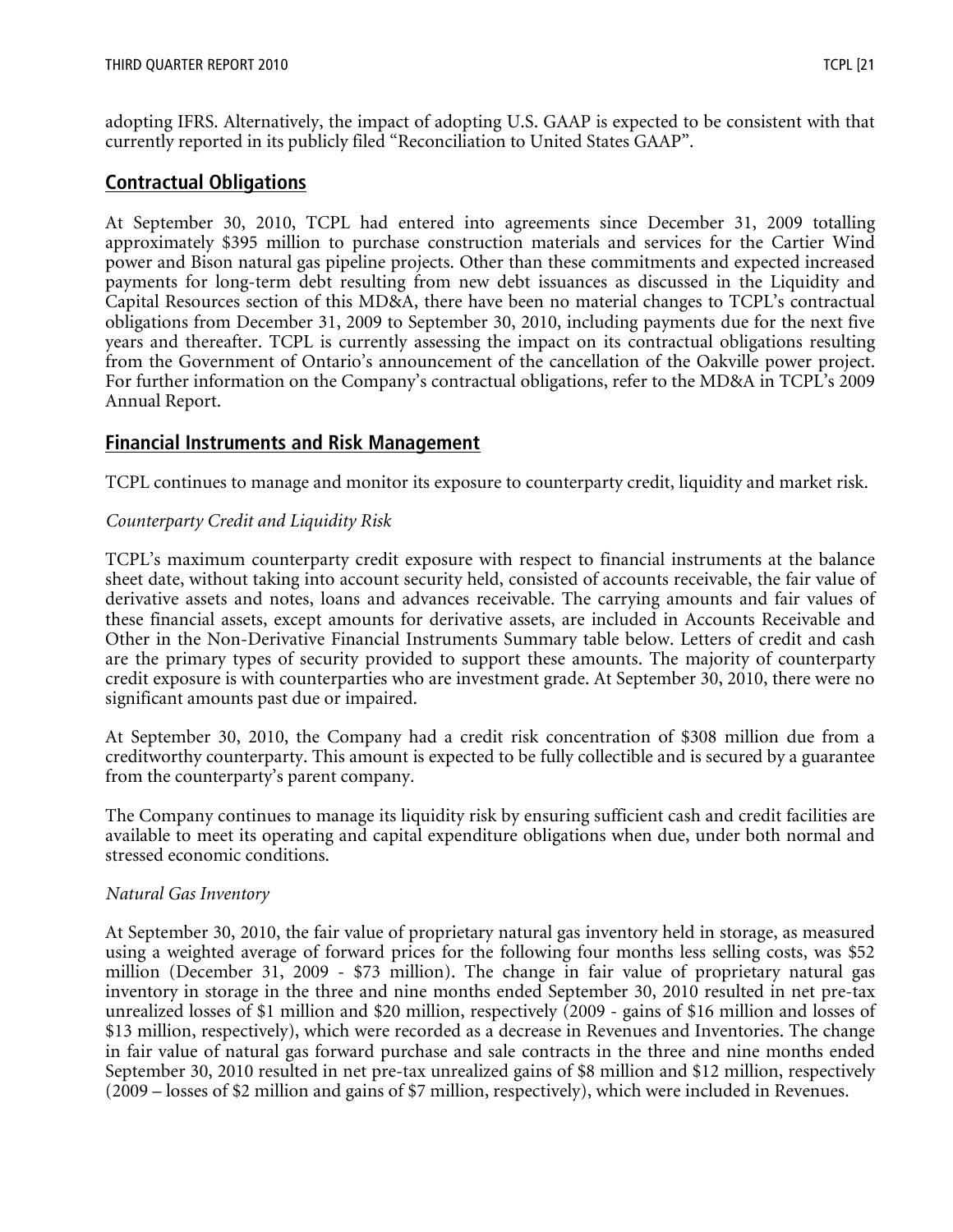TCPL uses a Value-at-Risk (VaR) methodology to estimate the potential impact from its exposure to market risk on its liquid open positions. VaR represents the potential change in pre-tax earnings over a given holding period. It is calculated assuming a 95 per cent confidence level that the daily change resulting from normal market fluctuations in its open positions will not exceed the reported VaR. Although losses are not expected to exceed the statistically estimated VaR on 95 per cent of occasions, losses on the other five per cent of occasions could be substantially greater than the estimated VaR. TCPL's consolidated VaR was \$6 million at September 30, 2010 (December 31, 2009 – \$12 million). The decrease from December 31, 2009 was primarily due to decreased commodity prices, reduced price volatility and fewer open positions in the U.S. Power portfolio.

#### Net Investment in Self-Sustaining Foreign Operations

The Company hedges its net investment in self-sustaining foreign operations (on an after tax basis) with U.S. dollar-denominated debt, cross-currency interest rate swaps, forward foreign exchange contracts and foreign exchange options. At September 30, 2010, the Company had designated as a net investment hedge U.S. dollar-denominated debt with a carrying value of \$10.1 billion (US\$9.8 billion) and a fair value of \$12.1 billion (US\$11.8 billion). At September 30, 2010, \$91 million (December 31, 2009 - \$96 million) was included in Intangibles and Other Assets for the fair value of forwards and swaps used to hedge the Company's net U.S. dollar investment in foreign operations.

The fair values and notional principal amounts for the derivatives designated as a net investment hedge were as follows:

| Derivatives Hedging Net Investment in Self-Sustaining Foreign Operations |  |  |
|--------------------------------------------------------------------------|--|--|
|                                                                          |  |  |

|                                                                   |                              | September 30, 2010                 |                     | December 31, 2009                  |
|-------------------------------------------------------------------|------------------------------|------------------------------------|---------------------|------------------------------------|
| Asset/(Liability)<br>(unaudited)<br>(millions of dollars)         | Fair<br>Value <sup>(1)</sup> | Notional or<br>Principal<br>Amount | Fair<br>Value $(1)$ | Notional or<br>Principal<br>Amount |
|                                                                   |                              |                                    |                     |                                    |
| U.S. dollar cross-currency swaps<br>(maturing 2010 to 2015)       | 87                           | U.S. 2,150                         | 86                  | U.S. 1,850                         |
| U.S. dollar forward foreign exchange contracts<br>(maturing 2010) | 4                            | <b>U.S. 400</b>                    | 9                   | U.S. 765                           |
| U.S. dollar foreign exchange options<br>(matured 2010)            | $\overline{\phantom{0}}$     | $\overline{\phantom{a}}$           |                     | U.S. 100                           |
|                                                                   |                              |                                    |                     |                                    |
|                                                                   | 91                           | <b>U.S. 2,550</b>                  | 96                  | U.S. 2,715                         |

(1) Fair values equal carrying values.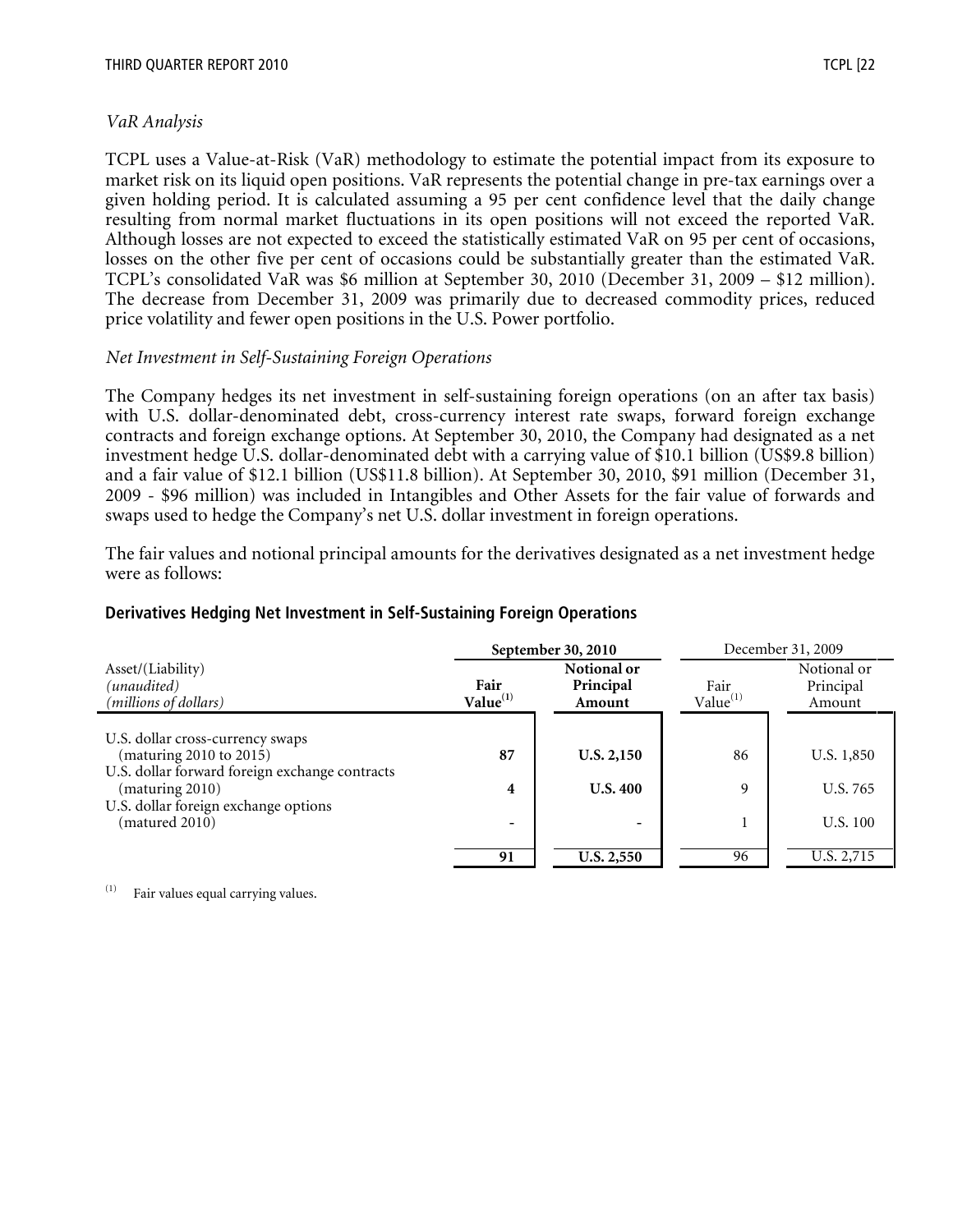#### Non-Derivative Financial Instruments Summary

The carrying and fair values of non-derivative financial instruments were as follows:

|                                                      |                    | September 30, 2010 | December 31, 2009  |               |  |
|------------------------------------------------------|--------------------|--------------------|--------------------|---------------|--|
| (unaudited)<br>(millions of dollars)                 | Carrying<br>Amount | Fair<br>Value      | Carrying<br>Amount | Fair<br>Value |  |
| Financial Assets <sup>(1)</sup>                      |                    |                    |                    |               |  |
| Cash and cash equivalents                            | 1,068              | 1,068              | 979                | 979           |  |
| Accounts receivable and other $^{(2)(3)}$            | 1,564              | 1,622              | 1,433              | 1,484         |  |
| Due from TransCanada Corporation                     | 624                | 624                | 845                | 845           |  |
| Available-for-sale assets <sup>(2)</sup>             | 23                 | 23                 | 23                 | 23            |  |
|                                                      | 3,279              | 3,337              | 3,280              | 3,331         |  |
| Financial Liabilities $^{(1)(3)}$                    |                    |                    |                    |               |  |
| Notes payable                                        | 1,613              | 1,613              | 1,687              | 1,687         |  |
| Accounts payable and deferred amounts <sup>(4)</sup> | 1,295              | 1,295              | 1,532              | 1,532         |  |
| Due to TransCanada Corporation                       | 2,240              | 2,240              | 2,069              | 2,069         |  |
| Accrued interest                                     | 338                | 338                | 380                | 380           |  |
| Long-term debt                                       | 18,383             | 22,710             | 16,664             | 19,377        |  |
| Junior subordinated notes                            | 1,020              | 968                | 1,036              | 976           |  |
| Long-term debt of joint ventures                     | 889                | 1,021              | 965                | 1,025         |  |
|                                                      | 25,778             | 30,185             | 24,333             | 27,046        |  |

 $(1)$  Consolidated Net Income in 2010 included gains of \$11 million (2009 – \$9 million) for fair value adjustments related to interest rate swap agreements on US\$150 million (2009 – US\$300 million) of long-term debt. There were no other unrealized gains or losses from fair value adjustments to the financial instruments.

(2) At September 30, 2010, the Consolidated Balance Sheet included financial assets of \$1,130 million (December 31, 2009 – \$968 million) in Accounts Receivable, \$41 million (December 31, 2009 – nil) in Other Current Assets and \$416 million (December 31, 2009 - \$488 million) in Intangibles and Other Assets.

(3) Recorded at amortized cost, except for certain long-term debt which is recorded at fair value.<br>
(4) At September 30, 2010, the Consolidated Balance Sheet included financial liabilities of \$1.25

(4) At September 30, 2010, the Consolidated Balance Sheet included financial liabilities of \$1,258 million (December 31, 2009 – \$1,507 million) in Accounts Payable and \$37 million (December 31, 2009 - \$25 million) in Deferred Amounts.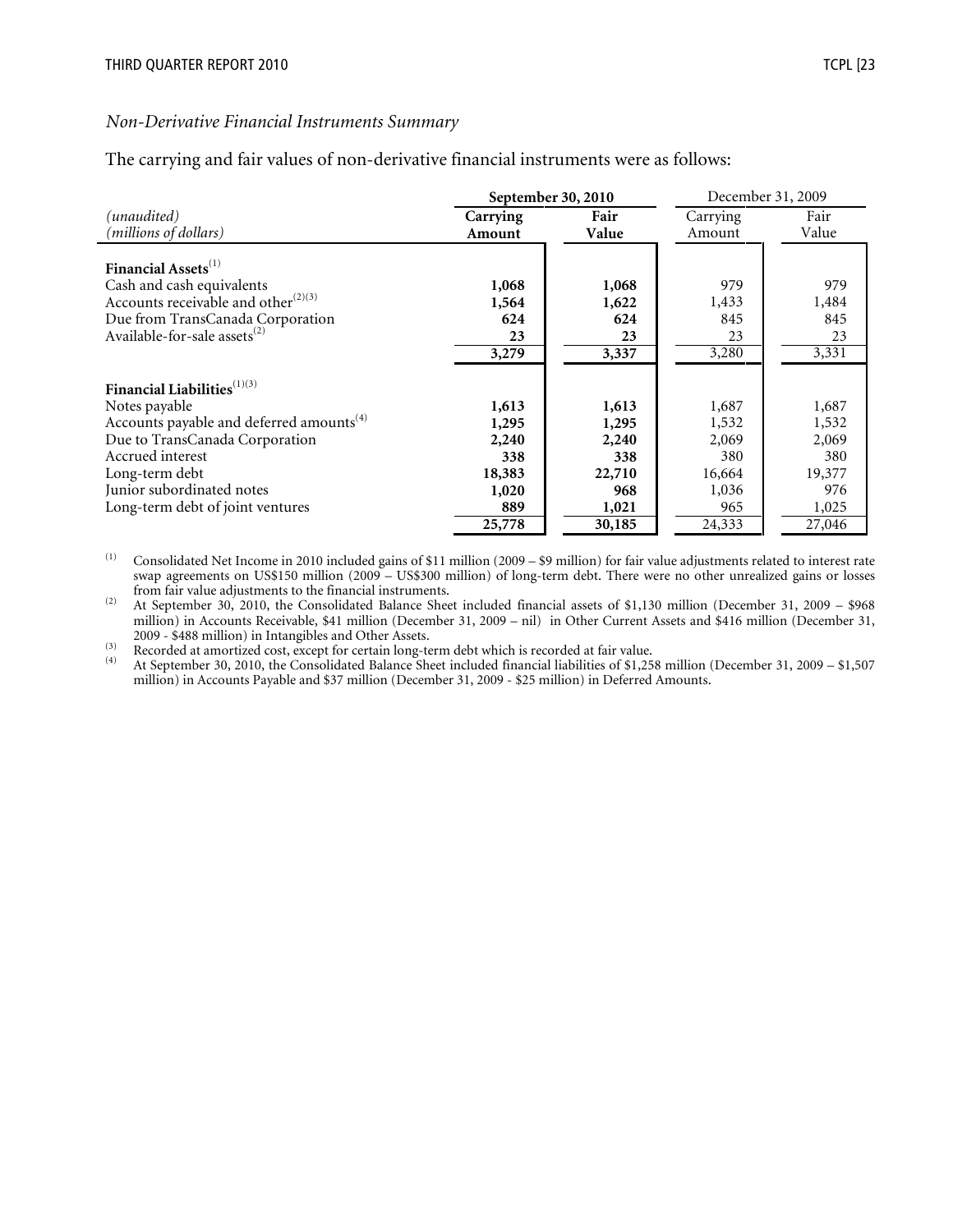#### Derivative Financial Instruments Summary

Information for the Company's derivative financial instruments, excluding hedges of the Company's net investment in self-sustaining foreign operations, is as follows:

| September 30, 2010                                            |                 |                  |                 |                 |
|---------------------------------------------------------------|-----------------|------------------|-----------------|-----------------|
| (unaudited)                                                   |                 |                  |                 |                 |
| (all amounts in millions unless otherwise                     |                 | Natural          | Foreign         |                 |
| indicated)                                                    | Power           | Gas              | Exchange        | Interest        |
|                                                               |                 |                  |                 |                 |
| <b>Derivative Financial Instruments</b>                       |                 |                  |                 |                 |
| Held for Trading <sup>(1)</sup><br>Fair Values <sup>(2)</sup> |                 |                  |                 |                 |
|                                                               |                 |                  |                 |                 |
| Assets                                                        | \$238           | \$176            |                 | \$27            |
| Liabilities                                                   | \$(189)         | \$(179)          | \$(9)           | \$(38)          |
| Notional Values<br>Volumes $^{(3)}$                           |                 |                  |                 |                 |
| Purchases                                                     |                 |                  |                 |                 |
| Sales                                                         | 15,466          | 114              |                 |                 |
|                                                               | 17,965          | 96               |                 |                 |
| Canadian dollars<br>U.S. dollars                              |                 |                  |                 | 759             |
|                                                               |                 | $\blacksquare$   | U.S. 1,189      | <b>U.S. 350</b> |
| Cross-currency                                                |                 |                  | 47/U.S. 37      |                 |
| Net unrealized (losses)/gains in the period <sup>(4)</sup>    |                 |                  |                 |                 |
| Three months ended September 30, 2010                         |                 |                  | \$10            | \$50            |
|                                                               | \$(1)<br>\$(27) | \$4<br>\$9       |                 | \$33            |
| Nine months ended September 30, 2010                          |                 |                  | \$(1)           |                 |
| Net realized gains/(losses) in the period <sup>(4)</sup>      |                 |                  |                 |                 |
| Three months ended September 30, 2010                         | \$13            | \$(10)           | \$6             | \$(54)          |
| Nine months ended September 30, 2010                          | \$50            | \$(39)           | \$8             | \$(64)          |
|                                                               |                 |                  |                 |                 |
| Maturity dates                                                | 2010-2015       | 2010-2015        | 2010-2012       | 2010-2016       |
|                                                               |                 |                  |                 |                 |
| <b>Derivative Financial Instruments</b>                       |                 |                  |                 |                 |
| in Hedging Relationships <sup>(5)(6)</sup>                    |                 |                  |                 |                 |
| Fair Values <sup>(2)</sup>                                    |                 |                  |                 |                 |
| Assets                                                        | \$163           |                  |                 | \$11            |
| Liabilities                                                   | \$(256)         | \$(85)           | \$(44)          | \$(36)          |
| Notional Values                                               |                 |                  |                 |                 |
| Volumes <sup>(3)</sup>                                        |                 |                  |                 |                 |
| Purchases                                                     | 15,563          | 60               |                 |                 |
| Sales                                                         | 12,655          |                  |                 |                 |
| U.S. dollars                                                  |                 | $\blacksquare$   | <b>U.S. 120</b> | U.S. 1,025      |
| Cross-currency                                                |                 |                  | 136/U.S. 100    |                 |
| Net realized gains/(losses) in the period <sup>(4)</sup>      |                 |                  |                 |                 |
| Three months ended September 30, 2010                         | \$37            |                  |                 |                 |
| Nine months ended September 30, 2010                          | \$(6)           | \$(19)<br>\$(28) |                 | \$(7)<br>\$(26) |
|                                                               |                 |                  |                 |                 |
| Maturity dates                                                | 2010-2015       | 2010-2013        | 2010-2014       | 2011-2013       |

(1) All derivative financial instruments in the held-for-trading classification have been entered into for risk management purposes and are subject to the Company's risk management strategies, policies and limits. These include derivatives that have not been designated as hedges or do not qualify for hedge accounting treatment but have been entered into as economic hedges to manage the Company's exposures to market risk.

 $\begin{array}{lll}\n\text{(2)} & \text{Fair values equal carrying values.} \\
\text{(3)} & \text{Volume for power and natural}\n\end{array}$ 

(3) Volumes for power and natural gas derivatives are in GWh and Bcf, respectively.<br>  $\frac{1}{2}$  Reglized and unrealized gains and losses on power and natural gas derivative first

Realized and unrealized gains and losses on power and natural gas derivative financial instruments held for trading are included in Revenues. Realized and unrealized gains and losses on interest rate and foreign exchange derivative financial instruments held for trading are included in Interest Expense and Interest Income and Other, respectively. The effective portion of unrealized gains and losses on derivative financial instruments in hedging relationships are initially recognized in Other Comprehensive Income and are reclassified to Revenues, Interest Expense and Interest Income and Other, as appropriate, as the original hedged item settles.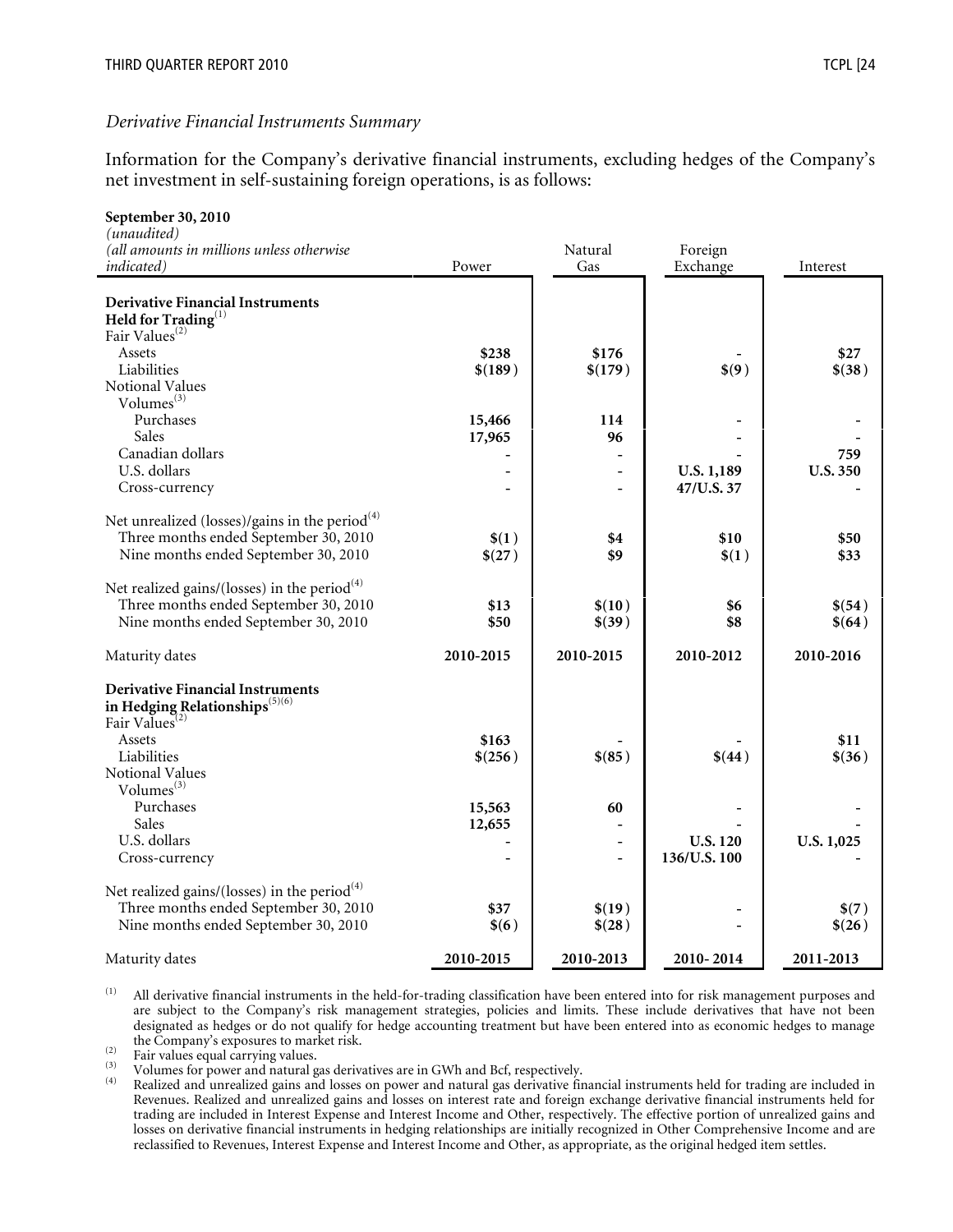- $^{(5)}$  All hedging relationships are designated as cash flow hedges except for interest rate derivative financial instruments designated as fair value hedges with a fair value of \$11 million and a notional amount of US\$150 million. Net realized gains on fair value hedges for the three and nine months ended September 30, 2010 were \$1 million and \$3 million, respectively, and were included in Interest Expense. In third quarter 2010, the Company did not record any amounts in Net Income related to ineffectiveness for fair value hedges.
- (6) Losses included in Net Income for the three and nine months ended September 30, 2010 were nil and \$1 million, respectively, for changes in the fair value of power and natural gas cash flow hedges that were ineffective in offsetting the change in fair value of their related underlying positions. There were no gains or losses included in Net Income for the three and nine months ended September 30, 2010 for discontinued cash flow hedges. No amounts have been excluded from the assessment of hedge effectiveness.

#### 2009

#### (unaudited)

| (all amounts in millions unless otherwise                                                                                                 |              | Natural          | Oil                      | Foreign                  |                 |
|-------------------------------------------------------------------------------------------------------------------------------------------|--------------|------------------|--------------------------|--------------------------|-----------------|
| <i>indicated</i> )                                                                                                                        | Power        | Gas              | Products                 | Exchange                 | Interest        |
| <b>Derivative Financial Instruments</b><br><b>Held for Trading</b><br>Fair Values <sup>(1)(2)</sup>                                       |              |                  |                          |                          |                 |
| Assets                                                                                                                                    | \$150        | \$107            | \$5                      |                          | \$25            |
| Liabilities                                                                                                                               | \$(98)       | \$(112)          | \$(5)                    | \$(66)                   | \$(68)          |
| Notional Values <sup>(2)</sup>                                                                                                            |              |                  |                          |                          |                 |
| Volumes <sup>(3)</sup>                                                                                                                    |              |                  |                          |                          |                 |
| Purchases                                                                                                                                 | 15,275       | 238              | 180                      |                          |                 |
| Sales                                                                                                                                     | 13,185       | 194              | 180                      |                          |                 |
| Canadian dollars                                                                                                                          |              |                  | $\overline{\phantom{a}}$ |                          | 574             |
| U.S. dollars                                                                                                                              |              |                  | ÷                        | <b>U.S. 444</b>          | U.S. 1,325      |
| Cross-currency                                                                                                                            |              |                  | ÷                        | 227/ U.S. 157            |                 |
| Net unrealized (losses)/gains in the<br>period <sup>(4)</sup>                                                                             |              |                  |                          |                          |                 |
| Three months ended September 30, 2009                                                                                                     | \$(8)        | \$21             | \$(1)                    | \$2                      | \$(7)           |
| Nine months ended September 30, 2009                                                                                                      | \$11         | \$(4)            | \$1                      | \$4                      | \$20            |
| Net realized gains/(losses) in the period <sup>(4)</sup><br>Three months ended September 30, 2009<br>Nine months ended September 30, 2009 | \$23<br>\$53 | \$(43)<br>\$(56) | \$1                      | \$11<br>\$28             | \$(5)<br>\$(14) |
| Maturity dates <sup>(2)</sup>                                                                                                             | 2010-2015    | 2010-2014        | 2010                     | 2010-2012                | 2010-2018       |
| Derivative Financial Instruments<br>in Hedging Relationships <sup>(5)(6)</sup><br>Fair Values <sup>(1)(2)</sup>                           |              |                  |                          |                          |                 |
| Assets                                                                                                                                    | \$175        | \$2              |                          |                          | \$15            |
| Liabilities<br>Notional Values <sup>(2)</sup><br>Volumes <sup>(3)</sup>                                                                   | \$(148)      | \$(22)           |                          | \$(43)                   | \$(50)          |
| Purchases                                                                                                                                 | 13,641       | 33               |                          |                          |                 |
| Sales                                                                                                                                     | 14,311       |                  |                          |                          |                 |
| U.S. dollars                                                                                                                              |              |                  |                          | U.S. 120                 | U.S. 1,825      |
| Cross-currency                                                                                                                            |              | ä,               | ÷.                       | 136/U.S. 100             |                 |
| Net realized gains/(losses) in the period <sup>(4)</sup><br>Three months ended September 30, 2009                                         | \$30         | \$(8)            |                          | $\overline{\phantom{a}}$ | \$(10)          |
| Nine months ended September 30, 2009                                                                                                      | \$108        | \$(28)           |                          |                          | \$(27)          |
| Maturity dates <sup>(2)</sup>                                                                                                             | 2010-2015    | 2010-2014        | n/a                      | 2010-2014                | 2010-2020       |

(1) Fair values equal carrying values.

 $\frac{1}{2}$  As at December 31, 2009.

(3) Volumes for power, natural gas and oil products derivatives are in GWh, Bcf and thousands of barrels, respectively.<br>(4) Beolined and unrealized gains and losses on power, natural gas and oil products derivative financ

Realized and unrealized gains and losses on power, natural gas and oil products derivative financial instruments held for trading are included in Revenues. Realized and unrealized gains and losses on interest rate and foreign exchange derivative financial instruments held for trading are included in Interest Expense and Interest Income and Other, respectively. The effective portion of unrealized gains and losses on derivative financial instruments in hedging relationships are initially recognized in Other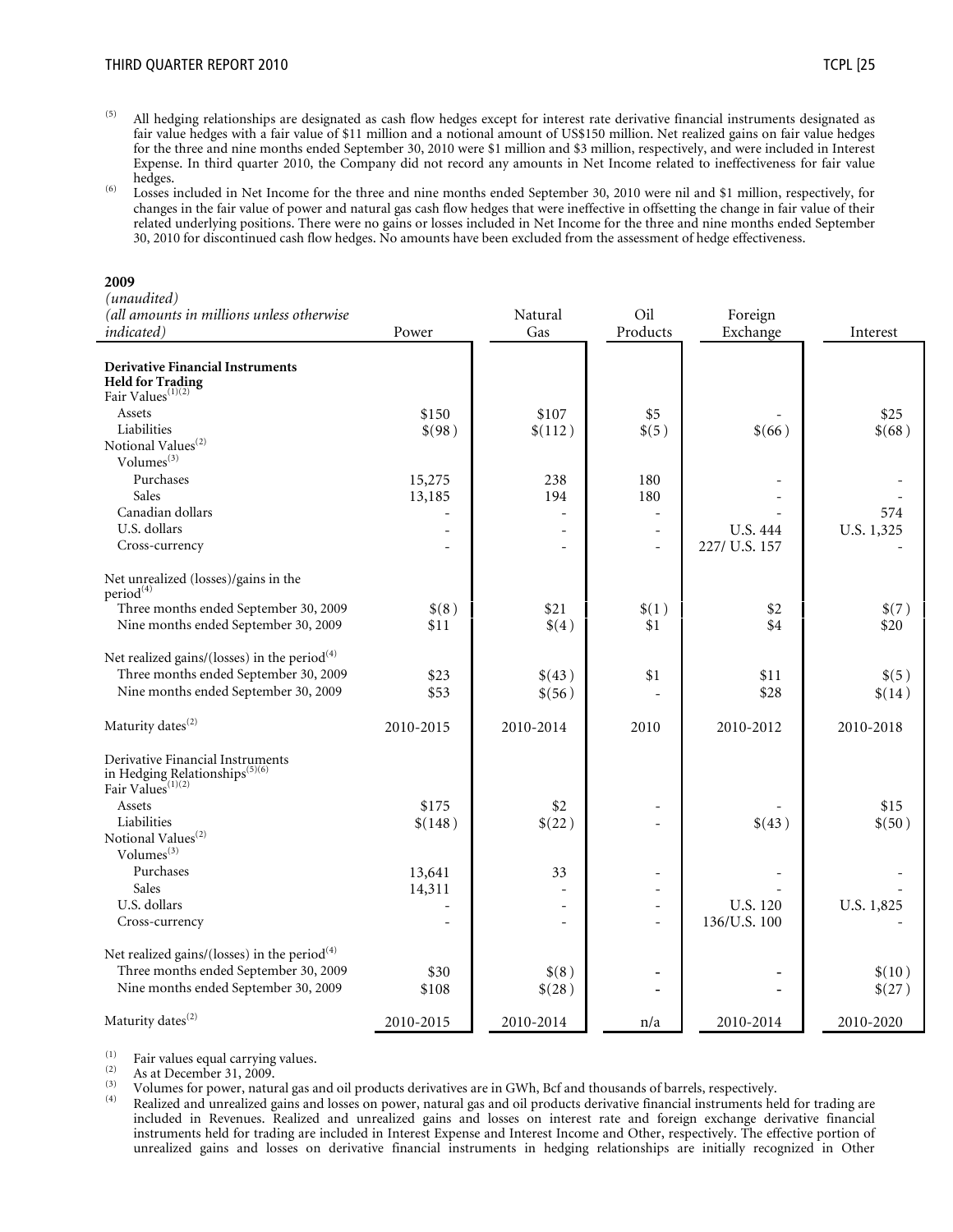Comprehensive Income and are reclassified to Revenues, Interest Expense and Interest Income and Other, as appropriate, as the original hedged item settles.

- (5) All hedging relationships are designated as cash flow hedges except for interest rate derivative financial instruments designated as fair value hedges with a fair value of \$4 million and a notional amount of US\$150 million at December 31, 2009. Net realized gains on fair value hedges for the three and nine months ended September 30, 2009 were \$1 million and \$3 million, respectively, and were included in Interest Expense. In third quarter 2009, the Company did not record any amounts in Net Income related to ineffectiveness for fair value hedges.
- (6) Net Income for the three and nine months ended September 30, 2009 included gains of \$1 million and \$2 million, respectively, for changes in the fair value of power and natural gas cash flow hedges that were ineffective in offsetting the change in fair value of their related underlying positions. There were no gains or losses included in Net Income for the three and nine months ended September 30, 2009 for discontinued cash flow hedges. No amounts have been excluded from the assessment of hedge effectiveness.

#### Balance Sheet Presentation of Derivative Financial Instruments

The fair value of the derivative financial instruments in the Company's Balance Sheet was as follows:

| (unaudited)<br>(millions of dollars)                          | September 30, 2010 | December 31, 2009 |  |
|---------------------------------------------------------------|--------------------|-------------------|--|
| Current<br>Other current assets<br>Accounts payable           | 357<br>(442)       | 315<br>(340)      |  |
| Long-term<br>Intangibles and other assets<br>Deferred amounts | 349<br>(394)       | 260<br>(272       |  |

## Controls and Procedures

As of September 30, 2010, an evaluation was carried out under the supervision of, and with the participation of management, including the President and Chief Executive Officer and the Chief Financial Officer, of the effectiveness of TCPL's disclosure controls and procedures as defined under the rules adopted by the Canadian securities regulatory authorities and by the SEC. Based on this evaluation, the President and Chief Executive Officer and the Chief Financial Officer concluded that the design and operation of TCPL's disclosure controls and procedures were effective as at September 30, 2010.

During the recent fiscal quarter, there have been no changes in TCPL's internal control over financial reporting that have materially affected, or are reasonably likely to materially affect, TCPL's internal control over financial reporting.

#### Outlook

Since the disclosure in TCPL's 2009 Annual Report, the Company's earnings outlook for 2010 has declined due to the continued negative impact of reduced market prices for power on Energy's results. As discussed in the Recent Developments section of this MD&A, the Company has delayed recognition of EBITDA from Keystone, which is to be offset by higher capitalized interest. For further information on outlook, refer to the MD&A in TCPL's 2009 Annual Report.

#### Recent Developments

#### Pipelines

#### Keystone

The first phase of Keystone extending from Hardisty, Alberta has commenced serving markets in Wood River and Patoka, Illinois. As part of the NEB's approval to begin operations, Keystone will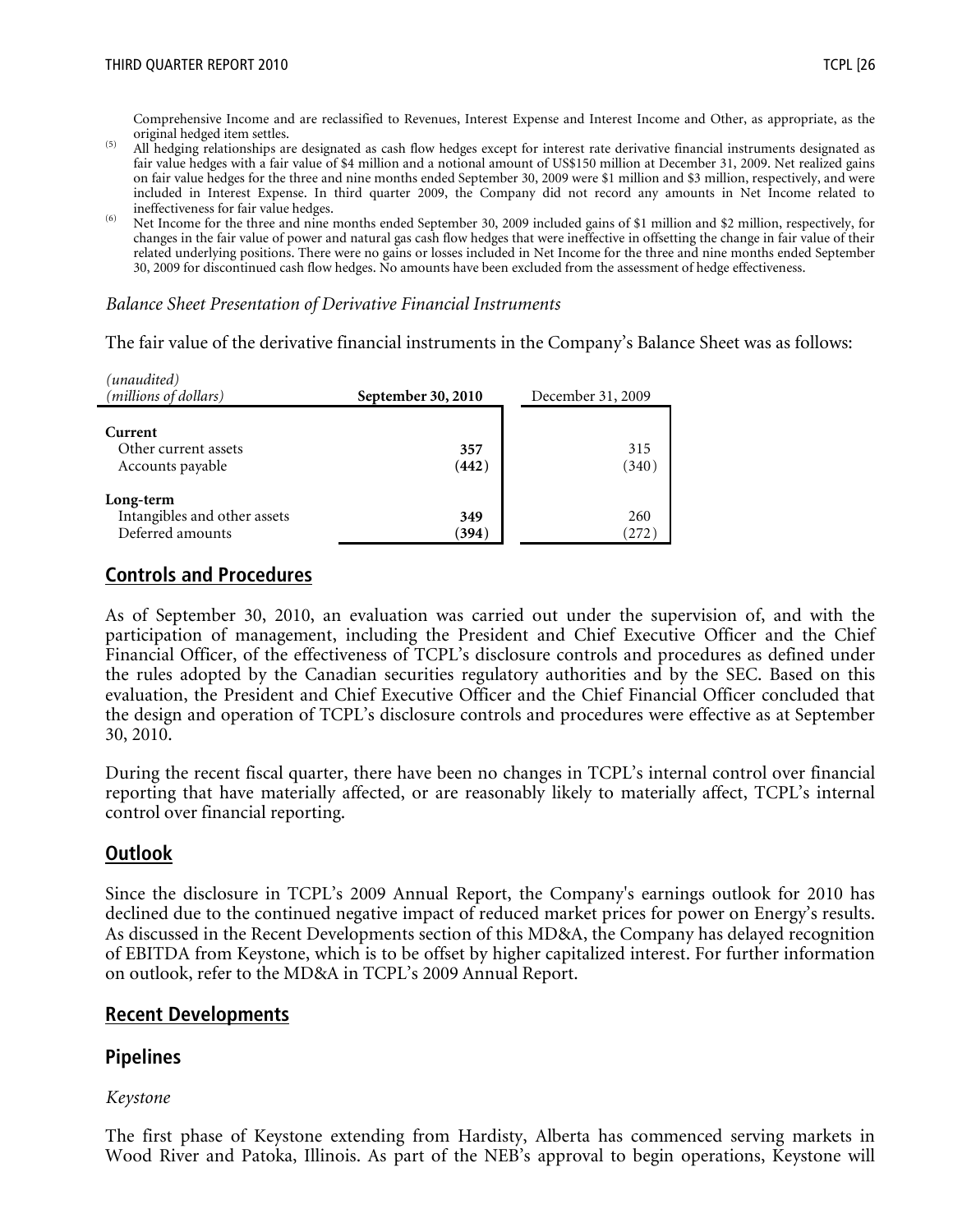operate at a reduced maximum operating pressure (MOP) on the Canadian conversion segment of the pipeline, which will reduce throughput capacity below the initial nominal capacity of 435,000 barrels per day (Bbl/d). Additional in-line inspections have been completed and approval from the NEB to remove the MOP restriction is anticipated in fourth quarter 2010.

Construction of the second phase of Keystone to expand nominal capacity to 591,000 Bbl/d and extend the pipeline to Cushing, Oklahoma was over 90 per cent complete at September 30, 2010. Commercial in service of this phase is expected in first quarter 2011.

Keystone is planning to construct and operate an expansion and extension of the pipeline system that will provide additional capacity of 500,000 Bbl/d from Western Canada to the U.S. Gulf Coast in first quarter 2013. The Keystone Gulf Coast expansion will extend from Hardisty to a delivery point near Port Arthur, Texas. In March 2010, the NEB approved the Company's application to construct and operate the Canadian portion of the Keystone expansion. In April 2010, the Department of State, the lead agency for U.S. federal regulatory approvals, issued a Draft Environmental Impact Statement which concluded that Keystone's expansion to the Gulf Coast would have limited environmental impact. The regulatory process conducted by the Department of State continues with final regulatory approvals expected in the first half of 2011. Construction is expected to begin shortly thereafter.

On September 7, 2010, to address market demands, TCPL commenced a binding open season to obtain firm commitments for the Cushing Marketlink Project, which would transport crude oil from Cushing to the U.S. Gulf Coast. If the open season, which is expected to close in November 2010, is successful, commercial in service is anticipated in first quarter 2013.

In response to significant market demand, the Company is pursuing opportunities to attract growing Bakken shale crude oil production from the Williston Basin in Montana and North Dakota to Keystone for delivery to major U.S. refining markets. On September 13, 2010, the Company commenced a binding open season to obtain firm commitments from interested parties for the Bakken Marketlink Project, which would transport crude oil from Baker, Montana to Cushing and to the U.S. Gulf Coast. If the open season, which is expected to close in November 2010, is successful, commercial in service is anticipated in first quarter 2013.

The total capital cost of Keystone is expected to be approximately US\$12 billion. Approximately US\$7 billion has been spent to date, including approximately US\$1 billion for the expansion to the Gulf Coast, with the remaining US\$5 billion to be invested between now and the end of 2012. Capital costs related to the construction of Keystone are subject to capital cost risk- and reward-sharing mechanisms with its customers.

Although the first phase of Keystone is now in commercial service, cash flow related to Keystone, other than general, administrative and support costs, is being capitalized until the MOP restriction has been removed and the pipeline is capable of operating at pipeline design pressure. Following this, TCPL expects Keystone to begin recording EBITDA, which is anticipated to increase through 2011, 2012 and 2013 as subsequent phases are placed in service. Based on current long-term commitments of 910,000 Bbl/d, Keystone is expected to generate EBITDA of approximately US\$1.2 billion in 2013, its first full year of commercial operation serving both the U.S. Midwest and Gulf Coast markets. If volumes increase to 1.1 million Bbl/d, the full commercial design of the system, Keystone would generate approximately US\$1.5 billion of annual EBITDA. In the future, Keystone can be economically expanded from 1.1 million Bbl/d to 1.5 million Bbl/d in response to additional market demand.

#### Canadian Mainline

In any year, tolls on the Canadian Mainline are partially based on projected throughput volumes for the year. Estimated throughput volumes for 2010 are now expected to be lower than was used in setting the tolls for 2010. As a result, amounts collected through tolls are projected to be approximately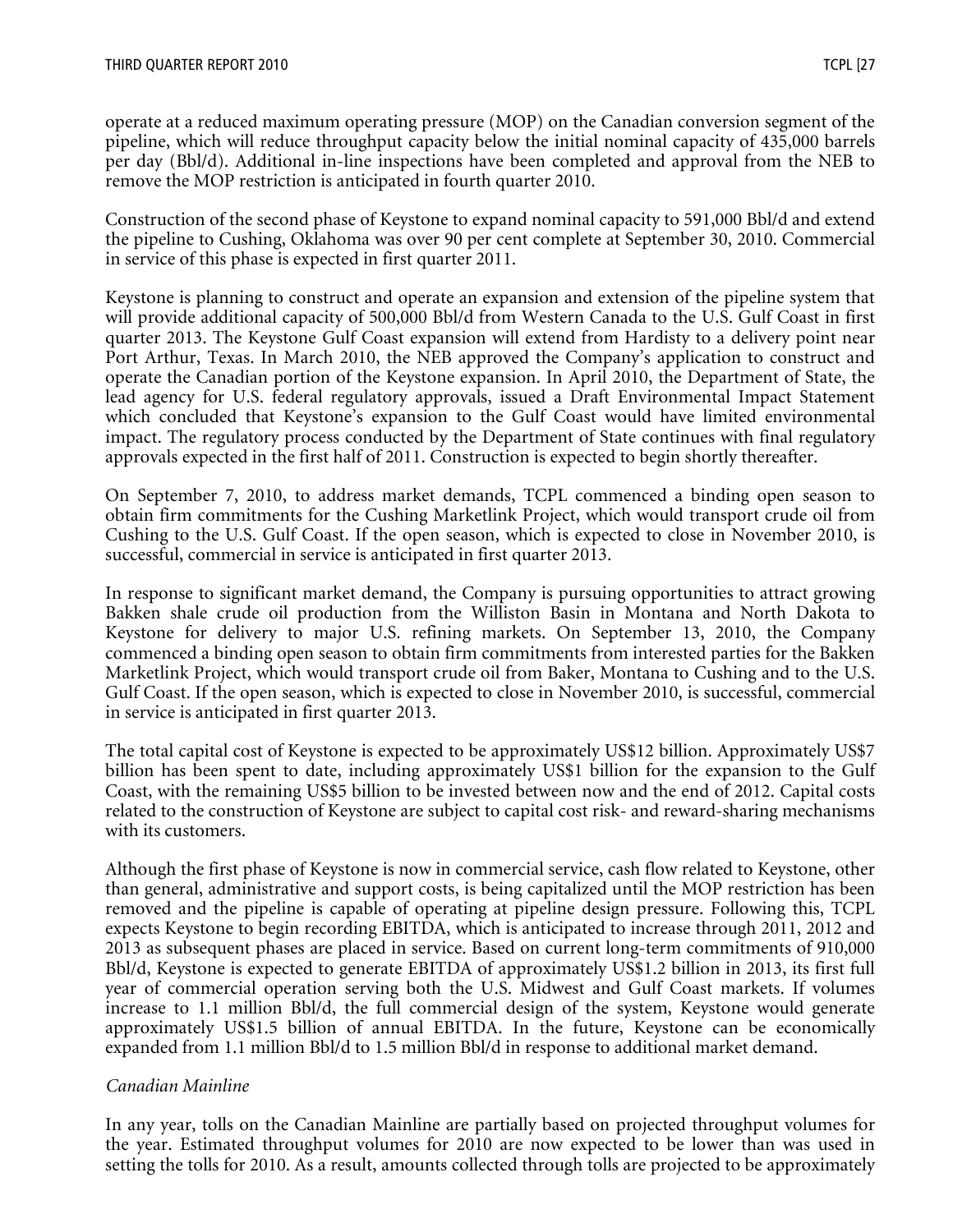15 per cent less than anticipated in 2010. This shortfall is deferred for accounting purposes as it is expected to be collected in future tolls under the framework regulated by the NEB.

TCPL continues to work with stakeholders on developing rate and service changes that respond to changing market dynamics, and a related NEB filing is anticipated before the end of the year.

TCPL's second open season to transport Marcellus volumes on the Canadian Mainline closed on August 25, 2010. This second open season was initiated at the request of prospective shippers and TCPL received over 1.0 billion cubic feet per day (Bcf/d) of interest. A precedent agreement from the first open season was terminated by a customer who re-bid in the second open season. In October 2010, TCPL issued precedent agreements to the bidders in the second open season which will form the basis for TCPL to assess options to meet these service requests and provide support for any related regulatory filings.

#### Alberta System

In August 2010, the NEB approved the Company's application for the Alberta System's Rate Design Settlement and the Integration of the ATCO Pipelines System with the Alberta System. This approval, which is the product of many months of collaborative work with stakeholders, will permit the provision of streamlined natural gas transmission service to Alberta System customers under a new rate structure that reflects the current business environment.

In September 2010, the NEB approved the Alberta System's 2010 - 2012 Revenue Requirement Settlement Application, which is the result of extensive stakeholder discussions. The settlement has a three year term and:

- incorporates a return of 9.70 per cent on 40 per cent deemed common equity, which is an increase from the return of 8.75 per cent on 35 per cent deemed common equity previously reflected in 2010 results;
- fixes certain annual OM&A costs at \$174 million; and
- provides flow-through treatment of other costs.

On October 19, 2010, the NEB approved final rates for the Alberta System, which reflect the Alberta System Settlement and the Rate Design Settlement.

In August 2010, the Company received final regulatory approvals and commenced construction of the Groundbirch pipeline. When complete, the approximately \$155 million natural gas pipeline will extend the Alberta System into northeast B.C. and connect to natural gas supplies in the Montney shale gas formation. Construction and commissioning is expected to be complete in November 2010. Groundbirch has firm transportation contracts for 1.1 Bcf/d by 2014.

The NEB hearing relating to the Horn River pipeline project is expected to conclude on November 9, 2010 and a decision is expected in first quarter 2011. The approximately \$310 million project is scheduled to be operational in second quarter 2012 with commitments for contracted natural gas of approximately 540 million cubic feet per day (mmcf/d) by 2014.

TCPL continues to advance further pipeline development in B.C. and Alberta to transport unconventional shale gas supply. The Company has received requests for additional natural gas transmission service throughout the northwest portion of the Western Canadian Sedimentary Basin, including the Horn River and Montney areas of B.C. These new requests are expected to result in the need for further extensions and expansions of the Alberta System.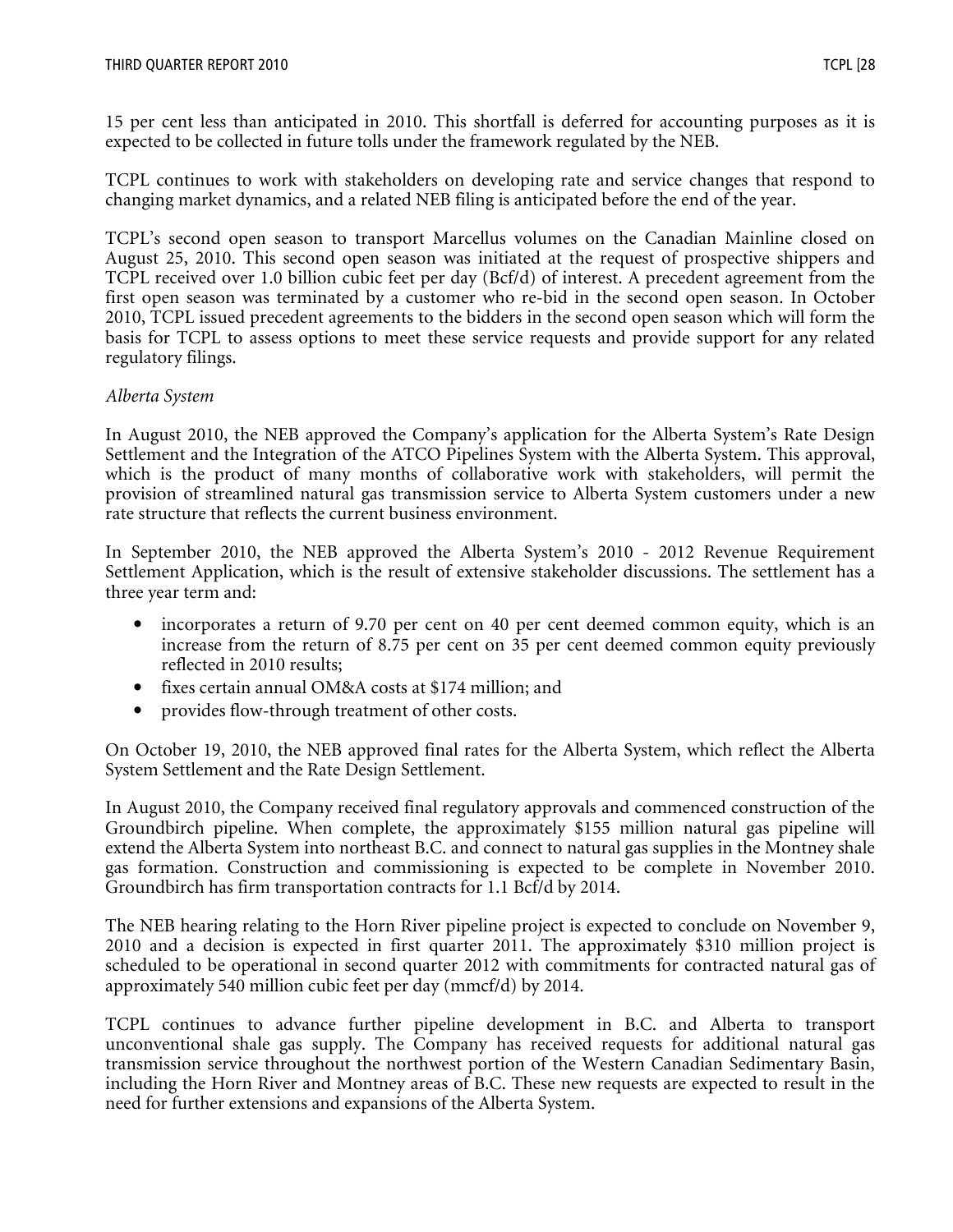#### TQM

In July 2010, TQM reached a multi-year settlement agreement with interested parties regarding its annual revenue requirement for 2010, 2011 and 2012. The settlement includes an annual revenue requirement which consists of flow-through and fixed components. Variances between actual costs and those included in the fixed component, comprised of certain OM&A costs, return on rate base, depreciation and municipal taxes, accrue to TQM. In August 2010, the Company filed an application with the NEB requesting regulatory approval of the negotiated settlement. A decision from the NEB is expected in fourth quarter 2010.

#### Bison

In third quarter 2010, TCPL received final approvals for the Bison natural gas pipeline project. The Company commenced construction in July 2010 on the approximately US\$600 million project which is anticipated to be in service in fourth quarter 2010. The project has long-term contracts for 407 mmcf/d.

#### Alaska

Interested shippers on the proposed Alaska Pipeline Project submitted conditional commercial bids in the open season that closed July 30, 2010. The project is now working with shippers to resolve those conditions within the project's control. Discussions are expected to be completed over the next several months.

#### Guadalajara

Construction continues on the approximately US\$320 million Guadalajara natural gas pipeline project in Mexico, which will transport natural gas from Manzanillo to Guadalajara. The pipeline has a contractual in-service date of first quarter 2011 and was approximately 40 per cent complete at September 30, 2010.

## Energy

#### Bruce

Refurbishment work on Bruce A Units 1 and 2 reached a major milestone in October 2010 with the successful installation of the last of the 960 calandria tubes. Atomic Energy of Canada Limited (AECL) has begun de-staffing and will be substantially demobilized from Unit 2 by the end of 2010 and from Unit 1 by second quarter 2011. As a result of experience gained from Unit 2 activities, the project has seen improvements in the amount of time required to complete similar activities for Unit 1.

Subject to regulatory approval, Bruce expects to load fuel in Unit 2 in second quarter 2011 and achieve a first synchronization of the generator to the electrical grid by the end of 2011, with commercial operation expected to occur in first quarter 2012. Bruce expects to load fuel in Unit 1 in third quarter 2011 with a first synchronization of the generator in first quarter 2012 and commercial operation is expected to occur during third quarter 2012.

Plant commissioning and testing is underway and will accelerate at the end of second quarter 2011 when construction activities are essentially complete. TCPL's share of the total capital cost is expected to be approximately \$2.4 billion.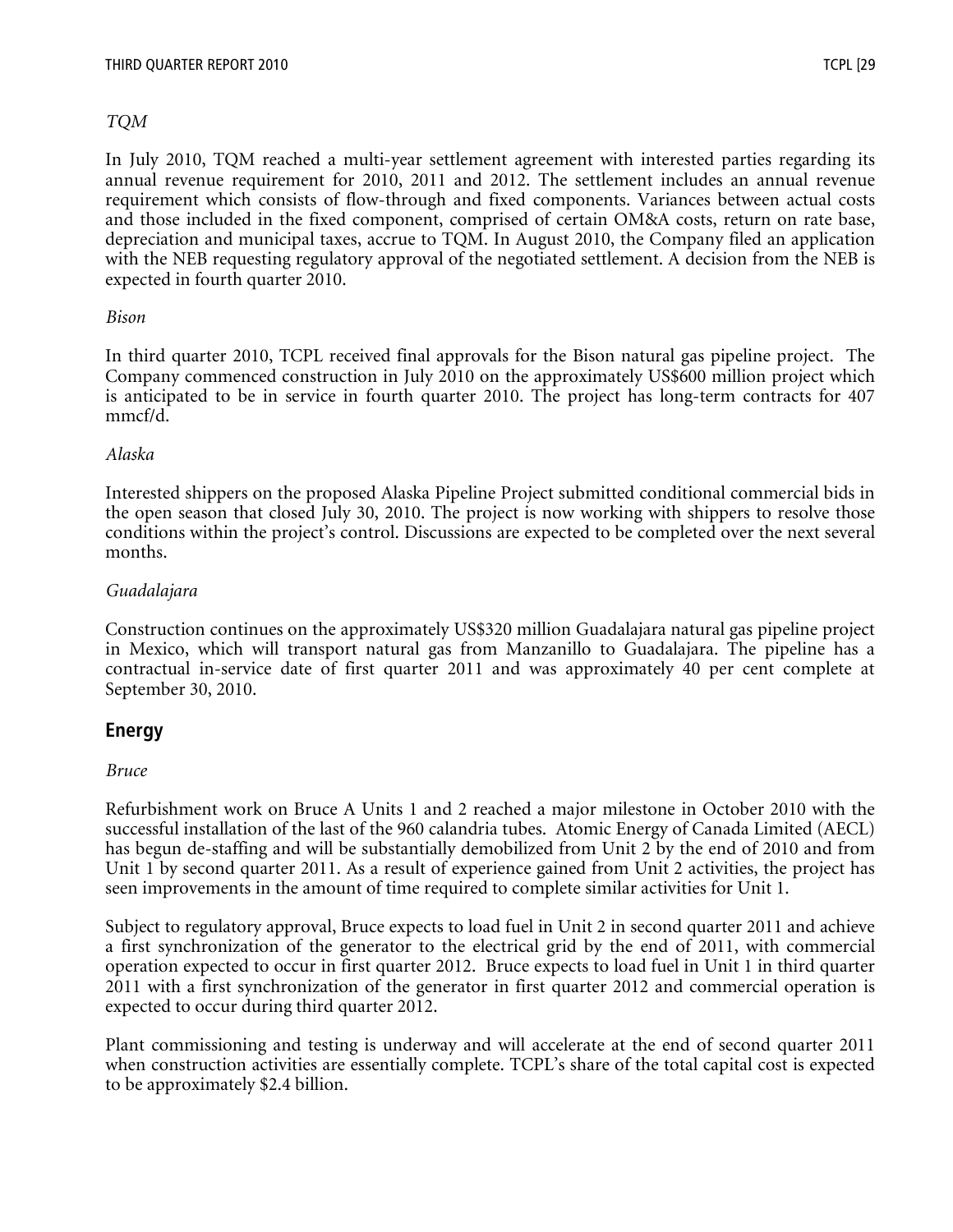#### Halton Hills

The \$700 million Halton Hills generating station went into service on September 1, 2010, on time and on budget. Power from the 683 MW natural gas-fired power plant near Halton Hills, Ontario will be sold to the OPA under a 20 year Clean Energy Supply contract.

#### Kibby Wind

The 66 MW second phase of the Kibby Wind power project went into service on October 26, 2010. This phase included the installation of an additional 22 turbines, which were all erected ahead of schedule. The two phases of the project will produce a combined 132 MW and have a capital cost of US\$350 million.

#### Coolidge

Construction of the 575 MW Coolidge generating station was approximately 90 per cent complete at September 30, 2010. The approximately US\$500 million generating station is anticipated to be in service by second quarter 2011.

#### Oakville

On October 7, 2010, the Government of Ontario announced that it would not proceed with the Oakville generating station. TCPL has commenced negotiations with the OPA on a settlement which would terminate the Clean Energy Supply contract and compensate TCPL for the economic consequences associated with the contract's termination.

#### Share Information

As at October 29, 2010, TCPL had issued and outstanding 676 million common shares, four million Series U preferred shares and four million Series Y preferred shares.

# Selected Quarterly Consolidated Financial Data<sup>(1)</sup>

|                                                               | 2010         |              |              | 2009         |              |              | 2008         |              |
|---------------------------------------------------------------|--------------|--------------|--------------|--------------|--------------|--------------|--------------|--------------|
| (unaudited) (millions of dollars except per<br>share amounts) | Third        | Second       | First        | Fourth       | Third        | Second       | First        | Fourth       |
| Revenues<br>Net Income                                        | 2,129<br>387 | 1,923<br>292 | 1,955<br>301 | 1,986<br>384 | 2,049<br>343 | 1,984<br>316 | 2,162<br>336 | 2,234<br>274 |
| <b>Share Statistics</b>                                       |              |              |              |              |              |              |              |              |
| Net income per share – Basic and Diluted                      | \$0.57       | \$0.43       | \$0.46       | \$0.58       | \$0.55       | \$0.52       | \$0.55       | \$0.47       |

The selected quarterly consolidated financial data has been prepared in accordance with Canadian GAAP. Certain comparative figures have been restated to conform with the current year's presentation.

#### Factors Impacting Quarterly Financial Information

In Pipelines, which consists primarily of the Company's investments in regulated pipelines and regulated natural gas storage facilities, annual revenues, EBIT and net income fluctuate over the long term based on regulators' decisions and negotiated settlements with shippers. Generally, quarter-overquarter revenues and net income during any particular fiscal year remain relatively stable with fluctuations resulting from adjustments being recorded due to regulatory decisions and negotiated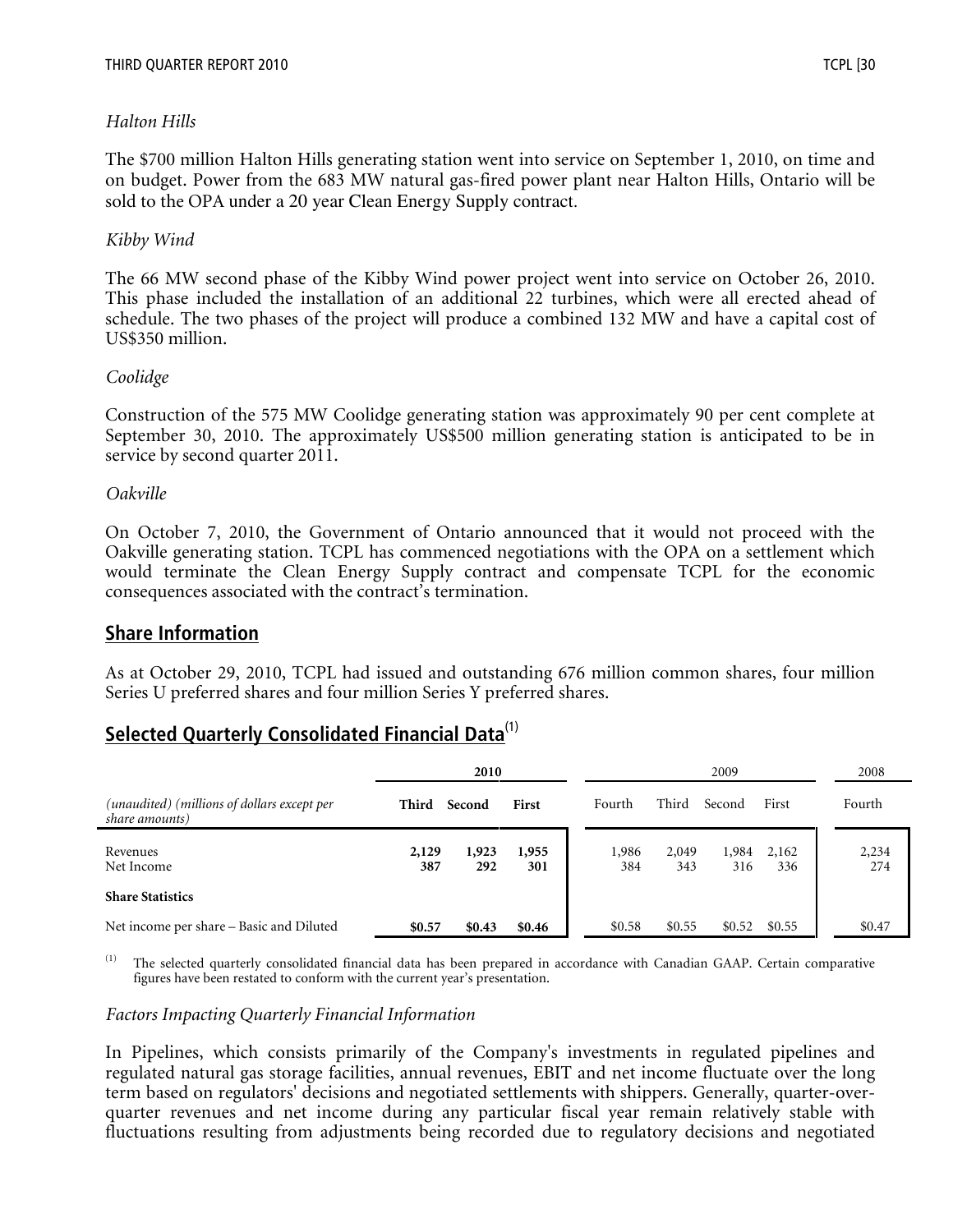settlements with shippers, seasonal fluctuations in short-term throughput volumes on U.S. pipelines, acquisitions and divestitures, and developments outside of the normal course of operations.

In Energy, which consists primarily of the Company's investments in electrical power generation plants and non-regulated natural gas storage facilities, quarter-over-quarter revenues and EBIT are affected by seasonal weather conditions, customer demand, market prices, capacity payments, planned and unplanned plant outages, acquisitions and divestitures, certain fair value adjustments and developments outside of the normal course of operations.

Significant developments that impacted the last eight quarters' EBIT and Net Income are as follows:

- Third quarter 2010, Pipelines' EBIT increased as a result of recording nine months of incremental earnings related to the Alberta System 2010 – 2012 Revenue Requirement Settlement, which resulted in a \$33 million increase to Net Income. Energy's EBIT included contributions from Halton Hills, which was placed in service in September 2010, and net unrealized losses of \$3 million pre-tax (\$2 million after tax) resulting from changes in the fair value of certain U.S. Power derivative contracts. Energy's EBIT also included net unrealized gains of \$7 million pre-tax (\$5 million after tax) due to changes in the fair value of proprietary natural gas inventory in storage and natural gas forward purchase and sale contracts.
- Second quarter 2010, Energy's EBIT included net unrealized gains of \$9 million pre-tax (\$6 million after tax) resulting from changes in the fair value of certain U.S. Power derivative contracts. Energy's EBIT also included net unrealized gains of \$6 million pre-tax (\$4 million after tax) due to changes in the fair value of proprietary natural gas inventory in storage and natural gas forward purchase and sale contracts. Net Income decreased \$58 million after tax due to losses in 2010 compared to gains in 2009 for interest rate and foreign exchange rate derivatives that did not qualify as hedges for accounting purposes and the translation of U.S. dollar-denominated working capital balances.
- First quarter 2010, Energy's EBIT included net unrealized losses of \$28 million pre-tax (\$17 million after tax) resulting from changes in the fair value of certain U.S. Power derivative contracts. Energy's EBIT also included net unrealized losses of \$21 million pre-tax (\$15 million after tax) due to changes in the fair value of proprietary natural gas inventory in storage and natural gas forward purchase and sale contracts.
- Fourth quarter 2009, Pipelines' EBIT included a dilution gain of \$29 million pre-tax (\$18 million after tax) resulting from TCPL's reduced ownership interest in PipeLines LP after PipeLines LP issued common units to the public. Energy's EBIT included net unrealized gains of \$7 million pre-tax (\$5 million after tax) due to changes in the fair value of proprietary natural gas inventory in storage and natural gas forward purchase and sale contracts. Net Income included \$30 million of favourable income tax adjustments resulting from reductions in the Province of Ontario's corporate income tax rates.
- Third quarter 2009, Energy's EBIT included net unrealized gains of \$14 million pre-tax (\$10 million after tax) due to changes in the fair value of proprietary natural gas inventory in storage and natural gas forward purchase and sale contracts.
- Second quarter 2009, Energy's EBIT included net unrealized losses of \$7 million pre-tax (\$5 million after tax) due to changes in the fair value of proprietary natural gas inventory in storage and natural gas forward purchase and sale contracts. Energy's EBIT also included contributions from Portlands Energy, which was placed in service in April 2009, and the negative impact of Western Power's lower overall realized power prices.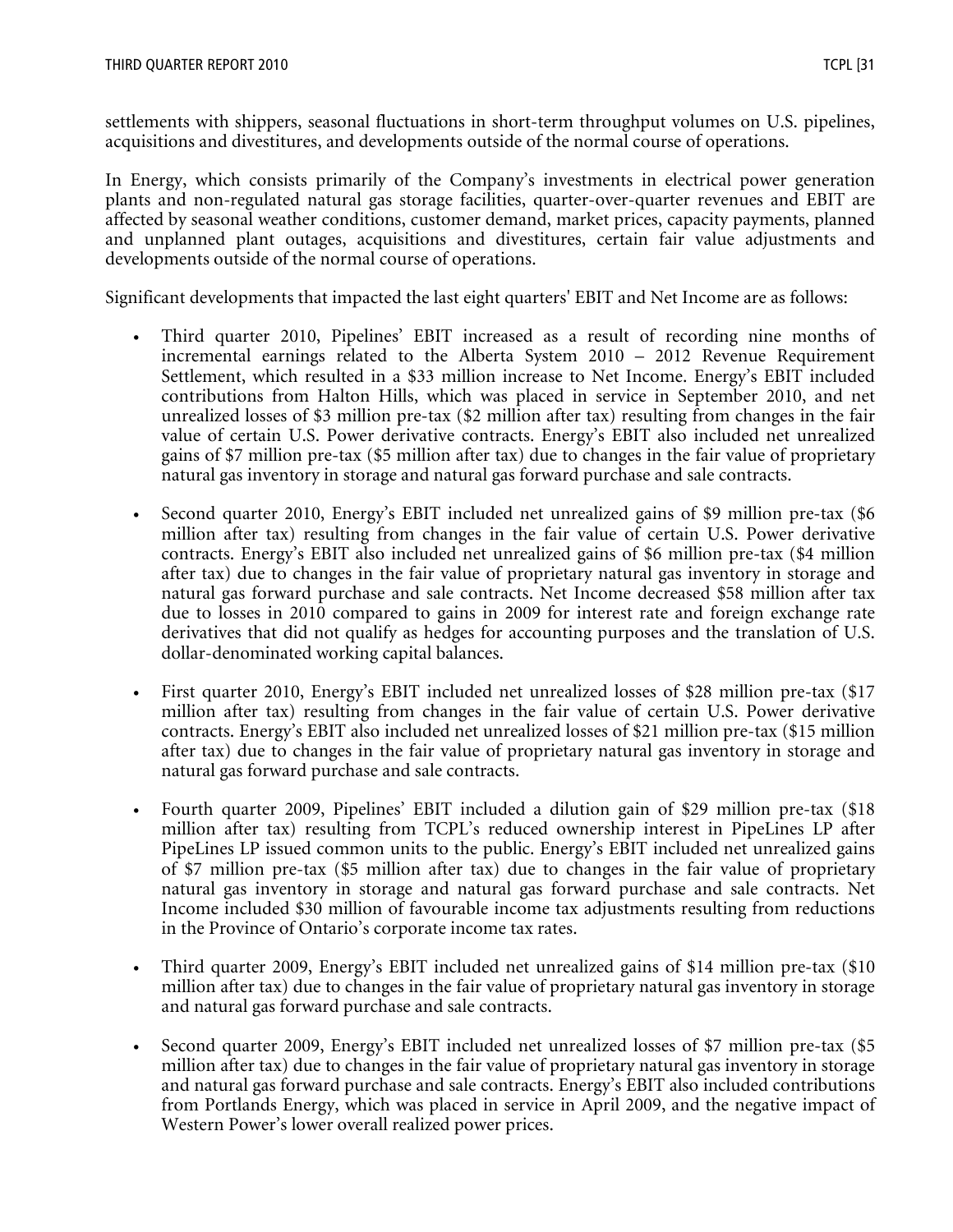- First quarter 2009, Energy's EBIT included net unrealized losses of \$13 million pre-tax (\$9 million after tax) due to changes in the fair value of proprietary natural gas inventory in storage and natural gas forward purchase and sale contracts.
- Fourth quarter 2008, Energy's EBIT included net unrealized gains of \$7 million pre-tax (\$6 million after tax) due to changes in the fair value of proprietary natural gas inventory in storage and natural gas forward purchase and sale contracts. Net Income included net unrealized losses of \$57 million pre-tax (\$39 million after tax) due to changes in the fair value of derivatives used to manage the Company's exposure to rising interest rates but which did not qualify as hedges for accounting purposes.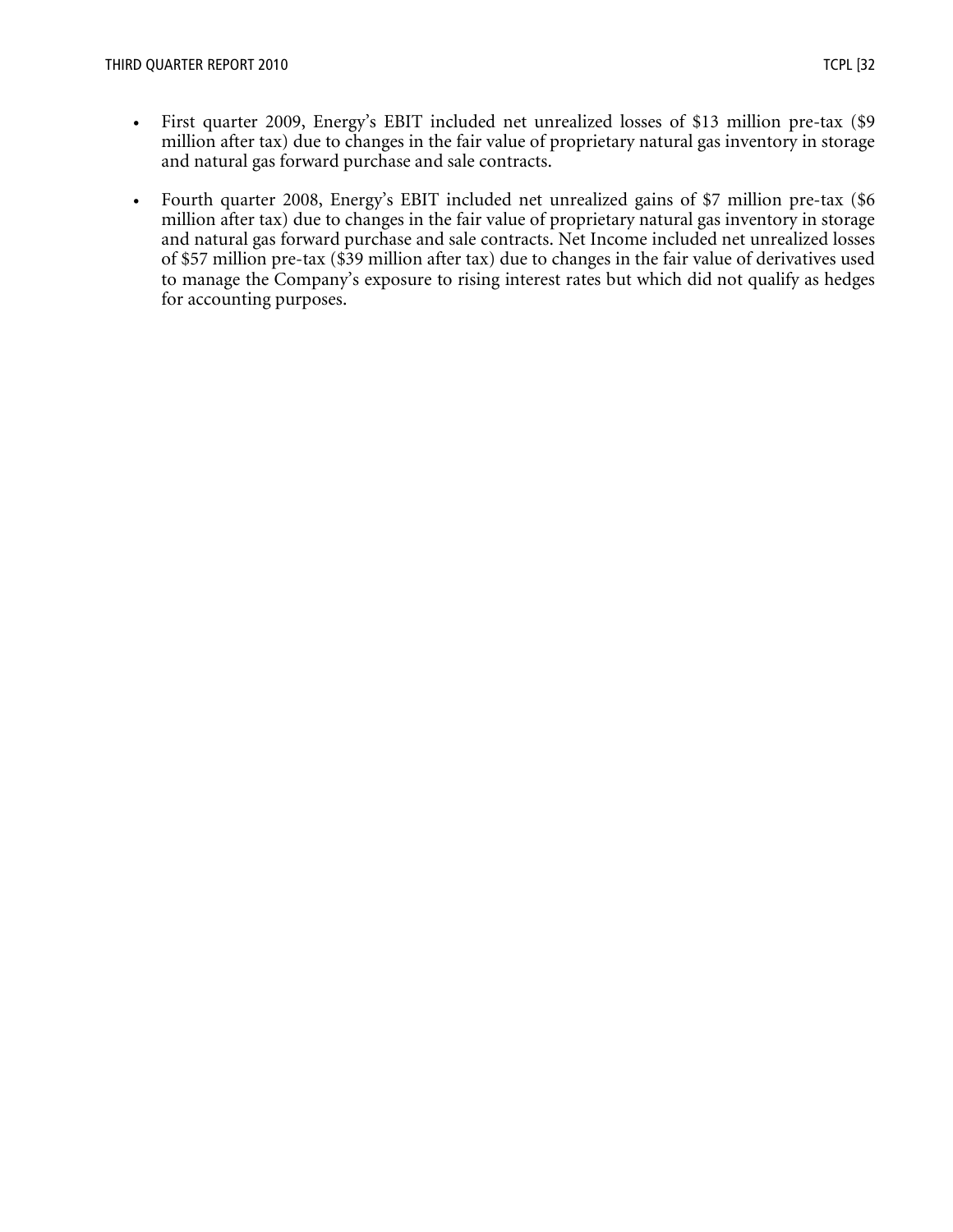## Consolidated Income

|                                               | Three months ended |       | Nine months ended |       |  |
|-----------------------------------------------|--------------------|-------|-------------------|-------|--|
| (unaudited)                                   | September 30       |       | September 30      |       |  |
| (millions of dollars)                         | 2010               | 2009  | 2010              | 2009  |  |
|                                               |                    |       |                   |       |  |
| <b>Revenues</b>                               | 2,129              | 2,049 | 6,007             | 6,195 |  |
| <b>Operating and Other Expenses</b>           |                    |       |                   |       |  |
| Plant operating costs and other               | 817                | 836   | 2,328             | 2,443 |  |
| Commodity purchases resold                    | 301                | 205   | 773               | 616   |  |
| Depreciation and amortization                 | 326                | 343   | 1,010             | 1,034 |  |
|                                               | 1,444              | 1,384 | 4,111             | 4,093 |  |
|                                               |                    |       |                   |       |  |
| <b>Financial Charges/(Income)</b>             |                    |       |                   |       |  |
| Interest expense                              | 173                | 228   | 565               | 793   |  |
| Interest expense of joint ventures            | 13                 | 17    | 44                | 47    |  |
| Interest income and other                     | (27)               | (41)  | (33)              | (97)  |  |
|                                               | 159                | 204   | 576               | 743   |  |
|                                               |                    |       |                   |       |  |
| Income before Income Taxes and Non-           |                    |       |                   |       |  |
| <b>Controlling Interests</b>                  | 526                | 461   | 1,320             | 1,359 |  |
| <b>Income Taxes</b>                           |                    |       |                   |       |  |
| Current                                       | (50)               | 23    | (168)             | 114   |  |
| Future                                        | 166                | 78    | 443               | 196   |  |
|                                               | 116                | 101   | 275               | 310   |  |
| <b>Non-Controlling Interests</b>              |                    |       |                   |       |  |
| Non-controlling interest in PipeLines LP      | 25                 | 19    | 64                | 51    |  |
| Non-controlling interest in Portland          | (2)                | (2)   |                   | 3     |  |
|                                               | 23                 | 17    | 65                | 54    |  |
| <b>Net Income</b>                             | 387                | 343   | 980               | 995   |  |
| <b>Preferred Share Dividends</b>              | 6                  | 6     | 17                | 17    |  |
| <b>Net Income Applicable to Common Shares</b> | 381                | 337   | 963               | 978   |  |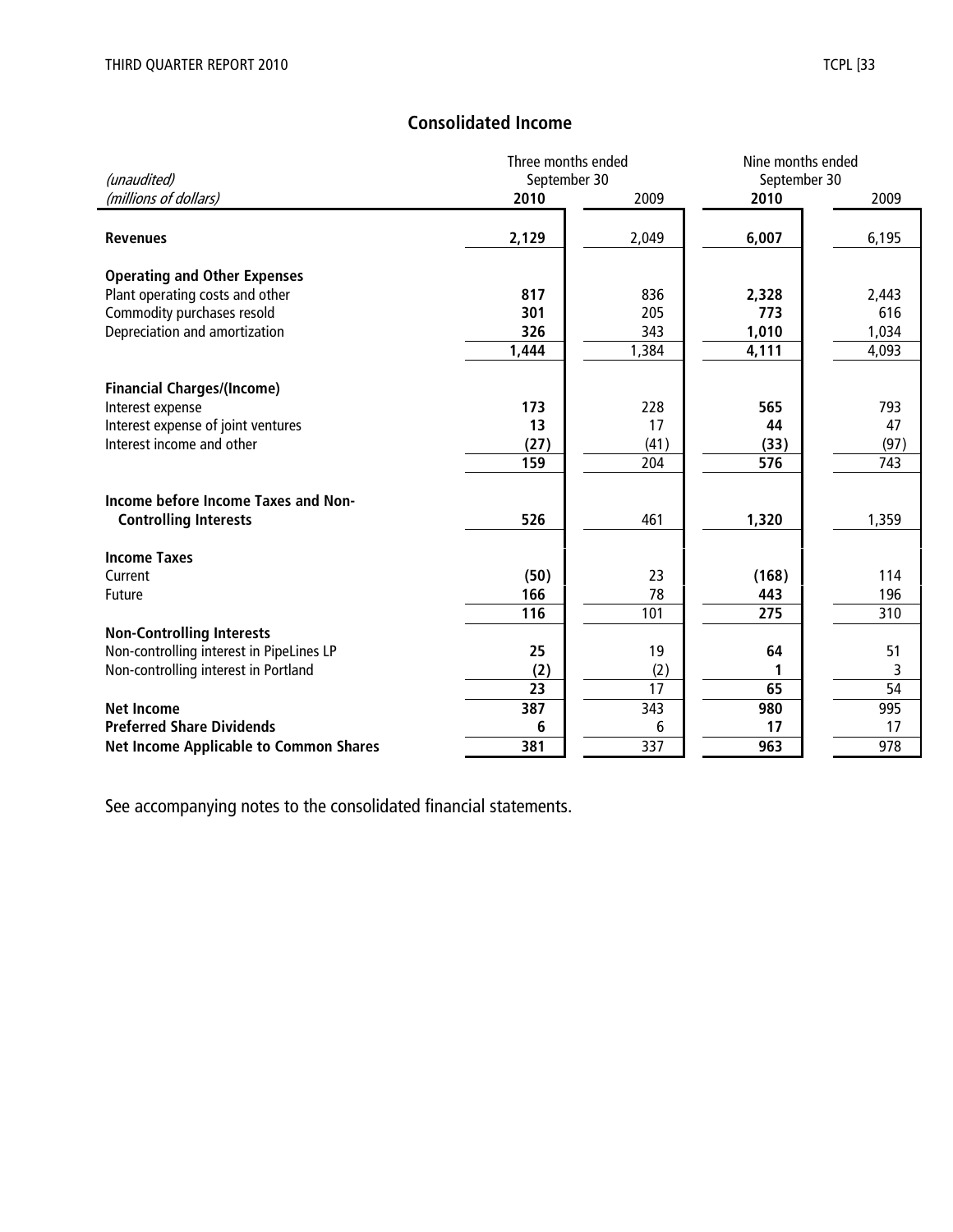## Consolidated Cash Flows

|                                                   | Three months ended |          |              | Nine months ended |  |  |
|---------------------------------------------------|--------------------|----------|--------------|-------------------|--|--|
| (unaudited)                                       | September 30       |          | September 30 |                   |  |  |
| (millions of dollars)                             | 2010               | 2009     | 2010         | 2009              |  |  |
| <b>Cash Generated From Operations</b>             |                    |          |              |                   |  |  |
| Net income                                        | 387                | 343      | 980          | 995               |  |  |
| Depreciation and amortization                     | 326                | 343      | 1,010        | 1,034             |  |  |
| Future income taxes                               | 166                | 89       | 443          | 207               |  |  |
| Non-controlling interests                         | 23                 | 17       | 65           | 54                |  |  |
| Employee future benefits funding less than/(in    |                    |          |              |                   |  |  |
| excess) of expense                                | 8                  | (22)     | (36)         | (79)              |  |  |
| Other                                             | (61)               | (11)     | 21           | (6)               |  |  |
|                                                   | 849                | 759      | 2,483        | 2,205             |  |  |
| (Increase)/decrease in operating working capital  | (68)               | (200)    | (268)        | 131               |  |  |
| Net cash provided by operations                   | 781                | 559      | 2,215        | 2,336             |  |  |
|                                                   |                    |          |              |                   |  |  |
| <b>Investing Activities</b>                       |                    |          |              |                   |  |  |
| Capital expenditures                              | (1, 297)           | (1, 557) | (3, 565)     | (3, 943)          |  |  |
| Acquisitions, net of cash acquired                |                    | (653)    |              | (902)             |  |  |
| Deferred amounts and other                        | (222)              | (11)     | (430)        | (270)             |  |  |
| Net cash used in investing activities             | (1, 519)           | (2, 221) | (3,995)      | (5, 115)          |  |  |
|                                                   |                    |          |              |                   |  |  |
| <b>Financing Activities</b>                       |                    |          |              |                   |  |  |
| Dividends on common and preferred shares          | (278)              | (266)    | (824)        | (734)             |  |  |
| Advances (to)/from parent                         | (6)                | (223)    | 392          | 834               |  |  |
| Distributions paid to non-controlling interests   | (22)               | (19)     | (66)         | (59)              |  |  |
| Notes payable (repaid)/issued, net                | (44)               | 77       | (53)         | (607)             |  |  |
| Long-term debt issued, net of issue costs         | 1,021              | 207      | 2,337        | 3,267             |  |  |
| Reduction of long-term debt                       | (146)              | (9)      | (429)        | (509)             |  |  |
| Long-term debt of joint ventures issued           | 86                 | 93       | 164          | 201               |  |  |
| Reduction of long-term debt of joint ventures     | (93)               | (52)     | (232)        | (108)             |  |  |
| Common shares issued                              | 170                | 1,550    | 572          | 1,676             |  |  |
| Net cash provided by financing activities         | 688                | 1,358    | 1,861        | 3,961             |  |  |
|                                                   |                    |          |              |                   |  |  |
| <b>Effect of Foreign Exchange Rate Changes on</b> |                    |          |              |                   |  |  |
| <b>Cash and Cash Equivalents</b>                  | (8)                | (63)     | 8            | (97)              |  |  |
| (Decrease)/Increase in Cash and Cash              |                    |          |              |                   |  |  |
| <b>Equivalents</b>                                | (58)               | (367)    | 89           | 1,085             |  |  |
|                                                   |                    |          |              |                   |  |  |
| <b>Cash and Cash Equivalents</b>                  |                    |          |              |                   |  |  |
| Beginning of period                               | 1,126              | 2,752    | 979          | 1,300             |  |  |
|                                                   |                    |          |              |                   |  |  |
| <b>Cash and Cash Equivalents</b>                  |                    |          |              |                   |  |  |
| End of period                                     | 1,068              | 2,385    | 1,068        | 2,385             |  |  |
|                                                   |                    |          |              |                   |  |  |
| <b>Supplementary Cash Flow Information</b>        |                    |          |              |                   |  |  |
| Net income taxes (refunded)/paid                  | (26)               | (63)     | 17           | 50                |  |  |
| Interest paid, net of capitalized interest        | 225                | 297      | 597          | 834               |  |  |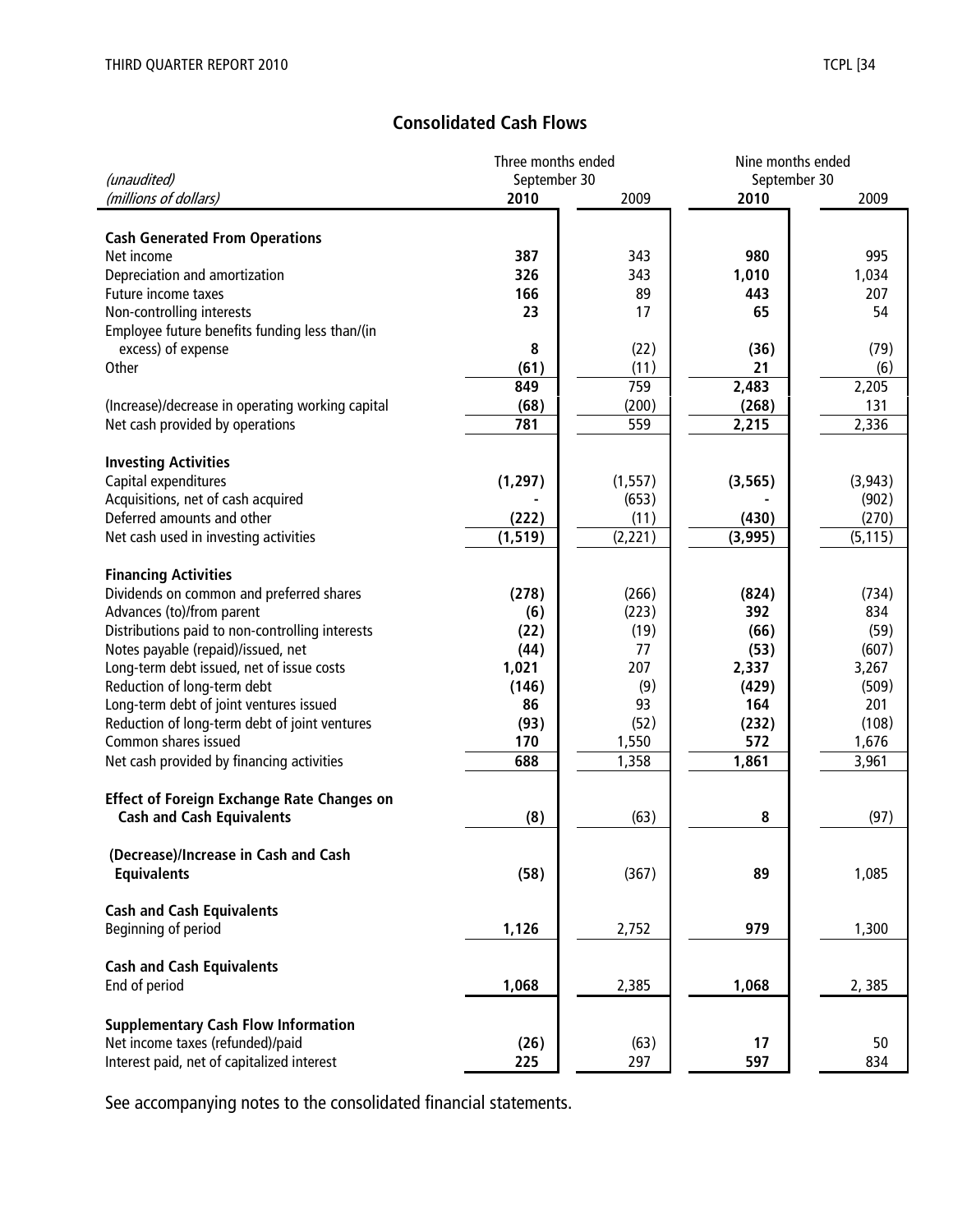## Consolidated Balance Sheet

| (unaudited)                                                        |                    |                   |
|--------------------------------------------------------------------|--------------------|-------------------|
| (millions of dollars)                                              | September 30, 2010 | December 31, 2009 |
|                                                                    |                    |                   |
| <b>ASSETS</b>                                                      |                    |                   |
| <b>Current Assets</b>                                              |                    |                   |
| Cash and cash equivalents                                          | 1,068              | 979               |
| Accounts receivable                                                | 1,130              | 968               |
| Due from TransCanada Corporation                                   | 624                | 845               |
| Inventories                                                        | 452                | 511               |
| Other                                                              | 772                | 701               |
|                                                                    | 4,046              | 4,004             |
| <b>Plant, Property and Equipment</b>                               | 35,555             | 32,879            |
| Goodwill                                                           | 3,696              | 3,763             |
| <b>Regulatory Assets</b>                                           | 1,491              | 1,524             |
| <b>Intangibles and Other Assets</b>                                | 2,435              | 2,500<br>44,670   |
|                                                                    | 47,223             |                   |
|                                                                    |                    |                   |
| LIABILITIES AND SHAREHOLDERS' EQUITY<br><b>Current Liabilities</b> |                    |                   |
| Notes payable                                                      | 1,613              | 1,687             |
| Accounts payable                                                   | 2,154              | 2,191             |
| Accrued interest                                                   | 338                | 380               |
| Current portion of long-term debt                                  | 455                | 478               |
| Current portion of long-term debt of joint ventures                | 28                 | 212               |
|                                                                    | 4,588              | 4,948             |
| Due to TransCanada Corporation                                     | 2,240              | 2,069             |
| <b>Regulatory Liabilities</b>                                      | 332                | 385               |
| <b>Deferred Amounts</b>                                            | 896                | 743               |
| <b>Future Income Taxes</b>                                         | 3,175              | 2,893             |
| <b>Long-Term Debt</b>                                              | 17,928             | 16,186            |
| <b>Long-Term Debt of Joint Ventures</b>                            | 861                | 753               |
| <b>Junior Subordinated Notes</b>                                   | 1,020              | 1,036             |
|                                                                    | 31,040             | 29,013            |
| <b>Non-Controlling Interests</b>                                   |                    |                   |
| Non-controlling interest in PipeLines LP                           | 706                | 705               |
| Non-controlling interest in Portland                               | 81                 | 80                |
|                                                                    | 787                | 785               |
| <b>Shareholders' Equity</b>                                        | 15,396             | 14,872            |
|                                                                    | 47,223             | 44,670            |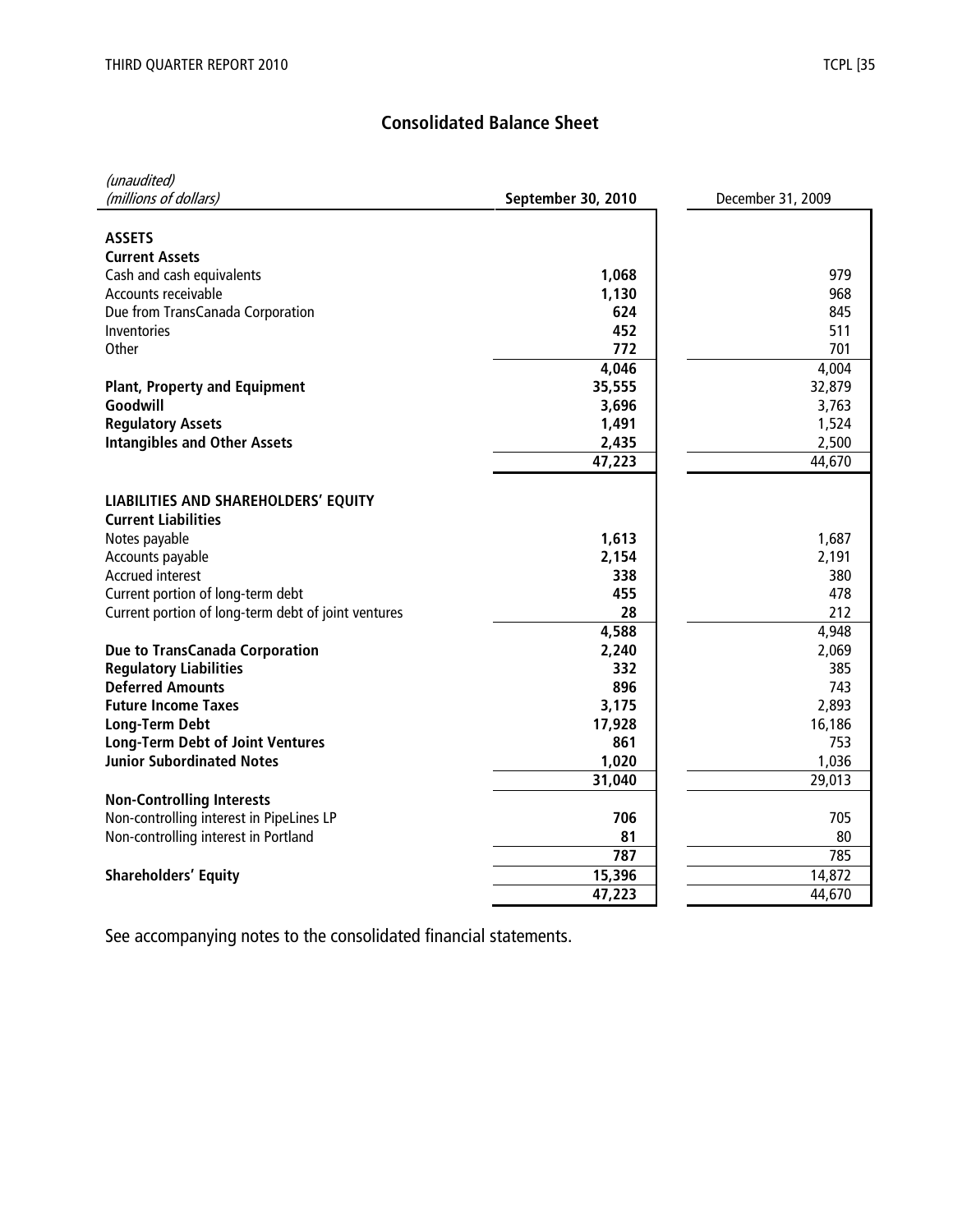| (unaudited)                                                                                                                                                 | Three months ended<br>September 30 |              | Nine months ended<br>September 30 |             |
|-------------------------------------------------------------------------------------------------------------------------------------------------------------|------------------------------------|--------------|-----------------------------------|-------------|
| (millions of dollars)                                                                                                                                       | 2010                               | 2009         | 2010                              | 2009        |
| Net Income                                                                                                                                                  | 387                                | 343          | 980                               | 995         |
| Other Comprehensive (Loss)/Income, Net of<br><b>Income Taxes</b>                                                                                            |                                    |              |                                   |             |
| Change in foreign currency translation gains and<br>losses on investments in foreign operations <sup>(1)</sup>                                              | (127)                              | (230)        | (47)                              | (381)       |
| Change in gains and losses on hedges of<br>investments in foreign operations <sup>(2)</sup>                                                                 | 47                                 | 113          | 27                                | 209         |
| Change in gains and losses on derivative<br>instruments designated as cash flow hedges <sup>(3)</sup><br>Reclassification to Net Income of gains and losses | (52)                               | 16           | (173)                             | 80          |
| on derivative instruments designated as cash                                                                                                                |                                    |              |                                   |             |
| flow hedges pertaining to prior periods <sup>(4)</sup><br>Other Comprehensive (Loss)/Income                                                                 | 8<br>(124)                         | (1)<br>(102) | 6<br>(187)                        | (6)<br>(98) |
| <b>Comprehensive Income</b>                                                                                                                                 | 263                                | 241          | 793                               | 897         |

## Consolidated Comprehensive Income

 $(1)$  Net of income tax expense of \$36 million and \$21 million for the three and nine months ended September 30, 2010, respectively (2009 – expense of \$68 million and \$68 million, respectively).

(2) Net of income tax expense of \$19 million and \$11 million for the three and nine months ended September 30, 2010, respectively (2009 – expense of \$50 million and \$102 million, respectively).

(3) Net of income tax recovery of \$33 million and \$117 million for the three and nine months ended September 30, 2010, respectively (2009 – expense of \$4 million and \$20 million, respectively).

 $(4)$  Net of income tax expense of \$4 million and \$21 million for the three and nine months ended September 30, 2010, respectively (2009 – expense of \$4 million and \$4 million, respectively).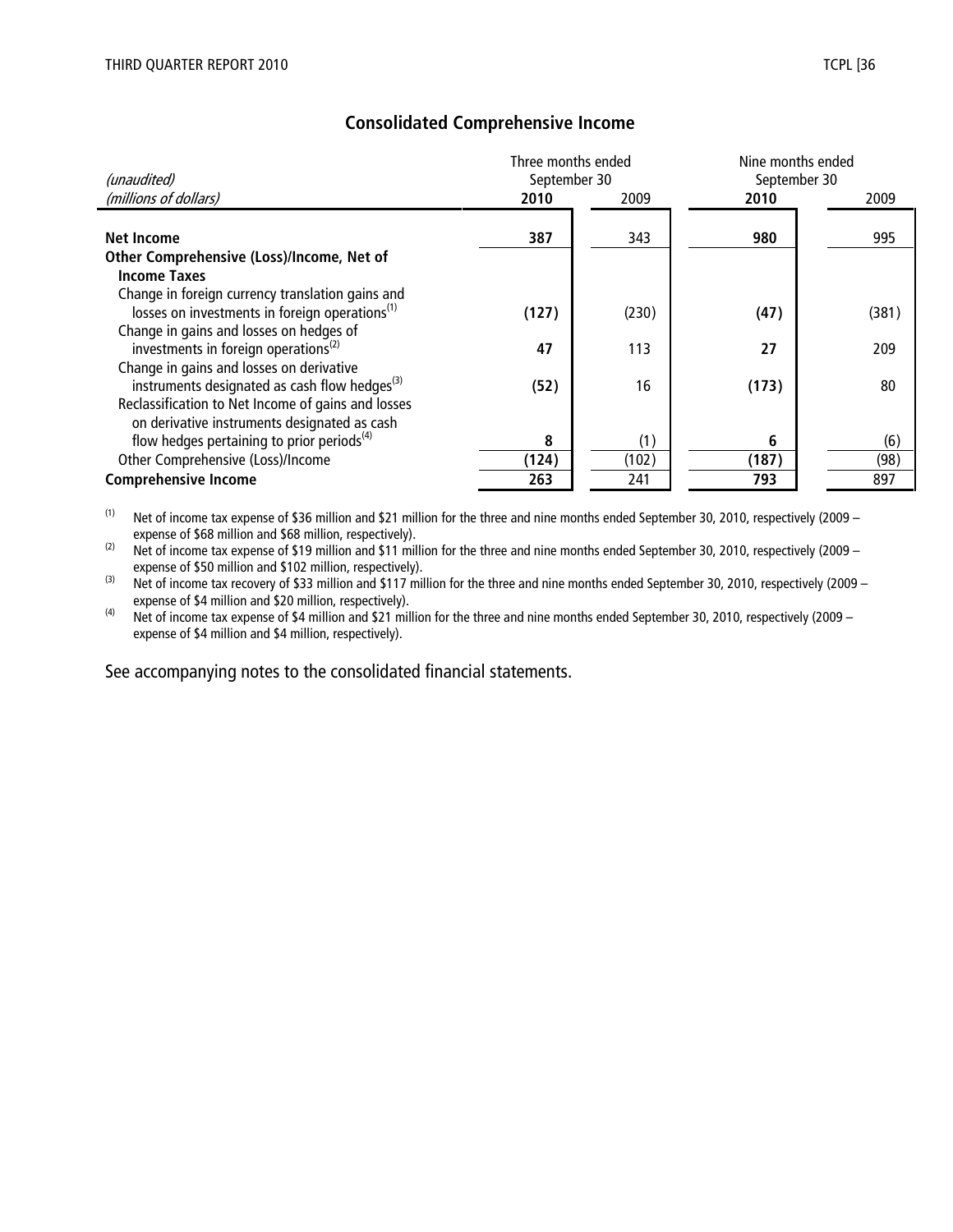|                                                                                                       | Currency           |           |       |
|-------------------------------------------------------------------------------------------------------|--------------------|-----------|-------|
| (unaudited)                                                                                           | <b>Translation</b> | Cash Flow |       |
| (millions of dollars)                                                                                 | Adjustments        | Hedges    | Total |
|                                                                                                       |                    |           |       |
| Balance at December 31, 2009                                                                          | (592)              | (40)      | (632) |
| Change in foreign currency translation gains and losses on                                            |                    |           |       |
| investments in foreign operations <sup>(1)</sup>                                                      | (47)               |           | (47)  |
| Change in gains and losses on hedges of investments in foreign<br>operations <sup>(2)</sup>           | 27                 |           | 27    |
|                                                                                                       |                    |           |       |
| Change in gains and losses on derivative instruments<br>designated as cash flow hedges <sup>(3)</sup> |                    | (173)     | (173) |
| Reclassification to Net Income of gains and losses on derivative                                      |                    |           |       |
| instruments designated as cash flow hedges pertaining to                                              |                    |           |       |
| prior periods <sup>(4)(5)</sup>                                                                       |                    | 6         | 6     |
| Balance at September 30, 2010                                                                         | (612)              | (207)     | (819) |
|                                                                                                       |                    |           |       |
|                                                                                                       |                    |           |       |
|                                                                                                       |                    |           |       |
|                                                                                                       |                    |           |       |
| Balance at December 31, 2008                                                                          | (379)              | (93)      | (472) |
| Change in foreign currency translation gains and losses on                                            |                    |           |       |
| investments in foreign operations <sup>(1)</sup>                                                      | (381)              |           | (381) |
| Change in gains and losses on hedges of investments in foreign                                        |                    |           |       |
| operations <sup>(2)</sup>                                                                             | 209                |           | 209   |
| Changes in gains and losses on derivative instruments                                                 |                    |           |       |
| designated as cash flow hedges <sup>(3)</sup>                                                         |                    | 80        | 80    |

#### Consolidated Accumulated Other Comprehensive (Loss)/Income

| change in foreign carrency translation gams and losses on<br>investments in foreign operations <sup>(1)</sup> | (381) |      | (381) |
|---------------------------------------------------------------------------------------------------------------|-------|------|-------|
| Change in gains and losses on hedges of investments in foreign                                                |       |      |       |
| operations <sup>(2)</sup>                                                                                     | 209   |      | 209   |
| Changes in gains and losses on derivative instruments                                                         |       |      |       |
| designated as cash flow hedges $^{(3)}$                                                                       |       | 80   | 80    |
| Reclassification to Net Income of gains and losses on derivative                                              |       |      |       |
| instruments designated as cash flow hedges pertaining to                                                      |       |      |       |
| prior periods <sup>(4)</sup>                                                                                  |       | (6)  | (6)   |
| Balance at September 30, 2009                                                                                 | (551) | (19) | (570) |
|                                                                                                               |       |      |       |

(1) Net of income tax expense of \$21 million for the nine months ended September 30, 2010 (2009 - \$68 million expense).<br>(2) Net of income tax expense of \$11 million for the nine months ended September 30, 2010 (2009 - \$10

(2) Net of income tax expense of \$11 million for the nine months ended September 30, 2010 (2009 - \$102 million expense).<br>(3) Net of income tax recovery of \$117 million for the nine months ended September 30, 2010 (2009 -

(3) Net of income tax recovery of \$117 million for the nine months ended September 30, 2010 (2009 - \$20 million expense).<br>(4) Net of income tax expense of \$21 million for the nine months ended September 30, 2010 (2009 - \$

(4) Net of income tax expense of \$21 million for the nine months ended September 30, 2010 (2009 - \$4 million expense).<br>(5) Losses related to cash flow bedges reported in Accumulated Other Comprehensive (Loss)/Income and e

Losses related to cash flow hedges reported in Accumulated Other Comprehensive (Loss)/Income and expected to be reclassified to Net Income in the next 12 months are estimated to be \$95 million (\$56 million, net of tax). These estimates assume constant commodity prices, interest rates and foreign exchange rates over time, however, the amounts reclassified will vary based on the actual value of these factors at the date of settlement.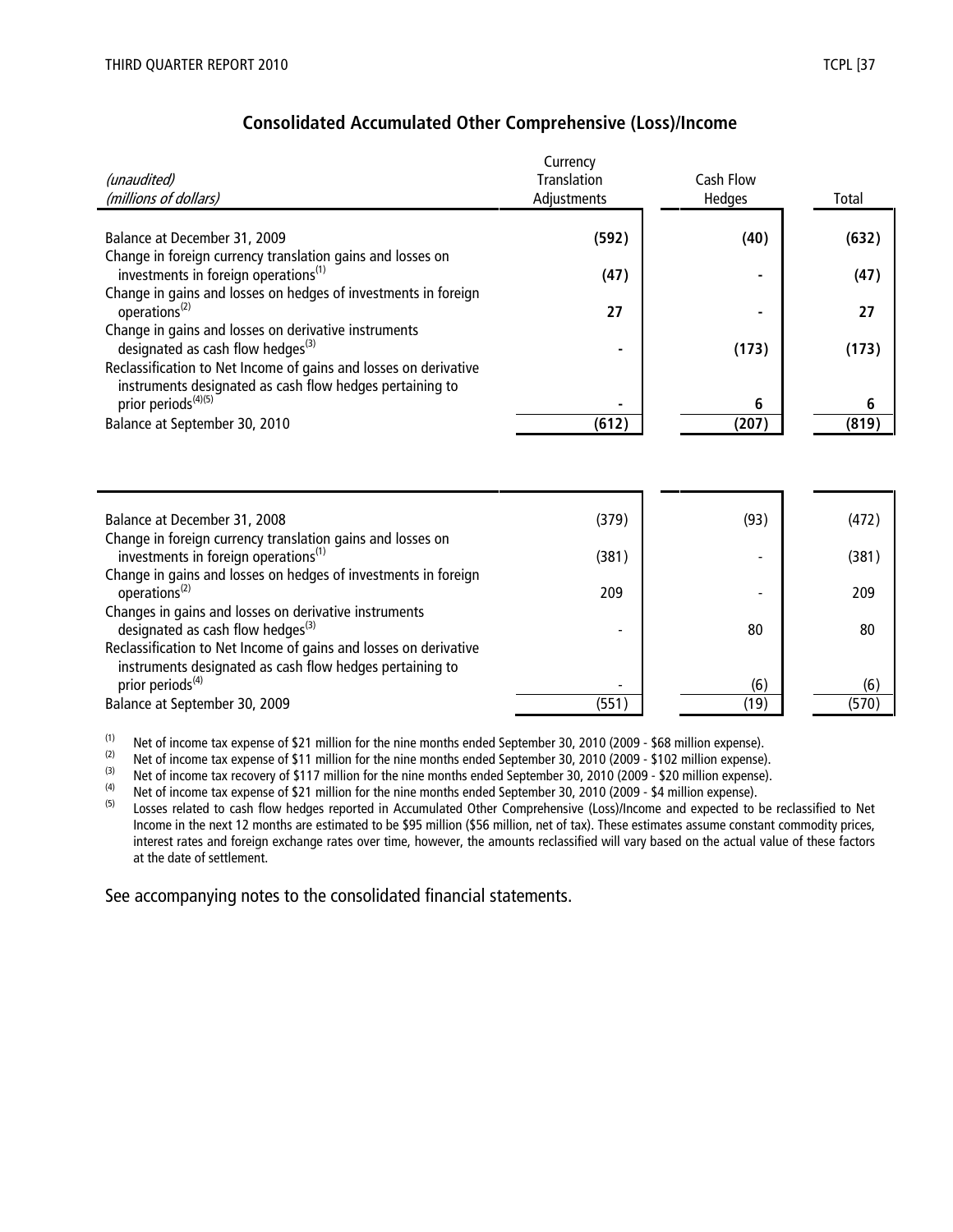# Consolidated Shareholders' Equity

| (unaudited)                                   | Nine months ended<br>September 30 |        |  |  |
|-----------------------------------------------|-----------------------------------|--------|--|--|
| (millions of dollars)                         | 2010                              | 2009   |  |  |
|                                               |                                   |        |  |  |
| <b>Common Shares</b>                          |                                   |        |  |  |
| Balance at beginning of period                | 10,649                            | 8,973  |  |  |
| Proceeds from common shares issued            | 572                               | 1,676  |  |  |
| Balance at end of period                      | 11,221                            | 10,649 |  |  |
| <b>Preferred Shares</b>                       |                                   |        |  |  |
| Balance at beginning and end of period        | 389                               | 389    |  |  |
| <b>Contributed Surplus</b>                    |                                   |        |  |  |
| Balance at beginning of period                | 335                               | 284    |  |  |
| Increased ownership in PipeLines LP           |                                   | 49     |  |  |
| Other                                         | 5                                 | 4      |  |  |
| Balance at end of period                      | 340                               | 337    |  |  |
| <b>Retained Earnings</b>                      |                                   |        |  |  |
| Balance at beginning of period                | 4,131                             | 3,789  |  |  |
| Net income                                    | 980                               | 995    |  |  |
| Common share dividends                        | (829)                             | (754)  |  |  |
| Preferred share dividends                     | (17)                              | (17)   |  |  |
| Balance at end of period                      | 4,265                             | 4,013  |  |  |
| Accumulated Other Comprehensive (Loss)/Income |                                   |        |  |  |
| Balance at beginning of period                | (632)                             | (472)  |  |  |
| Other comprehensive (loss)/income             | (187)                             | (98)   |  |  |
| Balance at end of period                      | (819)                             | (570)  |  |  |
|                                               | 3,446                             | 3,443  |  |  |
| <b>Total Shareholders' Equity</b>             | 15,396                            | 14,818 |  |  |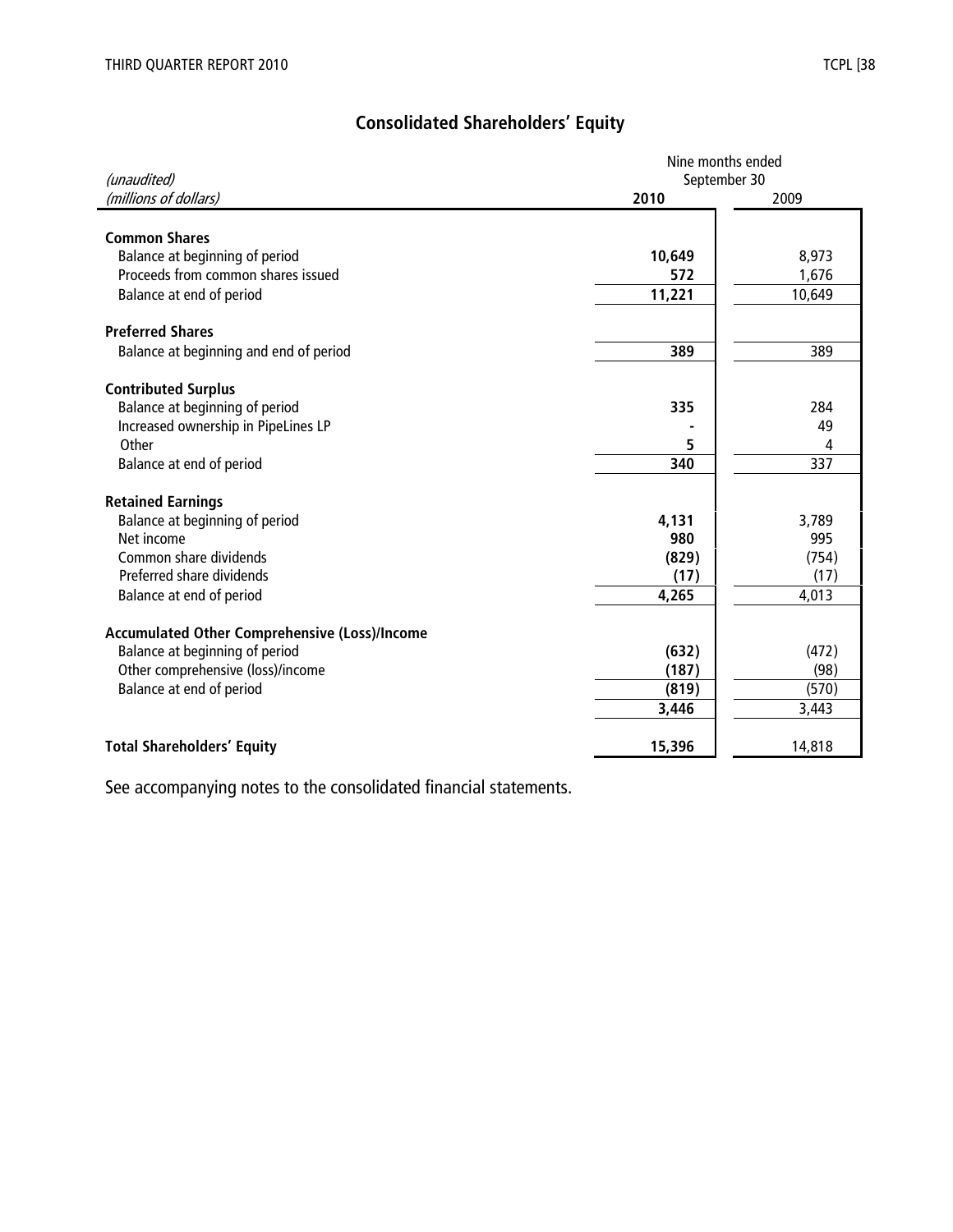#### Notes to Consolidated Financial Statements

#### (Unaudited)

### 1. Significant Accounting Policies

The consolidated financial statements of TransCanada PipeLines Limited (TCPL or the Company) have been prepared in accordance with Canadian generally accepted accounting principles (GAAP). The accounting policies applied are consistent with those outlined in TCPL's annual audited Consolidated Financial Statements for the year ended December 31, 2009. These Consolidated Financial Statements reflect all normal recurring adjustments that are, in the opinion of management, necessary to present fairly the financial position and results of operations for the respective periods. These Consolidated Financial Statements do not include all disclosures required in the annual financial statements and should be read in conjunction with the 2009 audited Consolidated Financial Statements included in TCPL's 2009 Annual Report. Unless otherwise indicated, "TCPL" or "the Company" includes TransCanada PipeLines Limited and its subsidiaries. Capitalized and abbreviated terms that are used but not otherwise defined herein are identified in the Glossary of Terms contained in TCPL's 2009 Annual Report. Amounts are stated in Canadian dollars unless otherwise indicated. Certain comparative figures have been reclassified to conform with the current year's presentation.

In Pipelines, which consists primarily of the Company's investments in regulated pipelines and regulated natural gas storage facilities, annual revenues and net income fluctuate over the long term based on regulators' decisions and negotiated settlements with shippers. Generally, quarter-over-quarter revenues and net income during any particular fiscal year remain relatively stable with fluctuations resulting from adjustments being recorded due to regulatory decisions and negotiated settlements with shippers, seasonal fluctuations in short-term throughput volumes on U.S. pipelines, acquisitions and divestitures, and developments outside of the normal course of operations.

In Energy, which consists primarily of the Company's investments in electrical power generation plants and non-regulated natural gas storage facilities, quarter-over-quarter revenues and net income are affected by seasonal weather conditions, customer demand, market prices, capacity payments, planned and unplanned plant outages, acquisitions and divestitures, certain fair value adjustments and developments outside of the normal course of operations.

In preparing these financial statements, TCPL is required to make estimates and assumptions that affect both the amount and timing of recording assets, liabilities, revenues and expenses since the determination of these items may be dependent on future events. The Company uses the most current information available and exercises careful judgement in making these estimates and assumptions. In the opinion of management, these consolidated financial statements have been properly prepared within reasonable limits of materiality and within the framework of the Company's significant accounting policies.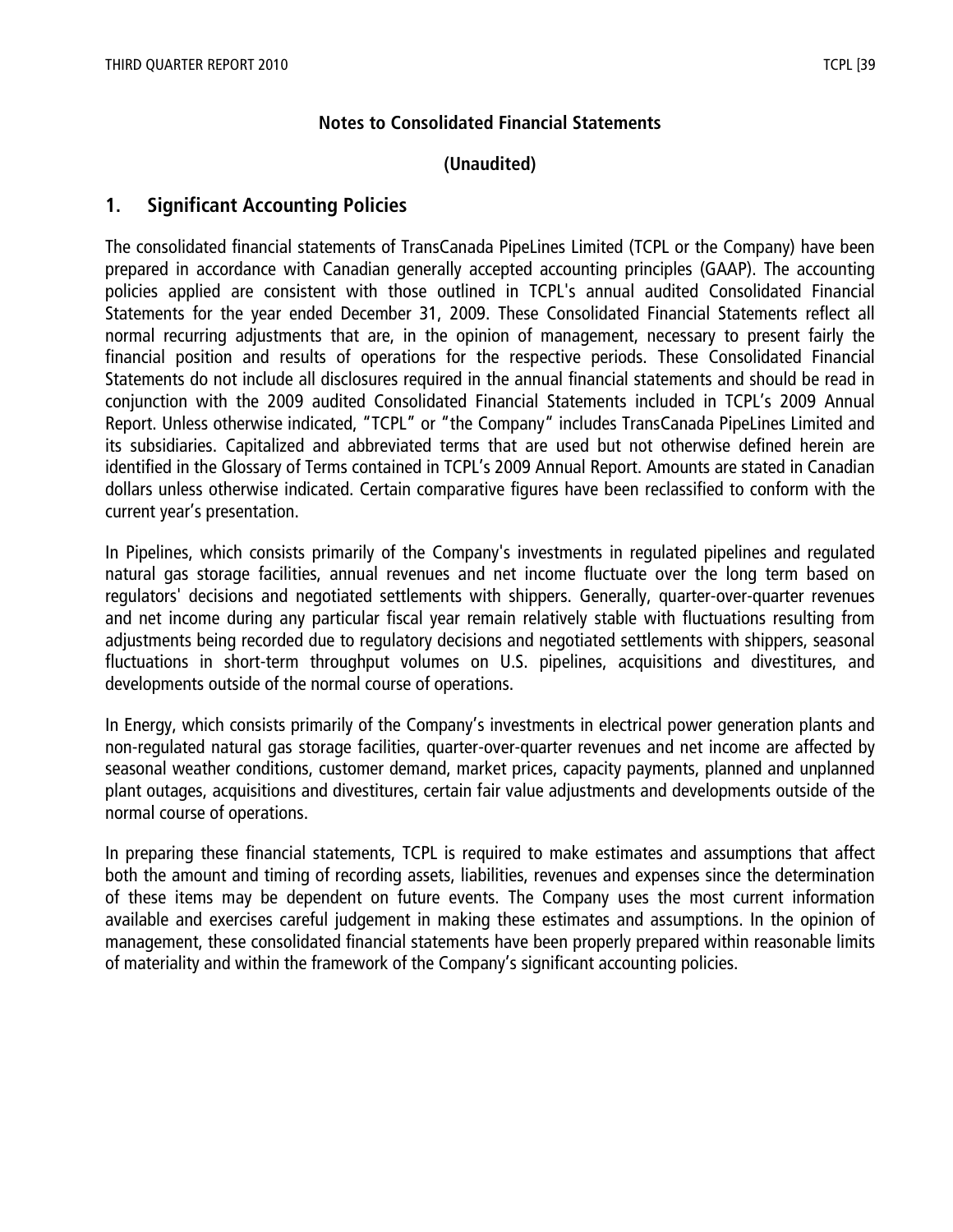## 2. Changes in Accounting Policies

The Company's accounting policies have not changed materially from those described in TCPL's 2009 Annual Report. Future accounting changes that will impact the Company are as follows:

#### Future Accounting Changes

#### International Financial Reporting Standards

The Canadian Institute of Chartered Accountants' (CICA) Accounting Standards Board (AcSB) previously announced that Canadian publicly accountable enterprises are required to adopt International Financial Reporting Standards (IFRS), as issued by the International Accounting Standards Board (IASB), effective January 1, 2011. As an SEC registrant, TCPL prepares and files a "Reconciliation to United States GAAP" and also has the option to instead prepare and file its consolidated financial statements using U.S. GAAP. Previously, TCPL disclosed that effective January 1, 2011, the Company expected to begin reporting under IFRS. Prior to the developments noted below, the Company's IFRS conversion project was proceeding as planned to meet the January 1, 2011 conversion date.

#### Rate-Regulated Accounting

In accordance with Canadian GAAP, TCPL currently follows specific accounting policies unique to a rateregulated business. These rate-regulated accounting (RRA) standards allow the timing of recognition of certain expenses and revenues to differ from that which may otherwise be expected under Canadian GAAP in order to appropriately reflect the economic impact of regulators' decisions regarding the Company's revenues and tolls. These timing differences are recorded as regulatory assets and regulatory liabilities on TCPL's consolidated balance sheet and represent current rights and obligations regarding cash flows expected to be recovered from or refunded to customers based on decisions and approvals by the applicable regulatory authorities. As at September 30, 2010, TCPL reported \$1.7 billion of regulatory assets and \$0.4 billion of regulatory liabilities using RRA in addition to certain other impacts of RRA.

In July 2009, the IASB issued an Exposure Draft "Rate-Regulated Activities" which proposed a form of RRA under IFRS. At its September 2010 meeting, the IASB concluded that the development of RRA under IFRS requires further analysis. The IASB is now considering what form a future project might take, if any, to address RRA. As a result of these developments, TCPL does not expect a final RRA standard under IFRS to be effective for 2011.

In October 2010, the AcSB and the Canadian Securities Administrators amended their policies applicable to Canadian publicly accountable enterprises that use RRA in order to permit these entities to defer the adoption of IFRS for one year. Due to the continued uncertainty around the timing, scope and eventual adoption of an RRA standard under IFRS, TCPL will defer its adoption of IFRS accordingly and continue preparing its consolidated financial statements in 2011 in accordance with Canadian GAAP in order to continue using RRA. During the deferral period, TCPL will continue to actively monitor IASB developments with respect to RRA and other IFRS, but has also undertaken a project to position the Company to instead adopt U.S. GAAP. During the one year deferral period, if it is determined through absence of a new RRA standard or through application of existing IFRS that TCPL cannot apply RRA under IFRS, the Company expects to re-evaluate its decision to adopt IFRS and, instead, adopt U.S. GAAP.

As a result of these developments related to RRA under IFRS, TCPL cannot reasonably quantify the full impact that adopting IFRS would have on its financial position and future results if it proceeded with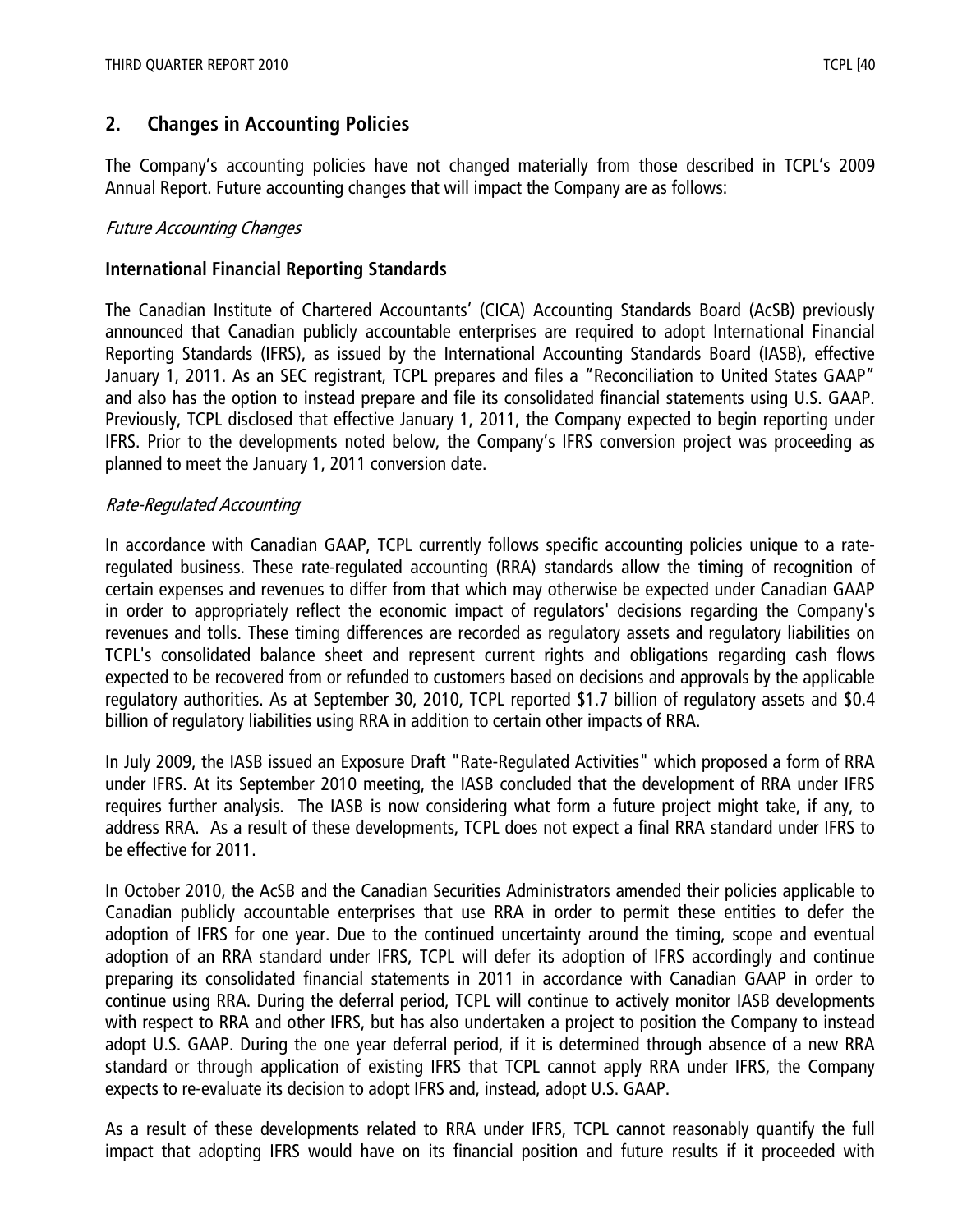adopting IFRS. Alternatively, the impact of adopting U.S. GAAP is expected to be consistent with that currently reported in its publicly filed "Reconciliation to United States GAAP".

## 3. Segmented Information

| Three months ended September 30                                                                                                                                                                                                     | <b>Pipelines</b>               |                                | Energy $(1)$                           |                                      | Corporate                                |                   | <b>Total</b>                                              |                                                           |
|-------------------------------------------------------------------------------------------------------------------------------------------------------------------------------------------------------------------------------------|--------------------------------|--------------------------------|----------------------------------------|--------------------------------------|------------------------------------------|-------------------|-----------------------------------------------------------|-----------------------------------------------------------|
| (unaudited)(millions of dollars)                                                                                                                                                                                                    | 2010                           | 2009                           | 2010                                   | 2009                                 | 2010                                     | 2009              | 2010                                                      | 2009                                                      |
| Revenues<br>Plant operating costs and other<br>Commodity purchases resold<br>Depreciation and amortization                                                                                                                          | 1.080<br>(366)<br>(232)<br>482 | 1,152<br>(422)<br>(255)<br>475 | 1,049<br>(433)<br>(301)<br>(94)<br>221 | 897<br>(386)<br>(205)<br>(88)<br>218 | (18)<br>$\overline{\phantom{0}}$<br>(18) | (28)<br>۰<br>(28) | 2,129<br>(817)<br>(301)<br>(326)<br>685                   | 2,049<br>(836)<br>(205)<br>(343)<br>665                   |
| Interest expense<br>Interest expense of joint ventures<br>Interest income and other<br>Income taxes<br>Non-controlling interests<br><b>Net Income</b><br>Preferred share dividends<br><b>Net Income Applicable to Common Shares</b> |                                |                                |                                        |                                      |                                          |                   | (173)<br>(13)<br>27<br>(116)<br>(23)<br>387<br>(6)<br>381 | (228)<br>(17)<br>41<br>(101)<br>(17)<br>343<br>(6)<br>337 |

| Nine months ended September 30                | <b>Pipelines</b> |         | Energy $^{(1)}$ |          | Corporate |      | <b>Total</b> |          |
|-----------------------------------------------|------------------|---------|-----------------|----------|-----------|------|--------------|----------|
| (unaudited)(millions of dollars)              | 2010             | 2009    | 2010            | 2009     | 2010      | 2009 | 2010         | 2009     |
|                                               |                  |         |                 |          |           |      |              |          |
| Revenues                                      | 3,270            | 3,558   | 2,737           | 2,637    |           |      | 6.007        | 6,195    |
| Plant operating costs and other               | (1,092)          | (1,210) | (1, 170)        | (1, 144) | (66)      | (89) | (2,328)      | (2, 443) |
| Commodity purchases resold                    |                  |         | (773)           | (616)    |           |      | (773)        | (616)    |
| Depreciation and amortization                 | (736)            | (773)   | (274)           | (261)    |           |      | (1,010)      | (1,034)  |
|                                               | 1,442            | 1,575   | 520             | 616      | (66)      | (89) | 1,896        | 2,102    |
| Interest expense                              |                  |         |                 |          |           |      | (565)        | (793)    |
| Interest expense of joint ventures            |                  |         |                 |          |           |      | (44)         | (47)     |
| Interest income and other                     |                  |         |                 |          |           |      | 33           | 97       |
| Income taxes                                  |                  |         |                 |          |           |      | (275)        | (310)    |
| Non-controlling interests                     |                  |         |                 |          |           |      | (65)         | (54)     |
| <b>Net Income</b>                             |                  |         |                 |          |           |      | 980          | 995      |
| Preferred share dividends                     |                  |         |                 |          |           |      | (17)         | (17)     |
| <b>Net Income Applicable to Common Shares</b> |                  |         |                 |          |           |      | 963          | 978      |

(1) Effective January 1, 2010, the Company records in Revenues on a net basis, realized and unrealized gains and losses on derivatives used to purchase and sell power, natural gas and fuel oil in order to manage Energy's assets. Comparative figures for 2009 reflect amounts reclassified from Commodity Purchases Resold and Plant Operating Costs and Other to Revenues.

## Total Assets

| (unaudited)(millions of dollars) | September 30, 2010 | December 31, 2009 |
|----------------------------------|--------------------|-------------------|
| <b>Pipelines</b>                 | 31,507             | 29,508            |
| Energy                           | 13,037             | 12,477            |
| Corporate                        | 2.679              | 2.685             |
|                                  | 47,223             | 44.670            |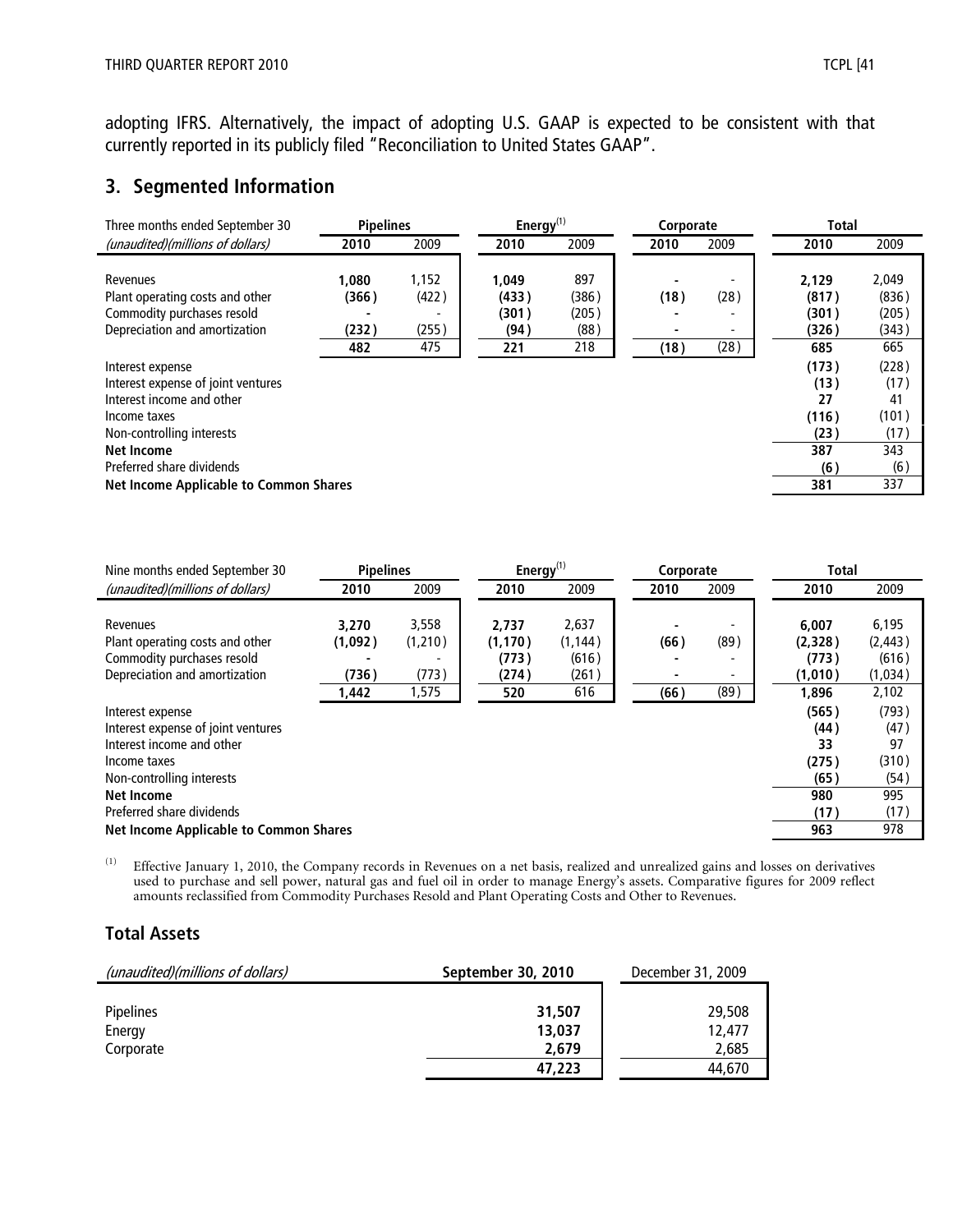# 4. Long-Term Debt

In September 2010, TCPL issued US\$1.0 billion of senior notes maturing October 1, 2020 and bearing interest at 3.80 per cent. These notes were issued under the US\$4.0 billion debt shelf prospectus filed in December 2009.

In June 2010, TCPL issued senior notes of US\$500 million and US\$750 million maturing on June 1, 2015 and June 1, 2040, respectively, and bearing interest at 3.40 per cent and 6.10 per cent, respectively. These notes were issued under the US\$4.0 billion debt shelf prospectus filed in December 2009.

In the three and nine months ended September 30, 2010, the Company capitalized interest related to capital projects of \$160 million and \$437 million, respectively (2009 - \$113 million and \$230 million, respectively).

# 5. Share Capital

In the three and nine months ended September 30, 2010, TCPL issued 4.6 million and 15.3 million common shares, respectively (2009 – 47.6 million and 51.5 million common shares, respectively) to TransCanada Corporation (TransCanada) for proceeds of \$170 million and \$572 million, respectively (2009 – \$1.6 billion and \$1.7 billion, respectively).

# 6. Financial Instruments and Risk Management

TCPL continues to manage and monitor its exposure to counterparty credit, liquidity and market risk.

## Counterparty Credit and Liquidity Risk

TCPL's maximum counterparty credit exposure with respect to financial instruments at the balance sheet date, without taking into account security held, consisted of accounts receivable, the fair value of derivative assets and notes, loans and advances receivable. The carrying amounts and fair values of these financial assets, except amounts for derivative assets, are included in Accounts Receivable and Other in the Non-Derivative Financial Instruments Summary table below. Letters of credit and cash are the primary types of security provided to support these amounts. The majority of counterparty credit exposure is with counterparties who are investment grade. At September 30, 2010, there were no significant amounts past due or impaired.

At September 30, 2010, the Company had a credit risk concentration of \$308 million due from a creditworthy counterparty. This amount is expected to be fully collectible and is secured by a guarantee from the counterparty's parent company.

The Company continues to manage its liquidity risk by ensuring sufficient cash and credit facilities are available to meet its operating and capital expenditure obligations when due, under both normal and stressed economic conditions.

## Natural Gas Inventory

At September 30, 2010, the fair value of proprietary natural gas inventory held in storage, as measured using a weighted average of forward prices for the following four months less selling costs, was \$52 million (December 31, 2009 - \$73 million). The change in fair value of proprietary natural gas inventory in storage in the three and nine months ended September 30, 2010 resulted in net pre-tax unrealized losses of \$1 million and \$20 million, respectively (2009 - gains of \$16 million and losses of \$13 million, respectively), which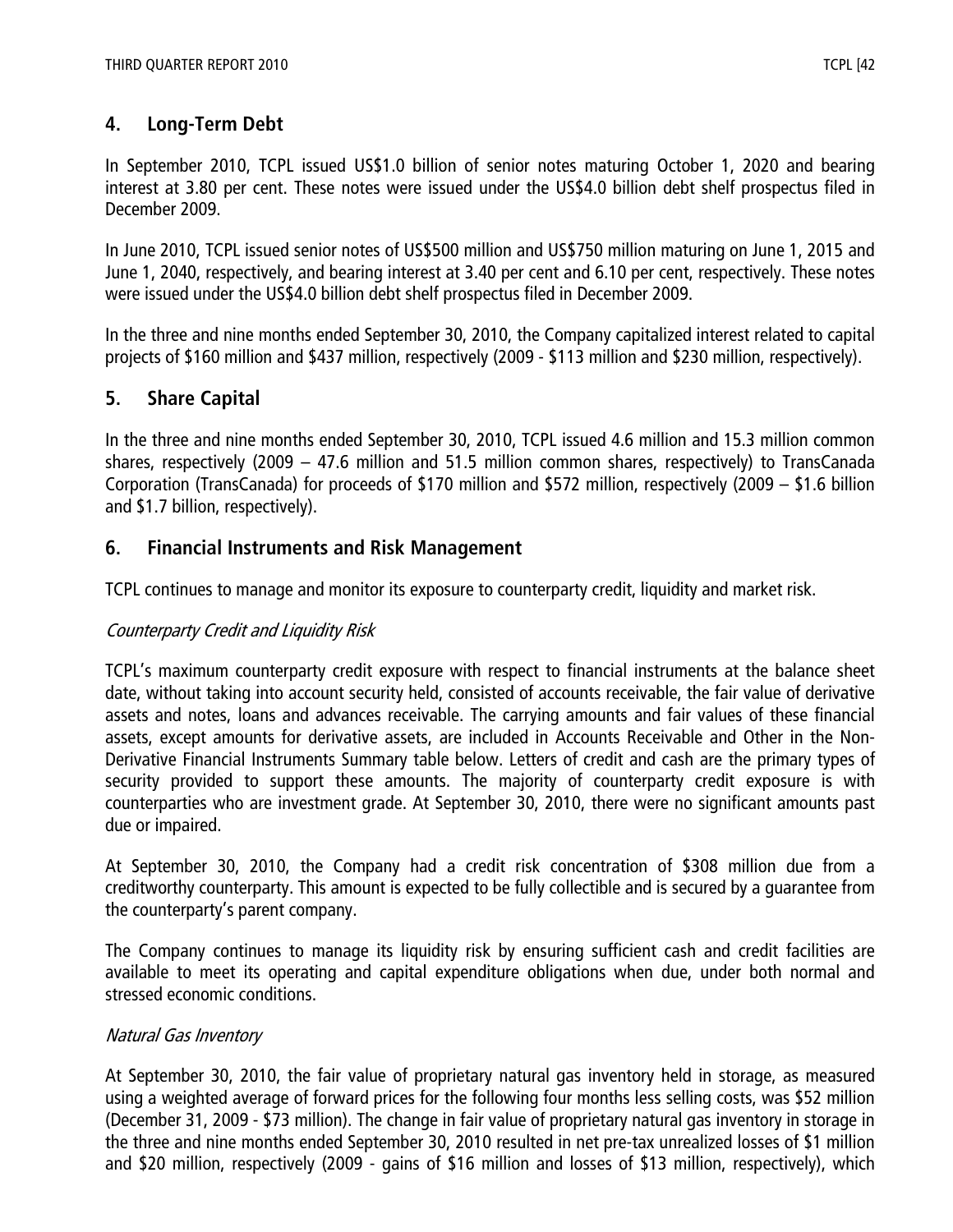were recorded as a decrease in Revenues and Inventories. The change in fair value of natural gas forward purchase and sale contracts in the three and nine months ended September 30, 2010 resulted in net pre-tax unrealized gains of \$8 million and \$12 million, respectively (2009 – losses of \$2 million and gains of \$7 million, respectively), which were included in Revenues.

## VaR Analysis

TCPL uses a Value-at-Risk (VaR) methodology to estimate the potential impact from its exposure to market risk on its liquid open positions. VaR represents the potential change in pre-tax earnings over a given holding period. It is calculated assuming a 95 per cent confidence level that the daily change resulting from normal market fluctuations in its open positions will not exceed the reported VaR. Although losses are not expected to exceed the statistically estimated VaR on 95 per cent of occasions, losses on the other five per cent of occasions could be substantially greater than the estimated VaR. TCPL's consolidated VaR was \$6 million at September 30, 2010 (December 31, 2009 – \$12 million). The decrease from December 31, 2009 was primarily due to decreased commodity prices, reduced price volatility and fewer open positions in the U.S. Power portfolio.

#### Net Investment in Self-Sustaining Foreign Operations

The Company hedges its net investment in self-sustaining foreign operations (on an after tax basis) with U.S. dollar-denominated debt, cross-currency interest rate swaps, forward foreign exchange contracts and foreign exchange options. At September 30, 2010, the Company had designated as a net investment hedge U.S. dollar-denominated debt with a carrying value of \$10.1 billion (US\$9.8 billion) and a fair value of \$12.1 billion (US\$11.8 billion). At September 30, 2010, \$91 million (December 31, 2009 - \$96 million) was included in Intangibles and Other Assets for the fair value of forwards and swaps used to hedge the Company's net U.S. dollar investment in foreign operations.

The fair values and notional principal amounts for the derivatives designated as a net investment hedge were as follows:

#### September 30, 2010 December 31, 2009 Asset/(Liability) (unaudited) (millions of dollars) Fair  $Value<sup>(1)</sup>$ Notional or Principal Amount Fair  $Value<sup>(1)</sup>$ Notional or Principal Amount U.S. dollar cross-currency swaps (maturing 2010 to 2015) **87 Propict 2010 to 2015 86 Propict 2010 to 2015 86 U.S. 1,850** U.S. dollar forward foreign exchange contracts (maturing 2010) 1.5.2 and 2010) 1.5.2 and 2010 1.5.2 and 2010 1.5.2 and 2010 1.5.2 and 2010 1.5.2 and 2010 1.5 and 2010 1.5.2 and 2010 1.5.2 and 2010 1.5.2 and 2010 1.5.2 and 2010 1.5.2 and 2010 1.5.2 and 2010 1.5.2 and 20 U.S. dollar foreign exchange options (matured 2010) 0.5.100 91 | U.S. 2,550 | 96 | U.S. 2,715

## Derivatives Hedging Net Investment in Self-Sustaining Foreign Operations

 $(1)$  Fair values equal carrying values.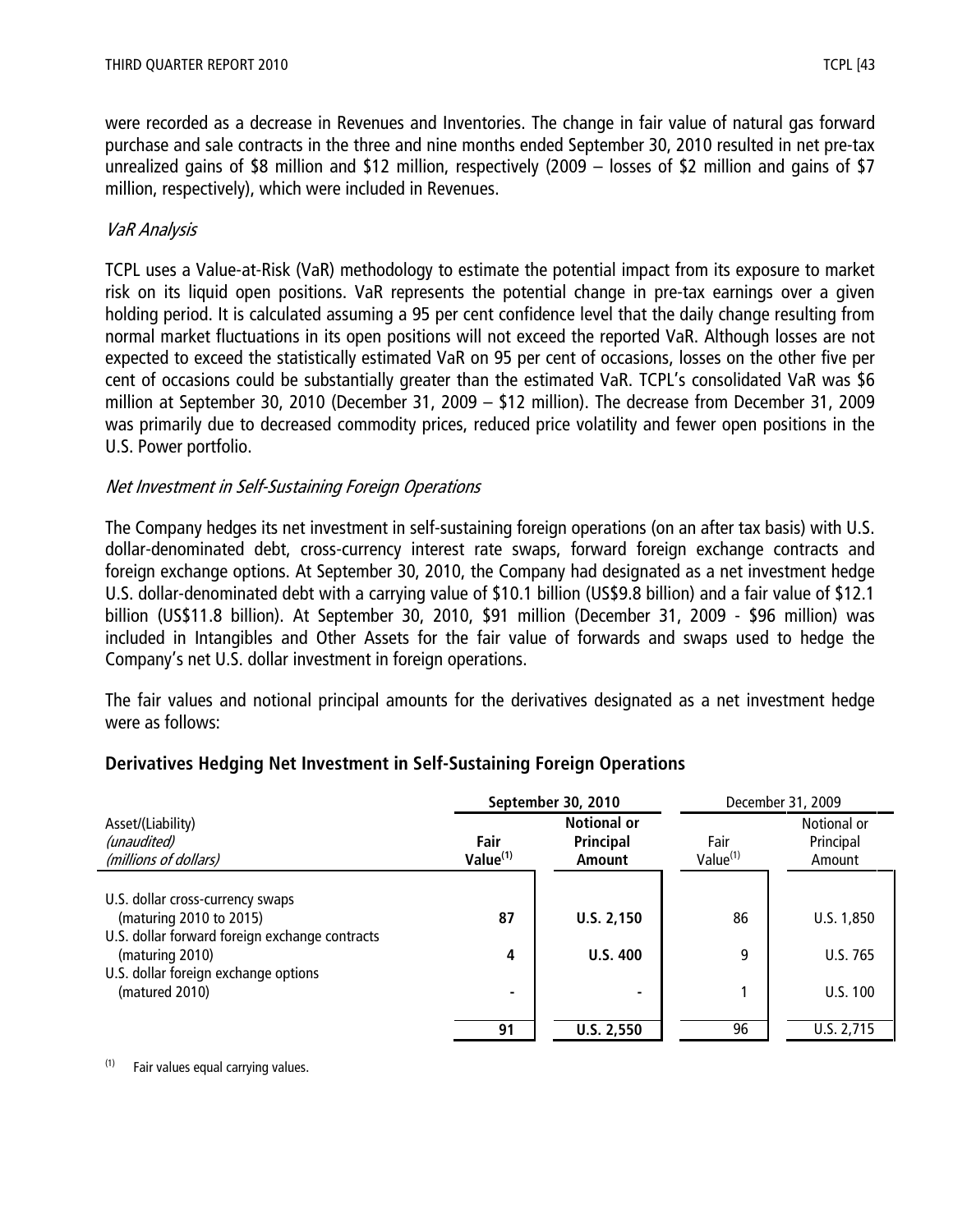#### Non-Derivative Financial Instruments Summary

The carrying and fair values of non-derivative financial instruments were as follows:

|                                                      |               | September 30, 2010 | December 31, 2009 |        |
|------------------------------------------------------|---------------|--------------------|-------------------|--------|
| (unaudited)                                          | Carrying      | Fair               | Carrying          | Fair   |
| (millions of dollars)                                | <b>Amount</b> | Value              | Amount            | Value  |
|                                                      |               |                    |                   |        |
| Financial Assets <sup>(1)</sup>                      |               |                    |                   |        |
| Cash and cash equivalents                            | 1,068         | 1,068              | 979               | 979    |
| Accounts receivable and other $(2)(3)$               | 1,564         | 1,622              | 1,433             | 1,484  |
| Due from TransCanada Corporation                     | 624           | 624                | 845               | 845    |
| Available-for-sale assets <sup>(2)</sup>             | 23            | 23                 | 23                | 23     |
|                                                      | 3,279         | 3,337              | 3,280             | 3,331  |
|                                                      |               |                    |                   |        |
| Financial Liabilities <sup>(1)(3)</sup>              |               |                    |                   |        |
| Notes payable                                        | 1,613         | 1,613              | 1,687             | 1,687  |
| Accounts payable and deferred amounts <sup>(4)</sup> | 1,295         | 1,295              | 1,532             | 1,532  |
| Due to TransCanada Corporation                       | 2,240         | 2,240              | 2,069             | 2,069  |
| Accrued interest                                     | 338           | 338                | 380               | 380    |
| Long-term debt                                       | 18,383        | 22,710             | 16,664            | 19,377 |
| Junior subordinated notes                            | 1,020         | 968                | 1,036             | 976    |
| Long-term debt of joint ventures                     | 889           | 1,021              | 965               | 1,025  |
|                                                      | 25,778        | 30,185             | 24,333            | 27,046 |

 $(1)$  Consolidated Net Income in 2010 included gains of \$11 million (2009 – \$9 million) for fair value adjustments related to interest rate swap agreements on US\$150 million (2009 – US\$300 million) of long-term debt. There were no other unrealized gains or losses from fair value adjustments to the financial instruments.

 $(2)$  At September 30, 2010, the Consolidated Balance Sheet included financial assets of \$1,130 million (December 31, 2009 – \$968 million) in Accounts Receivable, \$41 million (December 31, 2009 – nil) in Other Current Assets and \$416 million (December 31, 2009 - \$488 million) in Intangibles and Other Assets.

(3) Recorded at amortized cost, except for certain long-term debt which is recorded at fair value.<br>
(4) At Sentember 30, 2010, the Consolidated Balance Sheet included financial liabilities of \$

(4) At September 30, 2010, the Consolidated Balance Sheet included financial liabilities of \$1,258 million (December 31, 2009 – \$1,507 million) in Accounts Payable and \$37 million (December 31, 2009 - \$25 million) in Deferred Amounts.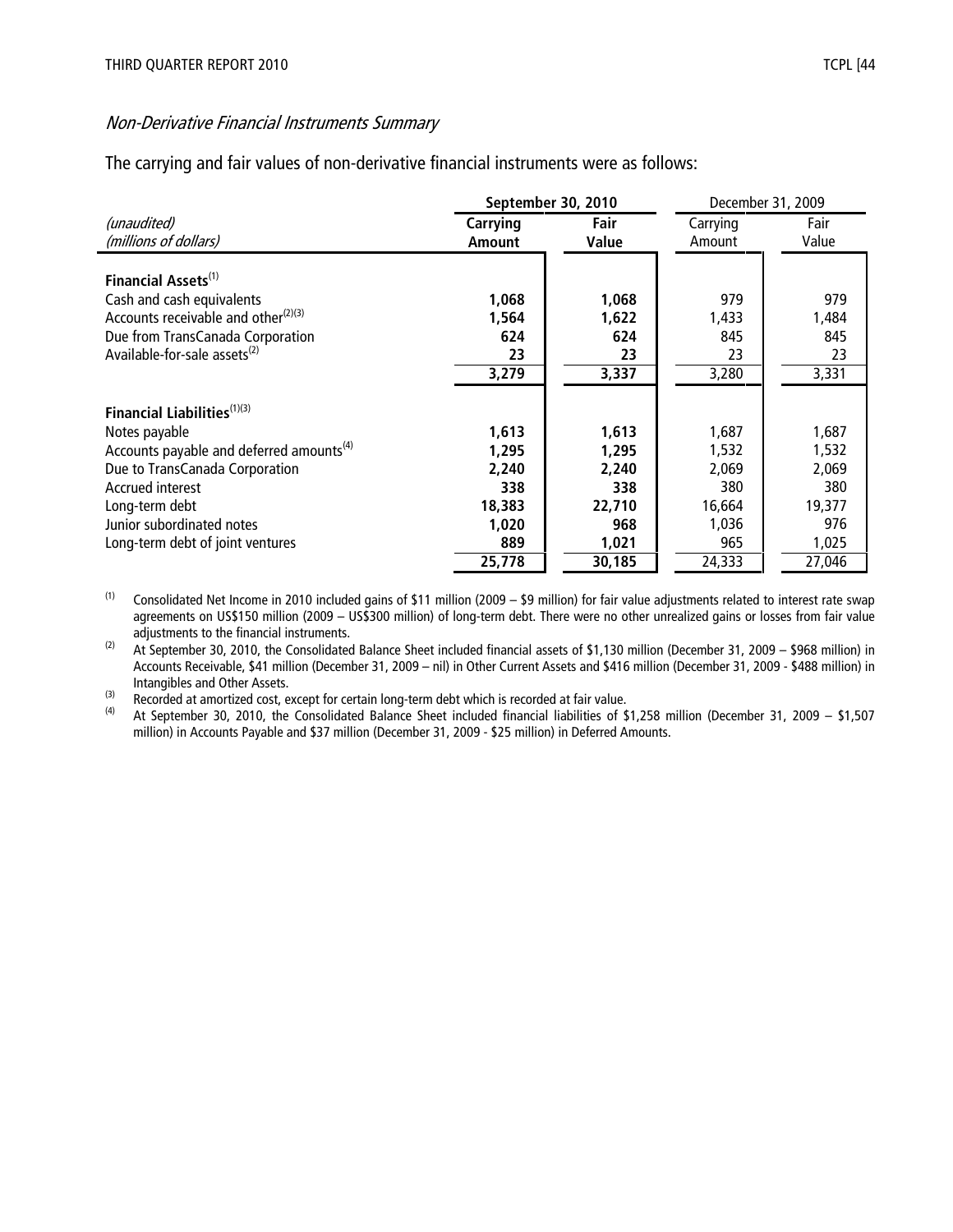September 30, 2010

#### Derivative Financial Instruments Summary

Information for the Company's derivative financial instruments, excluding hedges of the Company's net investment in self-sustaining foreign operations, is as follows:

| (unaudited)<br>(all amounts in millions unless otherwise indicated) |           | <b>Natural</b> | Foreign         |            |
|---------------------------------------------------------------------|-----------|----------------|-----------------|------------|
|                                                                     | Power     | Gas            | Exchange        | Interest   |
|                                                                     |           |                |                 |            |
| <b>Derivative Financial Instruments</b>                             |           |                |                 |            |
| Held for Trading(1)                                                 |           |                |                 |            |
| Fair Values <sup>(2)</sup>                                          |           |                |                 |            |
| Assets                                                              | \$238     | \$176          |                 | \$27       |
| Liabilities                                                         | \$(189)   | \$(179)        | \$(9)           | $$$ (38)   |
| <b>Notional Values</b>                                              |           |                |                 |            |
| Volumes $(3)$                                                       |           |                |                 |            |
| Purchases                                                           | 15,466    | 114            |                 |            |
| <b>Sales</b>                                                        | 17,965    | 96             |                 |            |
| Canadian dollars                                                    |           |                |                 | 759        |
| U.S. dollars                                                        |           |                | U.S. 1,189      | U.S. 350   |
| Cross-currency                                                      |           | ä,             | 47/U.S. 37      |            |
| Net unrealized (losses)/gains in the period <sup>(4)</sup>          |           |                |                 |            |
| Three months ended September 30, 2010                               | \$(1)     | \$4            | \$10            | \$50       |
| Nine months ended September 30, 2010                                | \$(27)    | \$9            | \$(1)           | \$33       |
|                                                                     |           |                |                 |            |
| Net realized gains/(losses) in the period <sup>(4)</sup>            |           |                |                 |            |
| Three months ended September 30, 2010                               | \$13      | \$(10)         | \$6             | \$(54)     |
| Nine months ended September 30, 2010                                | \$50      | \$(39)         | \$8             | \$(64)     |
|                                                                     | 2010-2015 | 2010-2015      | 2010-2012       | 2010-2016  |
| <b>Maturity dates</b>                                               |           |                |                 |            |
| <b>Derivative Financial Instruments</b>                             |           |                |                 |            |
| in Hedging Relationships <sup>(5)(6)</sup>                          |           |                |                 |            |
| Fair Values <sup>(2)</sup>                                          |           |                |                 |            |
| Assets                                                              | \$163     |                |                 | \$11       |
| Liabilities                                                         | \$(256)   | $$$ (85)       | \$(44)          | \$(36)     |
| <b>Notional Values</b>                                              |           |                |                 |            |
| Volumes $(3)$                                                       |           |                |                 |            |
| Purchases                                                           | 15,563    | 60             |                 |            |
| <b>Sales</b>                                                        | 12,655    |                |                 |            |
| U.S. dollars                                                        |           | $\blacksquare$ | <b>U.S. 120</b> | U.S. 1,025 |
| Cross-currency                                                      |           | ÷,             | 136/U.S. 100    |            |
|                                                                     |           |                |                 |            |
| Net realized gains/(losses) in the period <sup>(4)</sup>            |           |                |                 |            |
| Three months ended September 30, 2010                               | \$37      | \$(19)         |                 | \$(7)      |
| Nine months ended September 30, 2010                                | \$(6)     | \$(28)         |                 | \$(26)     |
| Maturity dates                                                      | 2010-2015 | 2010-2013      | 2010-2014       | 2011-2013  |

<sup>(1)</sup> All derivative financial instruments in the held-for-trading classification have been entered into for risk management purposes and are subject to the Company's risk management strategies, policies and limits. These include derivatives that have not been designated as hedges or do not qualify for hedge accounting treatment but have been entered into as economic hedges to manage the Company's exposures to market risk.

 $\frac{1}{2}$  Fair values equal carrying values.

(3) Volumes for power and natural gas derivatives are in gigawatt hours (GWh) and billion cubic feet (Bcf), respectively.<br>(4) Boolized and unrealized gains and losses an power and patural gas derivative financial instrume

Realized and unrealized gains and losses on power and natural gas derivative financial instruments held for trading are included in Revenues. Realized and unrealized gains and losses on interest rate and foreign exchange derivative financial instruments held for trading are included in Interest Expense and Interest Income and Other, respectively. The effective portion of unrealized gains and losses on derivative financial instruments in hedging relationships are initially recognized in Other Comprehensive Income and are reclassified to Revenues, Interest Expense and Interest Income and Other, as appropriate, as the original hedged item settles.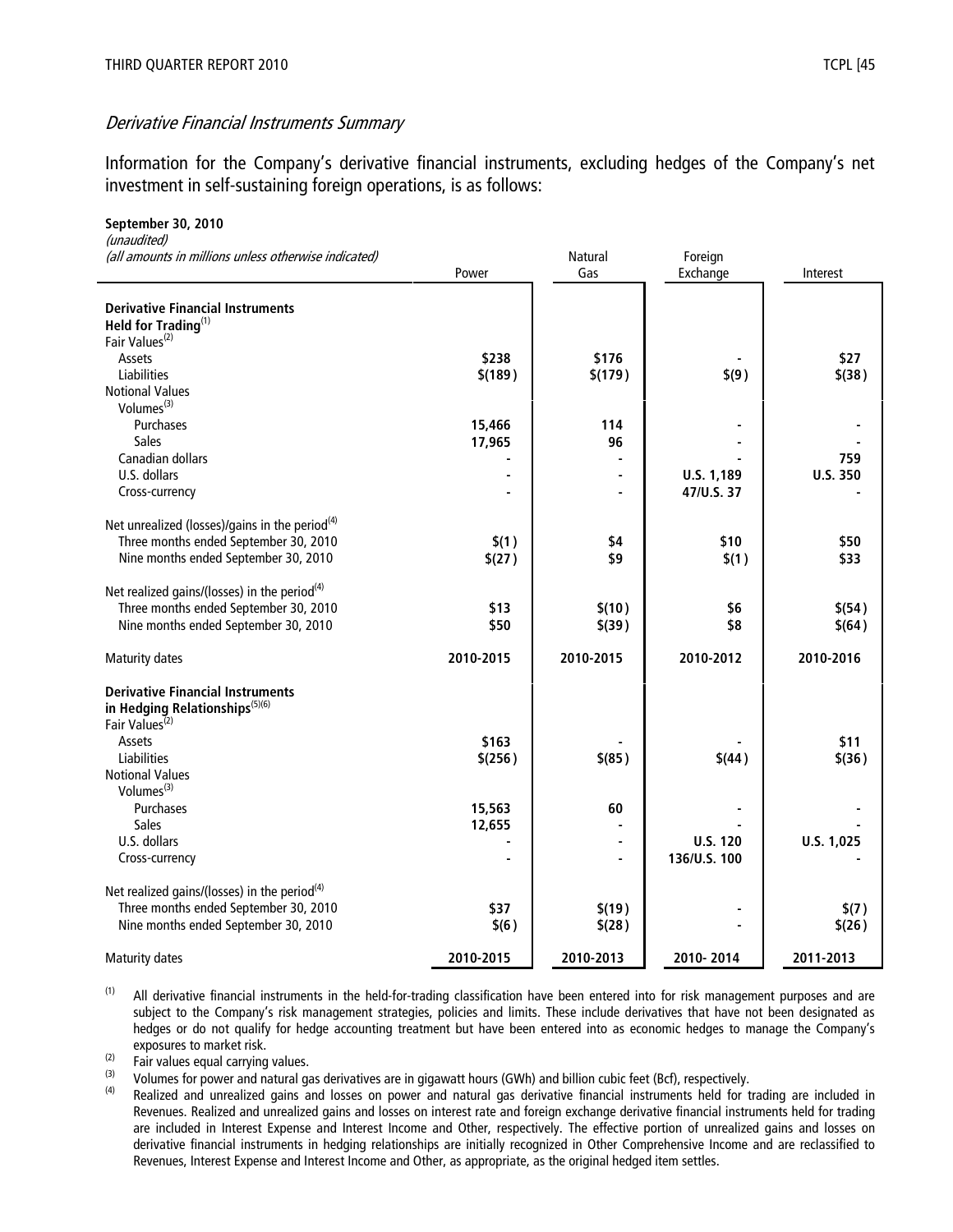- <sup>(5)</sup> All hedging relationships are designated as cash flow hedges except for interest rate derivative financial instruments designated as fair value hedges with a fair value of \$11 million and a notional amount of US\$150 million. Net realized gains on fair value hedges for the three and nine months ended September 30, 2010 were \$1 million and \$3 million, respectively, and were included in Interest Expense. In third quarter 2010, the Company did not record any amounts in Net Income related to ineffectiveness for fair value hedges.
- (6) Losses included in Net Income for the three and nine months ended September 30, 2010 were nil and \$1 million, respectively, for changes in the fair value of power and natural gas cash flow hedges that were ineffective in offsetting the change in fair value of their related underlying positions. There were no gains or losses included in Net Income for the three and nine months ended September 30, 2010 for discontinued cash flow hedges. No amounts have been excluded from the assessment of hedge effectiveness.

#### 2009

#### (unaudited)

| (all amounts in millions unless otherwise                  |           | Natural        | Oil            | Foreign       |            |
|------------------------------------------------------------|-----------|----------------|----------------|---------------|------------|
| indicated)                                                 | Power     | Gas            | Products       | Exchange      | Interest   |
|                                                            |           |                |                |               |            |
| <b>Derivative Financial Instruments</b>                    |           |                |                |               |            |
| <b>Held for Trading</b>                                    |           |                |                |               |            |
| Fair Values <sup>(1)(2)</sup>                              |           |                |                |               |            |
| Assets                                                     | \$150     | \$107          | \$5            |               | \$25       |
| Liabilities                                                | \$ (98)   | \$(112)        | \$(5)          | \$(66)        | \$(68)     |
| Notional Values <sup>(2)</sup>                             |           |                |                |               |            |
| Volumes <sup>(3)</sup>                                     |           |                |                |               |            |
| Purchases                                                  | 15,275    | 238            | 180            |               |            |
| <b>Sales</b>                                               | 13,185    | 194            | 180            |               |            |
| Canadian dollars                                           |           |                |                |               | 574        |
| U.S. dollars                                               |           | $\overline{a}$ |                | U.S. 444      | U.S. 1,325 |
| Cross-currency                                             |           |                | $\overline{a}$ | 227/ U.S. 157 |            |
|                                                            |           |                |                |               |            |
| Net unrealized (losses)/gains in the period <sup>(4)</sup> |           |                |                |               |            |
| Three months ended September 30, 2009                      | $$^{(8)}$ | \$21           | \$(1)          | \$2           | \$(7)      |
| Nine months ended September 30, 2009                       | \$11      | \$(4)          | \$1            | \$4           | \$20       |
|                                                            |           |                |                |               |            |
| Net realized gains/(losses) in the period <sup>(4)</sup>   |           |                |                |               |            |
| Three months ended September 30, 2009                      | \$23      | \$(43)         | \$1            | \$11          | \$(5)      |
| Nine months ended September 30, 2009                       | \$53      | \$(56)         |                | \$28          | \$(14)     |
| Maturity dates <sup>(2)</sup>                              | 2010-2015 | 2010-2014      | 2010           | 2010-2012     | 2010-2018  |
|                                                            |           |                |                |               |            |
| <b>Derivative Financial Instruments</b>                    |           |                |                |               |            |
| in Hedging Relationships <sup>(5)(6)</sup>                 |           |                |                |               |            |
| Fair Values <sup>(1)(2)</sup>                              |           |                |                |               |            |
| Assets                                                     | \$175     | \$2            |                |               | \$15       |
| <b>Liabilities</b>                                         | \$(148)   | \$(22)         |                | \$(43)        | \$(50)     |
| Notional Values <sup>(2)</sup>                             |           |                |                |               |            |
| Volumes <sup>(3)</sup>                                     |           |                |                |               |            |
| Purchases                                                  | 13,641    | 33             |                |               |            |
| <b>Sales</b>                                               | 14,311    |                |                |               |            |
| U.S. dollars                                               |           |                |                | U.S. 120      | U.S. 1,825 |
| Cross-currency                                             |           |                |                | 136/U.S. 100  |            |
| Net realized gains/(losses) in the period <sup>(4)</sup>   |           |                |                |               |            |
| Three months ended September 30, 2009                      |           | \$(8)          |                |               | \$(10)     |
| Nine months ended September 30, 2009                       | \$30      |                |                |               |            |
|                                                            | \$108     | \$(28)         |                |               | \$(27)     |
| Maturity dates <sup>(2)</sup>                              | 2010-2015 | 2010-2014      | n/a            | 2010-2014     | 2010-2020  |

 $(1)$  Fair values equal carrying values.<br> $(2)$  As at Desember 21, 2000.

 $\frac{1}{2}$  As at December 31, 2009.<br>(3) Volumes for nower natural

(3) Volumes for power, natural gas and oil products derivatives are in GWh, Bcf and thousands of barrels, respectively.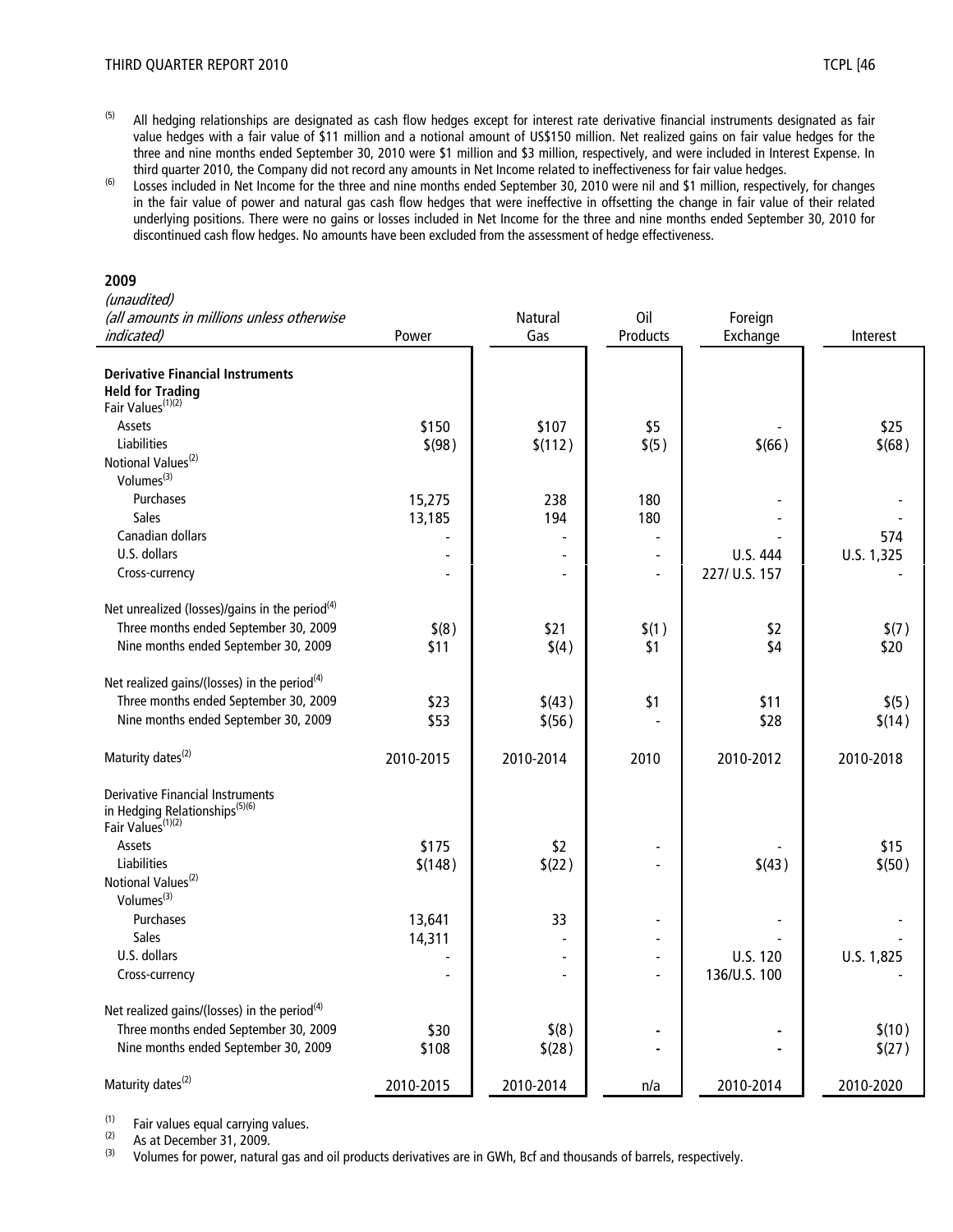- $(4)$  Realized and unrealized gains and losses on power, natural gas and oil products derivative financial instruments held for trading are included in Revenues. Realized and unrealized gains and losses on interest rate and foreign exchange derivative financial instruments held for trading are included in Interest Expense and Interest Income and Other, respectively. The effective portion of unrealized gains and losses on derivative financial instruments in hedging relationships are initially recognized in Other Comprehensive Income and are reclassified to Revenues, Interest Expense and Interest Income and Other, as appropriate, as the original hedged item settles.
- (5) All hedging relationships are designated as cash flow hedges except for interest rate derivative financial instruments designated as fair value hedges with a fair value of \$4 million and a notional amount of US\$150 million at December 31, 2009. Net realized gains on fair value hedges for the three and nine months ended September 30, 2009 were \$1 million and \$3 million, respectively, and were included in Interest Expense. In third quarter 2009, the Company did not record any amounts in Net Income related to ineffectiveness for fair value hedges.
- (6) Net Income for the three and nine months ended September 30, 2009 included gains of \$1 million and \$2 million, respectively, for changes in the fair value of power and natural gas cash flow hedges that were ineffective in offsetting the change in fair value of their related underlying positions. There were no gains or losses included in Net Income for the three and nine months ended September 30, 2009 for discontinued cash flow hedges. No amounts have been excluded from the assessment of hedge effectiveness.

#### Balance Sheet Presentation of Derivative Financial Instruments

The fair value of the derivative financial instruments in the Company's Balance Sheet was as follows:

| (unaudited)<br>(millions of dollars)                          | September 30, 2010 | December 31, 2009 |  |
|---------------------------------------------------------------|--------------------|-------------------|--|
| Current<br>Other current assets<br>Accounts payable           | 357<br>(442)       | 315<br>(340)      |  |
| Long-term<br>Intangibles and other assets<br>Deferred amounts | 349<br>(394)       | 260<br>(272)      |  |

#### Fair Value Hierarchy

The Company's financial assets and liabilities recorded at fair value have been categorized into three categories based on a fair value hierarchy. Fair value of assets and liabilities included in Level I is determined by reference to quoted prices in active markets for identical assets and liabilities. Assets and liabilities in Level II include valuations using inputs other than quoted prices for which all significant outputs are observable, either directly or indirectly. This category includes fair value determined using valuation techniques, such as option pricing models and extrapolation using observable inputs. Level III valuations are based on inputs that are not readily observable and are significant to the overall fair value measurement. Long-dated commodity transactions in certain markets and the fair value of guarantees are included in this category. Long-dated commodity prices are derived with a third-party modelling tool that uses market fundamentals to derive long-term prices. The fair value of guarantees is estimated by discounting the cash flows that would be incurred if letters of credit were used in place of the guarantees.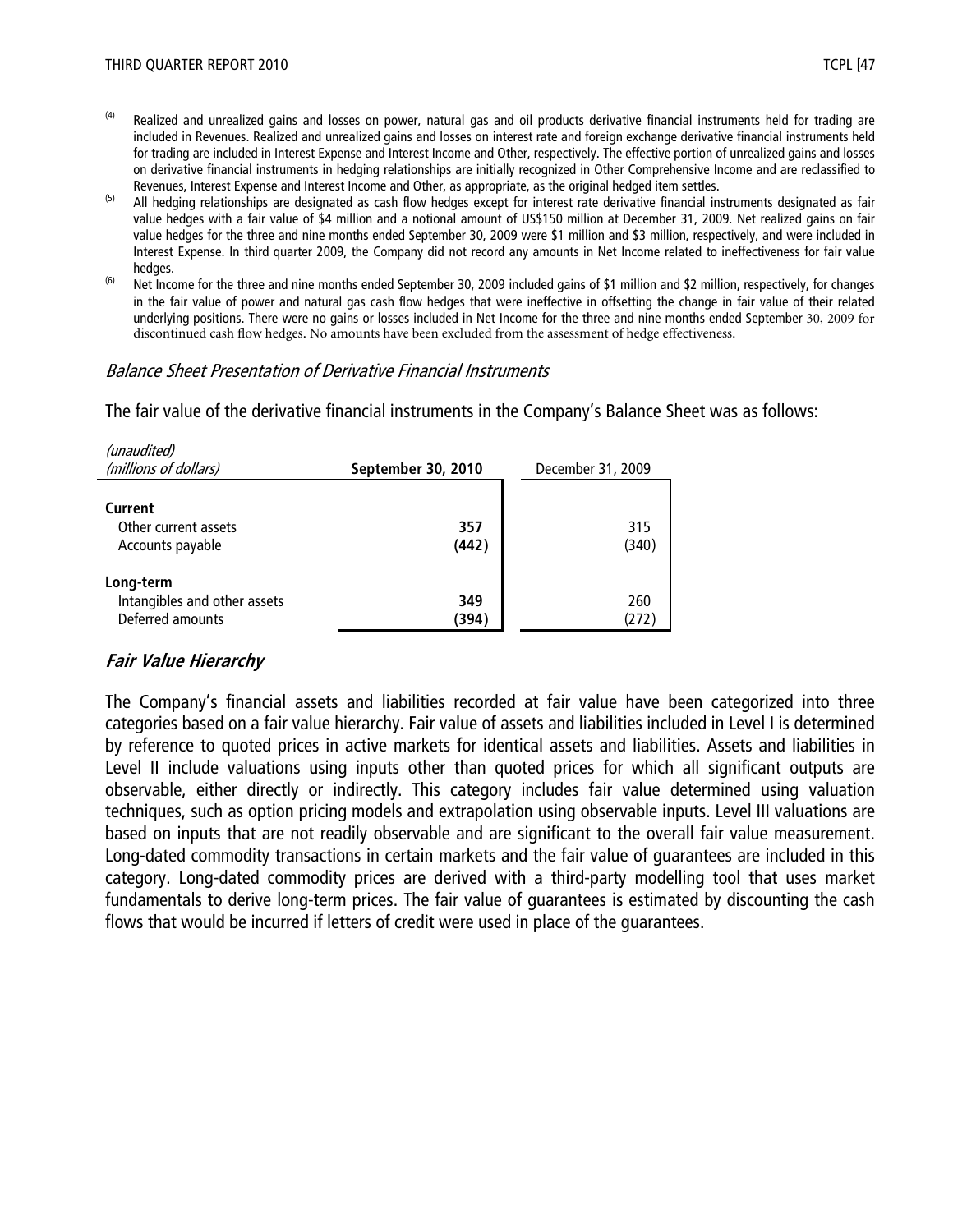$\mathcal{L}$ 

Financial assets and liabilities measured at fair value as of September 30, 2010, including both current and non-current portions, are categorized as follows. There were no transfers between Level I and Level II in third quarter 2010.

| (unaudited)<br>(millions of dollars, pre-tax)                            | Quoted<br>Prices in<br>Active<br><b>Markets</b><br>(Level I) | Significant<br>Other<br>Observable<br>Inputs<br>(Level II) | Significant<br>Unobservable<br><b>Inputs</b><br>(Level III) | Total |
|--------------------------------------------------------------------------|--------------------------------------------------------------|------------------------------------------------------------|-------------------------------------------------------------|-------|
|                                                                          |                                                              |                                                            |                                                             |       |
| <b>Natural Gas Inventory</b><br><b>Derivative Financial Instruments:</b> | $\overline{\phantom{0}}$                                     | 52                                                         |                                                             | 52    |
| Assets                                                                   | 122                                                          | 553                                                        | 25                                                          | 700   |
| <b>Liabilities</b>                                                       | (235)                                                        | (582)                                                      | (13)                                                        | (830) |
| Available-for-sale assets                                                | 23                                                           |                                                            |                                                             | 23    |
| Guarantee Liabilities <sup>(1)</sup>                                     | $\overline{\phantom{a}}$                                     |                                                            | (16)                                                        | (16)  |
|                                                                          | (90)                                                         | 23                                                         | (4)                                                         | (71)  |

 $(1)$  The fair value of quarantees is included in Deferred Amounts.

The following table presents the net change in financial assets and liabilities measured at fair value and included in the Level III fair value category:

| <i>(unaudited)</i><br>(millions of dollars, pre-tax)                 | Derivatives <sup>(1)</sup> | Guarantees <sup>(2)</sup> | Total        |
|----------------------------------------------------------------------|----------------------------|---------------------------|--------------|
| Balance at December 31, 2009<br>New contracts $(3)$                  | (2)<br>(15)                | (9)<br>(7)                | (11)<br>(22) |
| <b>Settlements</b><br>Transfers out of Level III <sup>(4)</sup>      | (3)<br>(20)                |                           | (3)<br>(20)  |
| Change in unrealized gains recorded in Net Income                    | 14                         |                           | 14           |
| Change in unrealized gains recorded in Other<br>Comprehensive Income | 38                         |                           | 38           |
| <b>Balance at September 30, 2010</b>                                 |                            | (16)                      | (4)          |

 $(1)$  The fair value of derivative assets and liabilities is presented on a net basis.

(2) The fair value of guarantees is included in Deferred Amounts. No amounts were recognized in Net Income for the periods presented.<br>
(3) The total amount of not locces included in Net Income attributable to derivatives

(3) The total amount of net losses included in Net Income attributable to derivatives that were entered into during the period and still held at the reporting date was \$1 million and \$1 million for the three and nine months ended September 30, 2010, respectively.

 $(4)$  As contracts near maturity, they are transferred out of Level III and into Level II.

A 10 per cent increase or decrease in commodity prices, with all other variables held constant, would result in a \$20 million decrease or increase, respectively, in the fair value of derivative financial instruments included in Level III and outstanding as at September 30, 2010.

A 100 basis points increase or decrease in the letter of credit rate, with all other variables held constant, would result in an \$8 million increase or decrease, respectively, in the fair value of guarantee liabilities outstanding as at September 30, 2010. Similarly, a 100 basis points increase or decrease in the risk-free interest rate, which is a component of the discount rate, would result in a \$2 million decrease or increase, respectively, in the fair value of guarantee liabilities outstanding as at September 30, 2010.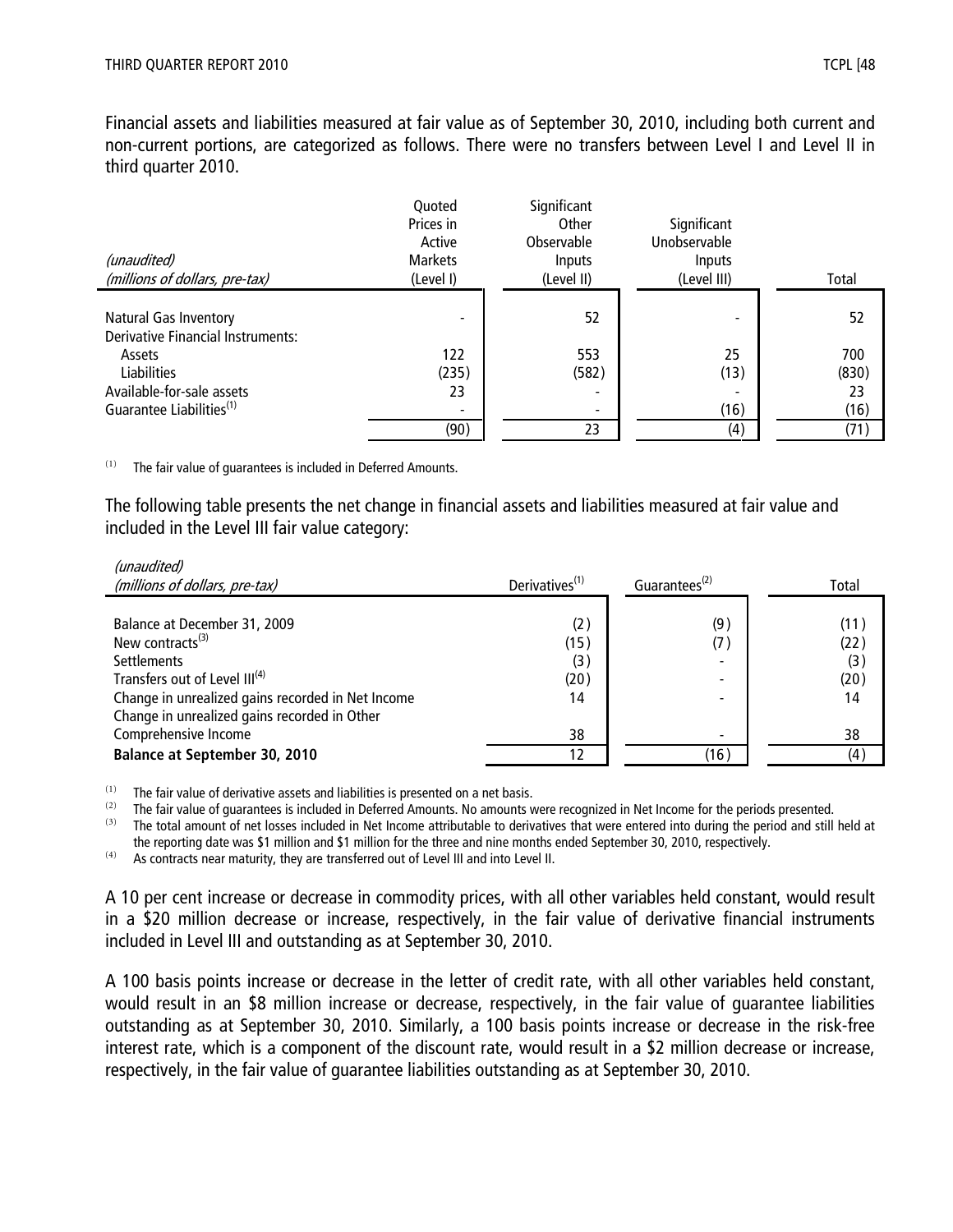# 7. Employee Future Benefits

The net benefit plan expense for the Company's defined benefit pension plans and other post-employment benefit plans is as follows:

| Three months ended September 30                    | <b>Pension Benefit Plans</b> |      |      | <b>Other Benefit Plans</b> |  |
|----------------------------------------------------|------------------------------|------|------|----------------------------|--|
| (unaudited)(millions of dollars)                   | 2010                         | 2009 | 2010 | 2009                       |  |
|                                                    |                              |      |      |                            |  |
| Current service cost                               | 12                           | 11   |      |                            |  |
| Interest cost                                      | 22                           | 22   |      | 2                          |  |
| Expected return on plan assets                     | (27)                         | (24) |      |                            |  |
| Amortization of net actuarial loss                 |                              |      |      |                            |  |
| Amortization of past service costs                 |                              |      |      |                            |  |
| Net benefit cost recognized                        | 10                           | 12   | 2    | 3                          |  |
|                                                    |                              |      |      |                            |  |
| Nine months ended September 30                     | <b>Pension Benefit Plans</b> |      |      | <b>Other Benefit Plans</b> |  |
| (unaudited)(millions of dollars)                   | 2010                         | 2009 | 2010 | 2009                       |  |
|                                                    |                              |      |      |                            |  |
| Current service cost                               | 37                           | 34   |      |                            |  |
| Interest cost                                      | 67                           | 67   | 6    | 6                          |  |
| Expected return on plan assets                     | (81)                         | (75) | (1)  | (1)                        |  |
| Amortization of transitional obligation related to |                              |      |      |                            |  |
| regulated business                                 |                              |      |      |                            |  |
| Amortization of net actuarial loss                 | 6                            | 4    |      |                            |  |
| Amortization of past service costs                 |                              | 3    |      |                            |  |
| Net benefit cost recognized                        | 32                           | 33   | 8    | 9                          |  |

## 8. Commitments and Contingencies

At September 30, 2010, TCPL had entered into agreements since December 31, 2009 totalling approximately \$395 million to purchase construction materials and services for the Cartier Wind power and Bison natural gas pipeline projects. TCPL is currently assessing the impact on its commitments resulting from the Government of Ontario's announcement of the cancellation of the Oakville power project.

Amounts received under the Bruce B floor price mechanism within a calendar year are subject to repayment if the monthly average spot price exceeds the floor price. No amounts recorded in revenues in the first nine months of 2010 are expected to be repaid.